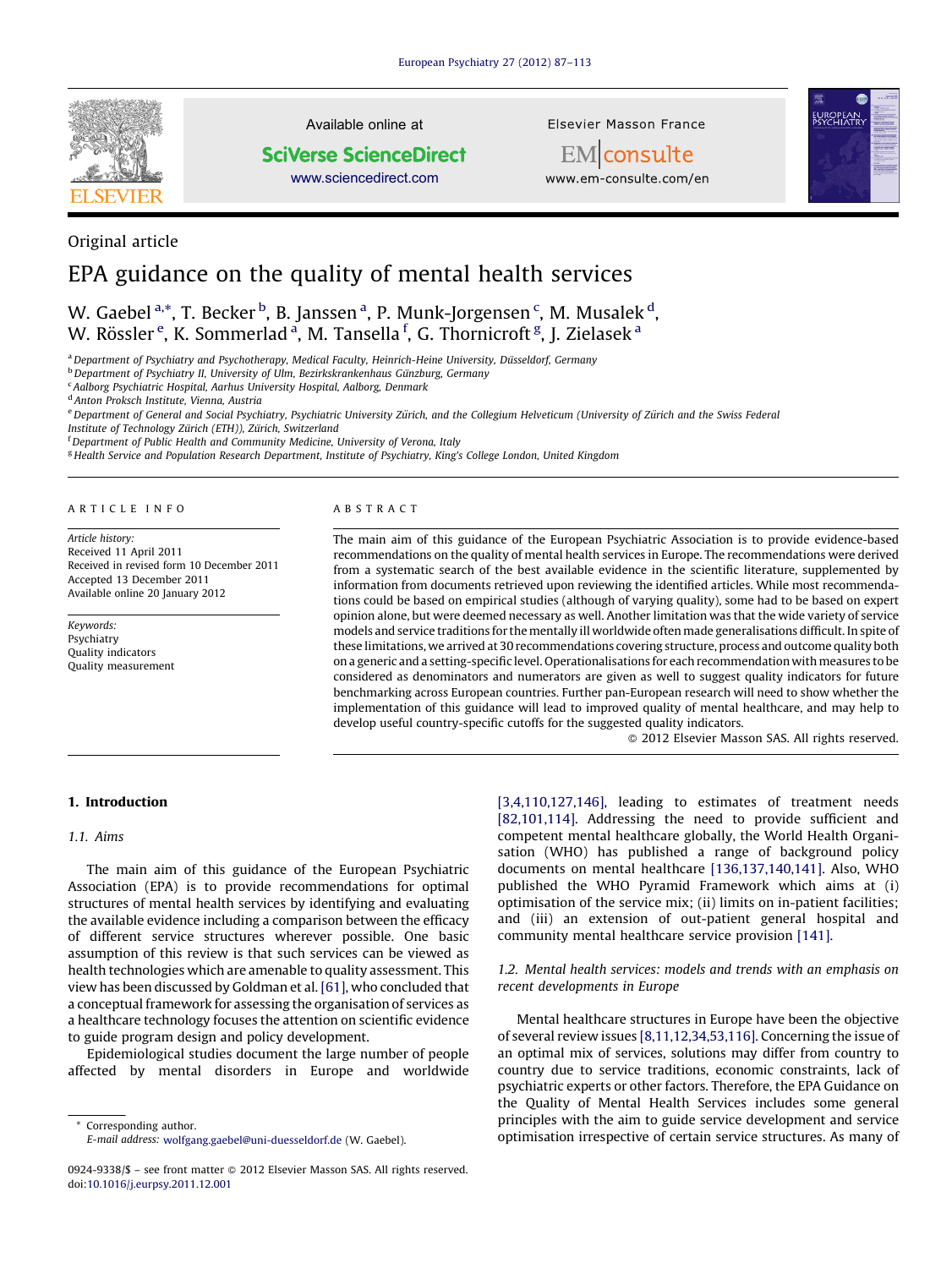<span id="page-1-0"></span>these general recommendations are based on opinions or clinical experience and not on scientific evidence, we have taken care to explicitly state the sources of our recommendations and their evidence grade.

The European Community and the European Observatory on Health Systems and Policies have provided basic data on mental health service structures in Europe [\[48,82\].](#page-25-0)

One major issue is the process of de-institutionalisation, which means that in-patient facilities are down-scaled in favour of outpatient facilities. Nowadays, community-based services are widespread in the USA and the United Kingdom (UK), but the range of services they provide varies very much across Europe. In the UK, for example, Johnson et al. [\[75\]](#page-25-0) identified 131 services alone as alternatives to standard acute psychiatric in-patient facilities. Concerning the process of de-institutionalisation in Germany, the so-called "Psychiatrie-Enquête" of 1975 led to a reduction of psychiatric hospital beds and the establishment of a variety of out-patient mental health services like psychiatric out-patient departments in psychiatric hospitals, psychiatric departments in general hospitals and smaller-size psychiatric departments in general hospitals instead of large-size state hospitals [\[2\]](#page-24-0). This process has not come to an end yet and in 1997, the German Association of Psychiatry and Psychotherapy (Deutsche Gesellschaft für Psychiatrie, Psychotherapie und Nervenheilkunde, DGPPN) recommended that out-patient and in-patient services should be provided evenly across Germany, and that mental healthcare should follow the preference for the ''least restrictive alternative'' [\[41\].](#page-25-0) As a possible drawback of de-institutionalisation, there appears to be a general trend of re-institutionalisation (defined as a process of readmitting previously discharged long-term patients with severe mental illness into forms of long-term institutional care) of the mentally ill in Europe with increasing numbers of persons with mental illnesses in forensic services and other institutions of legal detention (the latter is often defined as ''transinstitutionalisation'', e.g., people with severe mental illness are not admitted to a psychiatric hospital, but into a forensic hospital or other forms of legal detention) [\[13,70,103,106,107,108,109,111\].](#page-24-0)

Variability between countries is considerable but no factors of supreme importance for determining outcome measures were identifiable  $[11]$ , which means that there will be no simple answers to the central question of this guidance, e.g., what are the decisive structural and process features mediating the efficacy of mental healthcare services. As a means to assess the number and types of mental health services in Europe on a meso- and macrolevel, the European Service Mapping Schedule [\[74\]](#page-25-0) was developed and implemented [\[40\]](#page-25-0).

The large diversity of service structures and the scarcity of evaluation studies make it difficult to formulate an evidence-based EPA Guidance on Quality of Mental Health Services and we addressed this by assembling a panel of psychiatric experts from a range of European countries. Standardised performance measures for mental health services are not yet available, but local solutions are frequently reported [\[144\].](#page-26-0) However, European-wide standards are needed to assess the efficacy and efficiency of mental health services. This would involve developing quality indicators of specific structures and processes, similar to the 12 quality indicators used in the OECD assessments [\[66,67\]](#page-25-0):

- continuity of care:
	- timely ambulatory follow-up after mental health hospitalisation,
	- $\circ$  continuity of visits after hospitalisation for dual psychiatric/ substance related condition,
	- racial/ethnic disparities in mental health follow-up rates,
	- continuity of visits after mental health-related hospitalisation,
	- coordination of care,
	- case management for severe psychiatric disorders;
- treatment:
	- visits during acute phase treatment of depression,
	- hospital readmissions for psychiatric patients,
	- length of treatment for substance-related disorders,
	- use of anticholinergic anti-depressant drugs among elderly patients,
	- continuous anti-depressant medication treatment in acute phase,
	- continuous anti-depressant medication treatment in continuation phase;
- patient outcomes:
	- mortality of persons with severe psychiatric disorders.

## 2. Methods

## 2.1. Definitions

See Info [Box](#page-2-0) 1 and [Fig.](#page-3-0) 1) for definitions of ''Quality'' and related concepts, and see Info [Box](#page-4-0) 2 for definitions of ''Mental Healthcare''and ''Mental Health Services''.

Recommendations and quality indicators were structured following a subdivision into macro-, meso- and microlevels of analysis. Macrolevel recommendations or indicators refer to the provision of structural quality on the global or national mental health system level concerning mental health education and mental health monitoring and addressing questions of the general organisation principles of the mental healthcare system in a given country. The mesolevel recommendations deal with aspects of the internal structure of mental health systems within national mental healthcare systems, e.g., structural requirements to ascertain patient needs and dignity, multiprofessionality of services, access to and regional distributions of mental healthcare units, availability of technologies, the workforce, catchment areas organisation and mental health services for ethnic and other minorities. A further subdivision relates to microlevel recommendations, which guide structures and processes within individual service units on a local level (Info [Box](#page-2-0) 1).

## 2.2. Guidance development process and area of validity

The EPA decided to develop a series of guidance papers on topics related to mental healthcare (see the accompanying introductory paper by W. Gaebel and H.-J. Möller to this issue of European Psychiatry). We performed a systematic literature search detailed further below. The EPA Guidance then used the judgment of psychiatric experts – in this case, the co-authors of this paper – to formulate guidance recommendations. This guidance is thus based on recommendations derived from scientific evidence where possible and based on expert consensus. The area of validity for the guidance recommendations and quality indicators is Europe.

## 2.3. Process of evidence search

In order to identify the most important studies for the evidence base of this EPA Guidance on Quality of Mental health Services, literature and source searches were performed. We predefined keywords with which we searched these databases and we used specified criteria for assessing the relevance of the retrieved documents. All steps of the retrieval and exclusion procedure were documented and are given in detail here. This follows the group on Quality of Reporting of Meta-Analyses of clinical randomized controlled trials (QUOROM group) statement on the improvement of the quality of reports of meta-analyses of randomised controlled trials [\[105\]](#page-26-0).

Due to the diversity of search terms and due to the many documents retrieved on initial exploratory searches, we performed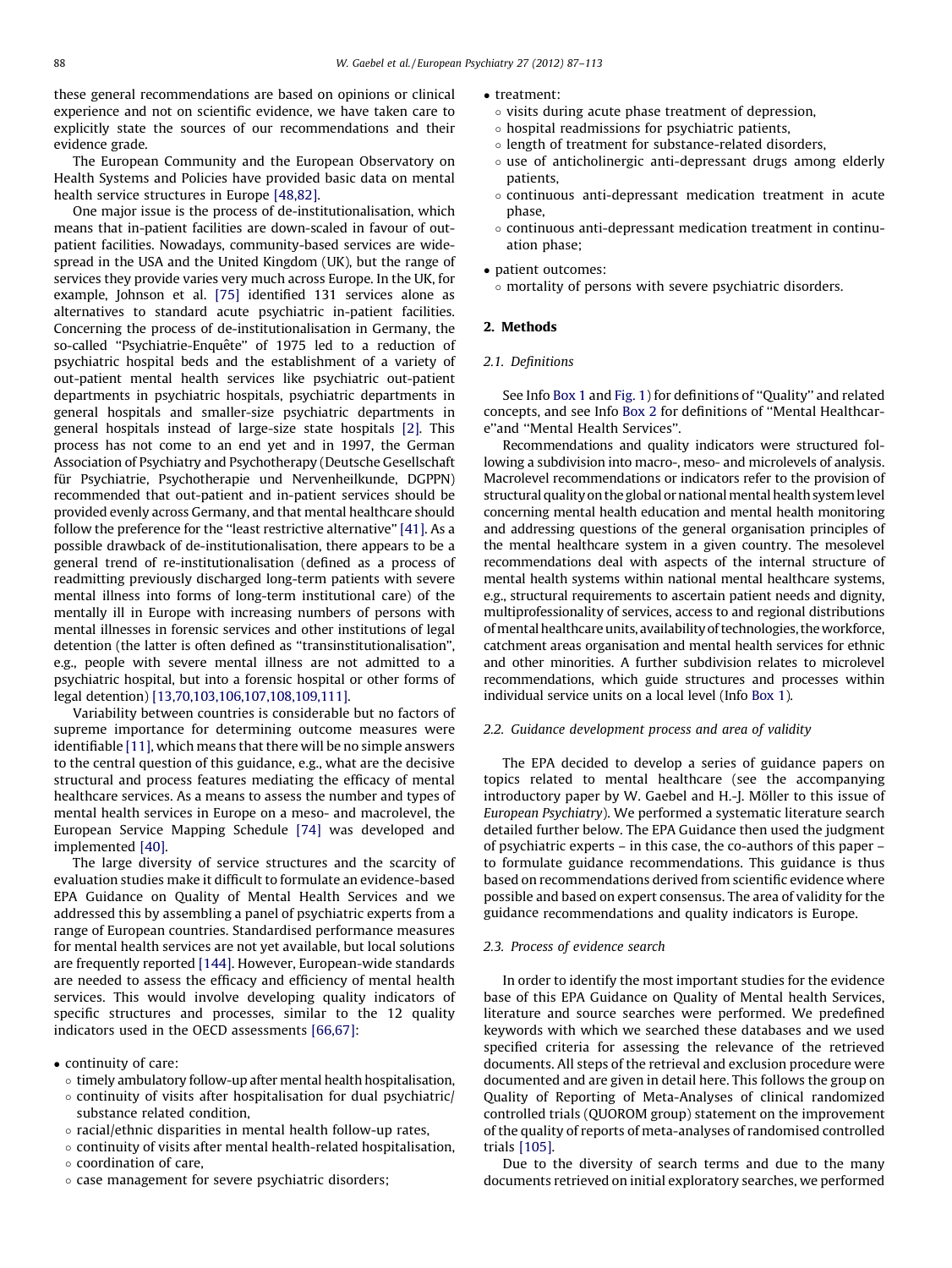## <span id="page-2-0"></span>Box 1. Quality

To define ''quality'' is a normative process, which may lead to generic and specific indicators of quality. To implement quality management procedures, it is important to know what is measured and what is necessary to transform the current state to the desired state. Quality will therefore be defined in the areas of structures and processes, which may be optimized. Generic aspects of quality will apply to all mental healthcare, while special aspects will apply only to special settings of mental healthcare. Quality in this context is a dynamic process and has a normative aspect. Essential for future revisions of this guidance will be the question, which processes really occur, in mental healthcare services and how effective these are.

Quality (general definitions, descriptions and examples) The definition of ''quality'' in the context of a discussion of general health services or mental health service structures has not yet been universally agreed upon. Several alternatives are available [\[45\]](#page-25-0). The American Society for Quality defines quality as ''a subjective term for which each person or sector has their own definition''. Further definitions are ''fitness for use'' and ''conformance to requirements'' [\[8\]](#page-24-0). According to Campbell et al. [\[25\]](#page-24-0), quality can be defined in a generic or in a disaggregated way. Among the ''generic'' definitions, the Institute of Medicine (a non-profit, non-governmental U.S. organisation) has defined quality as ''the degree to which health services for individuals and populations increase the likelihood of desired health outcomes and are consistent with current professional knowledge''. The disaggregated approaches focus on the aspect of ''quality'' as a complex and multidimensional construct, which is defined according to several dimensions or components [\[25\]](#page-24-0). Campbell et al. [\[25\]](#page-24-0) propose that access to and effectiveness of services are the only two domains of quality. Maxwell identified six separate but inter-related dimensions of the quality of healthcare, which offer a framework for establishing standards and which can be applied to any healthcare setting: access to service, relevance to need, effectiveness, equity, social acceptability, efficiency and economy. Concerning the quality of services, Maxwell points out that it is important to examine how the healthcare system performs as a whole rather than its fragmented parts [\[149\].](#page-26-0) This is particularly true considering that in our fragmented healthcare systems there is a multitude of services involved in the treatment and care of patients. Harteloh [\[65\]](#page-25-0) differentiates between a descriptive and a prescriptive approach of the quality concept. While the descriptive approach exemplifies the meaning of quality as a property, the prescriptive approach defines the meaning of quality as a category of judgement. The author explains a rule for interpreting the abstract concept of quality: ''the term 'quality' is applied as a ratio of possibilities realised on the one hand and a normative frame ofreference on the other''. The definition of ISO 8402 [\[71\]](#page-25-0) is an example for a descriptive definition, where quality is described as an intrinsic property or condition: "Product and service quality can be defined as the total composite product and service characteristics of marketing, engineering, manufacture, and maintenance through which the product and service in use will meet the expectations of the customers''. The following definition from Lohr et al. [\[94\]](#page-26-0) is also an example for a prescriptive definition: "Quality of care is a multidimensional concept reflecting a judgement that the services rendered to a patient were those most likely to produce the best outcomes that could reasonably be accepted for the individual patient and those services were given with due attention to the patient-physician relationship''. This is the basic definition, which we followed.

Generic aspects of quality (summary of generally accepted quality standards)

The eight quality management principles of the ISO (International Organisation for Standardisation) are: customer focus, leadership, involvement of people, process approach, system approach to management, continual improvement, factual approach to decision making, mutually beneficial supplier relationships.

The World Health Organisation Assessment Instrument for Mental Health Systems (WHO-AIMS) [\[139,143\]](#page-26-0) was developed to assess key components of mental health systems for middle- and low-income countries. It still appears to provide a range of useful suggestions for the mental healthcare structures and models in Europe, as some European countries belong to the group of low- and middle-income countries, and since some general recommendations are independent of the income level of a society. This comprehensive instrument consists of six domains: policy and legislative framework, mental health services, mental health in primary care, human resources, public information and links with other sectors, and monitoring and research. These domains address the 10 components of the World Health Report 2001 [\[136\]:](#page-26-0)

- Provide treatment in primary care;
- Make psychotropic drugs available;
- Give care in the community;
- Educate the public;
- $\bullet$  Involve communities, families and consumers;
- Establish national policies, programmes and legislation;
- Develop human resources;
- Link with other sectors;
- Monitor community mental health;
- Support more research.

The WHO-AIMS primarily consists of input indicators, which are related to resources that are used to develop or modify services, and process indicators dealing with the assessment of service utilisation as well as aspects of service quality. As the WHO-AIMS provides essential information for mental health policy and service delivery, countries or regions will have a comprehensive picture of the main weaknesses of their mental health system, and this knowledge can initiate and facilitate improvements. Most items in WHO-AIMS describe aggregate information, but further development of this instrument may involve linking collected data with geographical information systems to map within-country differences [\[118\]](#page-26-0). On a regional or national level, the fulfilment of patient needs appears to offer a guide as to translation of findings from psychiatric epidemiology, general health needs and social factors into service facility needs estimates [\[124\]](#page-26-0). Discrepancies between staff and patients views may occur, and needs assessment are closely intertwined with questions of patient satisfaction [\[121\].](#page-26-0) A draft toolkit to monitor human rights in mental health and social care institutions has been developed by the Institutional Treatment, Human Rights and Care Assessment (ITHACA) project and the WHO Department of Mental Health and Substance Abuse [\[72,81\].](#page-25-0) This toolkit can be applied in different settings, like in psychiatric hospitals, psychiatric wards of general hospitals, rehabilitation centres, day centres, community services and high security psychiatry facilities. A schematic overview of the requested human rights is already available. Taken together, a wide range of measures has been developed, but they either focus on selected aspects or seem to be too globally oriented to serve as models for a European guidance.

Quality of structures, processes, and outcomes

Quality of healthcare in general has been classified by Donabedian [\[45\]](#page-25-0) in the three categories: ''structure'', ''process'' and "outcome". This is the basic distinction which we have followed here. ''Structure'' constitutes the attributes of care settings like facilities, equipment, human resources and organisational structures. ''Process'' indicates the activities in giving and receiving care which includes the activities of healthcare providers. ''Outcome'' as the third category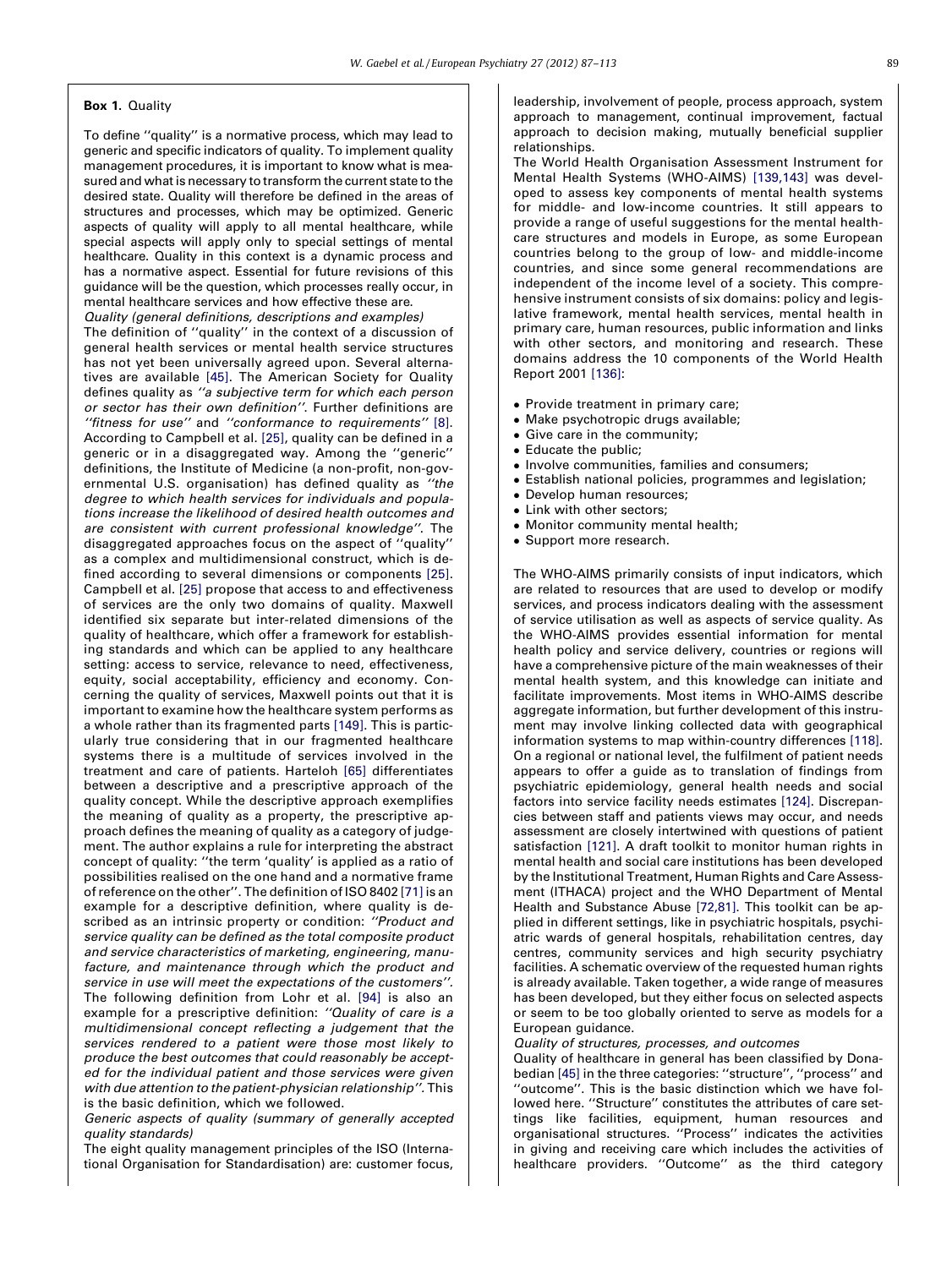<span id="page-3-0"></span>denotes the effects of care. According to Donabedian, information about the relationships between structures, processes and outcomes should be ascertained before quality assessment can begin [\[45\].](#page-25-0) Campbell et al. [\[25\]](#page-24-0) suggest that structure is not a component of care but the conduit through which treatment and care is received and delivered. Thus, outcome is not considered a component but rather a consequence of treatment and care. ''Structures'' may increase or decrease the likelihood of receiving high quality care because they can have a direct or indirect impact on processes and outcomes, e.g. if special equipment is not available. Corresponding to Donabedian's framework for quality of care, Hermann et al. [\[66\]](#page-25-0) defined structure, process and outcome as the key domains of quality. Probably the first quantitative study, which applied Donabedian's model to quality systems came to the result that structure correlated strongly with process and outcome [\[85\]](#page-25-0). Organisational characteristics associated with better disease control were reported, e.g., from diabetes research [\[73\].](#page-25-0) However, there are no current procedures or definitions specifically addressing these issues in mental healthcare. Following Donabedian's model, Kilbourne et al. described a framework for measuring quality and promoting accountability across mental and general healthcare providers [\[78\].](#page-25-0)

#### Quality assessment

Two types of organisational quality assessment can be distinguished: (a) mandatory and (b) optional data collection and evaluation programmes. While compulsory assessment is often carried out by governments or agencies, the voluntary quality assessment is usually carried out by professional organisations [\[87\]](#page-25-0). Donabedian's framework can be used to evaluate quality based on structure, process and outcome. Quality assurance procedures should result in quality maintenance and ultimately improvement. This may not always be the case as programs or projects may not comply with professional standards [\[76\]](#page-25-0). Targeted quality measures can be used for quality improvement within an institution (internal quality improvement) or across institutions (external quality improvement). As evidence in healthcare quality is frequently unavailable, guidelines and quality indicators based on consensus techniques may be needed to facilitate quality improvement. As measuring alone will not automatically lead to improvement, indicators have to be used within systems of quality improvement measures [\[26\]](#page-24-0). External quality improvement should be characterised by explicit, valid standards, by structured assessment procedures and complementary mechanisms for implementing improvement [\[87\]](#page-25-0). Usually, continuous quality activities aim at improving the structural and process components of care to ascertain positive effects on outcomes [\[64\]](#page-25-0). However, it should be noted that quality improvement cannot succeed if it is associated with disproportionately exaggerated documentation efforts or unacceptable for users for other reasons [\[81\]](#page-25-0). Thus, both utility and feasibility are essential in developing effective quality improvement measures for clinical practice.

#### Quality indicators

Indicators are described as explicitly defined and measurable items which act as building blocks in the assessment of healthcare. They may take the form of a statement about the structure, process or outcomes of care. An indicator can also be defined as ''a measurable element of practice performance for which there is evidence or consensus that it can be used to assess the quality, and hence change in the quality, of care provided'' [\[91\].](#page-25-0) Indicators need to be based upon scientific evidence of acceptability, feasibility, reliability, sensitivity to change and – most important – validity. Obeying this rule, the effectiveness of quality indicators in quality improvement strategies can be maximised [\[26,51\].](#page-24-0) Quality indicators for mental health service structures and processes especially related to treatment processes for specific disorders are currently being developed and cover a range of processes and structures [\[67–70,89,91–93,120,123,147,148\].](#page-25-0)

For the present guidance, we had to take into account a complex interrelationship between mental health service structures, outcomes and quality indicators (Fig. 1).

As can be seen from the figure, mental health services are characterized by structural and process elements for which any number  $n$  of quality indicators may be defined. These generic quality indicators are useful to assess the quality of services or provide benchmarking indicators for comparing individual services in different places. Outcome is assessed by outcome quality indicators. They are different from quality indicators for mental health service structures, but the quality of mental healthcare service structures may be assessed using outcome indicators. Therefore, some outcome indicators may overlap with quality indicators of mental health service structures.

Mental health services in general should provide both structural and process quality. For example, minimum staffing requirements may be necessary for a certain service structure (QIs), or certain process rules must be adhered to for a certain service under certain circumstances (e.g., rules for the time until a newly admitted patient is seen by a psychiatrist;  $Q|_P$ ). These quality indicators allow quality assessments of the service structure and its processes per se, they are determined by empirical studies and may then become normative features, or they may be defined via patient outcomes. They may also serve for inter-service benchmarking. Outcome assessments are performed, for example using clinical outcomes like disease remission rates  $(QI<sub>O</sub>)$ , and these are values and not service structures or processes. However, patient outcomes are influenced by service structures and processes and therefore service-specific quality indicators may also be defined as outcomes  $(QI_p)$  or  $QI_s$  may then be identical to  $QI<sub>o</sub>$ ). Other outcome quality indicators may comprise patient satisfaction, retention in services, frequency of readmissions, social functioning, activities of daily living and many others.

#### Quality management

Some techniques and concepts of Total Quality Management incorporated into the management of mental health organisations arose from the manufacturing and industrial sectors mainly to reduce costs [\[139\].](#page-26-0) The International Organisation for Standardisation (ISO) and the EFQM model (European Foundation for Quality Management) are examples of industrial models of quality improvement that have been applied to healthcare. The EFQM model promotes quality improvement through self-assessment while ISO focuses on the implementation of international norms [\[90\].](#page-25-0)



Fig. 1. Complex interrelationship between mental healthcare service structures, processes, outcomes and quality indicators. QI = quality indicator. The suffix ''G'' denotes a generic indicator, the suffix ''S'' denotes a structure indicator, the suffix "P" denotes a process indicator, the suffix "O" denotes an outcome indicator. Any number n of quality indicators may be defined for a given mental healthcare service.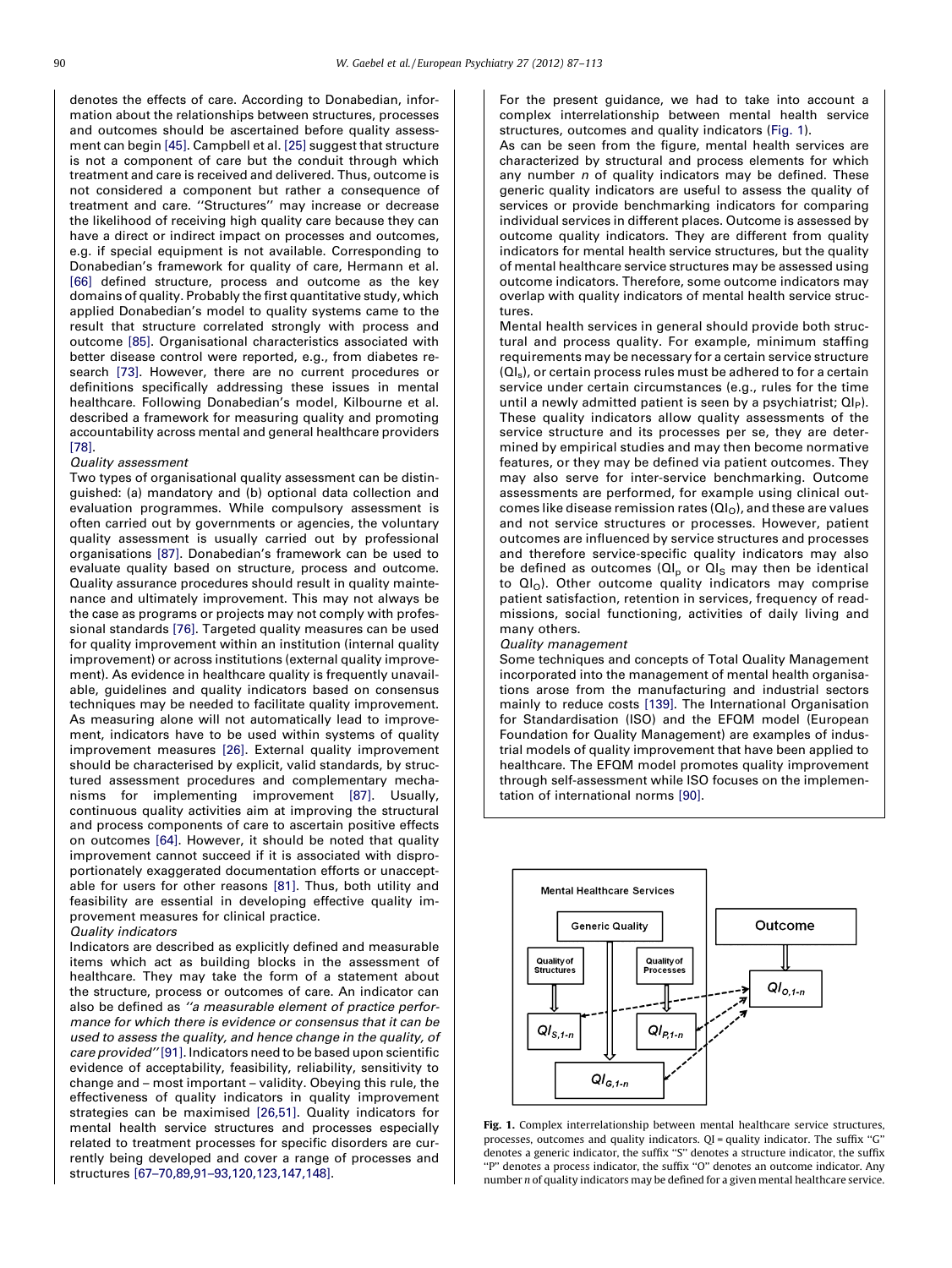## <span id="page-4-0"></span>Box 2. Mental Health Services

For the purpose of this guidance, we define mental health services as the ''Specialist provision of mental health and social care provision integrated across organisational boundaries.'' (Source: A National Service Framework for Mental Health; National Health System; [http://www.](http://www.who.int/mental_health/evidence/AIMS_WHO_2_2.pdf) [acutecareprogramme.org.uk/silo/files/national-service](http://www.who.int/mental_health/evidence/AIMS_WHO_2_2.pdf)[framework-for-mental-health.pdf\)](http://www.who.int/mental_health/evidence/AIMS_WHO_2_2.pdf). A psychiatric service is any service providing diagnosis, treatment and other types of healthcare to people with mental disorders and in which a psychiatrist has the final medical responsibility (this definition was created by the authors of this guidance, since no standard definition for the term ''psychiatric service'' could be found). European mental healthcare services are characterized by a mixture of in- and out-patient services with curative or rehabilitative approaches. In addition, there are services which integrate in- and out-patient services. We have studied the following service types. This selection was made by the authors of this guidance with the aim to cover all mental health services:

- 1. Hospitals/In-patient services
- 2. Out-patient services
- 2.1. Home-based Treatment (used here as a term for a specialised form of community-based care)
- 2.2. Community Mental Health Teams (used here as a term for a specialised form of community-based care)
- 2.3. Intensive Case Management (used here as a term encompassing both assertive community treatment and case management)
- 2.3.1. Assertive Community Treatment
- 2.3.2. Case Management
- 2.4. Day Hospitals
- 3. Rehabilitation Units
- 4. Integrated Care Models

We used the term ''out-patient services'' here as a supraordinate term for several types of out-patient services, which are further specified and described in separate chapters. Note that Rehabilitation Units may be provided in in- and out-patient settings, but are dealt with here separately because of the special nature of rehabilitation services. Also, integrated care models would be expected to cross the border between in- and out-patient services and provide access and treatment in both areas. In some countries like Germany, out-patient mental health services are mainly provided by psychiatrists in private practices. However, there are currently no systematic studies on quality indicators or structural or process recommendations yet available for this special type of mental health services.

# Hospitals/In-patient Services

In-patient services provide treatment and stabilisation when the required services cannot be delivered in community settings [\[127–129\]](#page-26-0). There are certain groups of patients, who usually require high-intensity immediate support in acute in-patient hospital units (sometimes also on a compulsory basis):

- patients who need urgent medical assessment;
- patients who suffer from severe and co-morbid medical and psychiatric conditions which cannot be controlled on an outpatient basis or in other kinds of settings;
- severe psychiatric relapses and behavioural disturbances;
- strong violence, suicidality;
- acute neuropsychiatric conditions;
- old age and severe concomitant physical disorders.

Mental health services in general hospitals include psychiatric in-patient wards, psychiatric beds in general wards and emergency departments, day hospitals and out-patients clinics.

They serve a range of diagnostic and demographic groups and some offer specialist services for specific disorders or patient groups [\[137–139\]](#page-26-0). The availability of psychiatric beds in the European countries varies greatly, but there are considerable methodological problems in comparing ''psychiatric bed'' numbers between countries due to incomplete reporting or varying definitions of service classes between countries [\[142\].](#page-26-0) Thus, the large variation of psychiatric hospital beds among European countries may be due to a number of factors including reporting standards and organisational issues. Out-patient services

Out-patient services can be provided in different settings, such as primary care health centres, general hospitals and community mental health centres, where diagnostic assessment and treatment is offered [\[126\].](#page-26-0) Most of them are staffed exclusively with medical doctors (around 80%), 9% include psychologists, 17% provide care by nurses according to service mapping data in England. Some of these clinics function as specialist services, e.g. for people with eating disorders, or in need for various kinds of rehabilitation [\[60\]](#page-25-0).

Day hospitals

While the function of day hospitals formerly was to mainly provide a place for follow-up-treatment after an acute in-patient episode, they increasingly take a role in the acute treatment of mentally ill [\[77\].](#page-25-0) They may even be an alternative to inpatient treatment for many acute care patients. Day hospitals are facilities which offer intermediate interventions between full-time hospitalisations and out-patient care.

## Rehabilitation units

Rehabilitation settings for people with mental illnesses generally include rehabilitation units in psychiatric hospitals or specialised psychiatric rehabilitation in-patient units, vocational services and day activity/recreational services [\[29,113,114\].](#page-24-0) Evidence-based practice is increasingly implemented and the evidence is strongest for assertive community treatment, supported employment and family psychoeducation [\[14\]](#page-24-0). However, implementation of these interventions is often impeded by motivational and organisational barriers even if the required structures would be available [\[98\].](#page-26-0) In Europe, generally accepted standards for psychiatric rehabilitation units are currently not available. In Germany, the national working group on rehabilitation ("Bundesarbeitsgemeinschaft für Rehabilitation") has issued recommendations for basic structural and organisational requirements for psychiatric rehabilitation. These include, among others, that rehabilitation units should be available close to the clients' home, that services should be well coordinated between rehabilitation and general practitioners' services, that members of the social environment of those in need of psychiatric rehabilitation should be involved in the rehabilitation process, and that an interdisciplinary team of mental health professionals should be available [\[17\]](#page-24-0). There is a clear common understanding that rehabilitation should be offered primarily in the natural environment of the affected persons.

Community-based care

Community-based mental healthcare services comprise outpatient clinics, day hospitals, home treatment services, and community mental health teams in community mental health centres [\[115\]](#page-26-0). According to Thornicroft and Tansella [\[129\],](#page-26-0) a community-based mental health service provides a full range of mental healthcare to a defined population and is dedicated to treating and helping people with mental disorders, in proportion to their suffering or distress, in collaboration with other local agencies. Thornicroft et al. [\[130\]](#page-26-0) also mention that there are wide inconsistencies between and within countries in how community – oriented care is defined, interpreted and provided. The objective is a ''balanced care model'', which provides most services in community settings while hospital stays should be reduced as far as possible. Services need to be adapted to the specific needs of low-resource-, medium-resource- and high-resource-countries, low resource areas may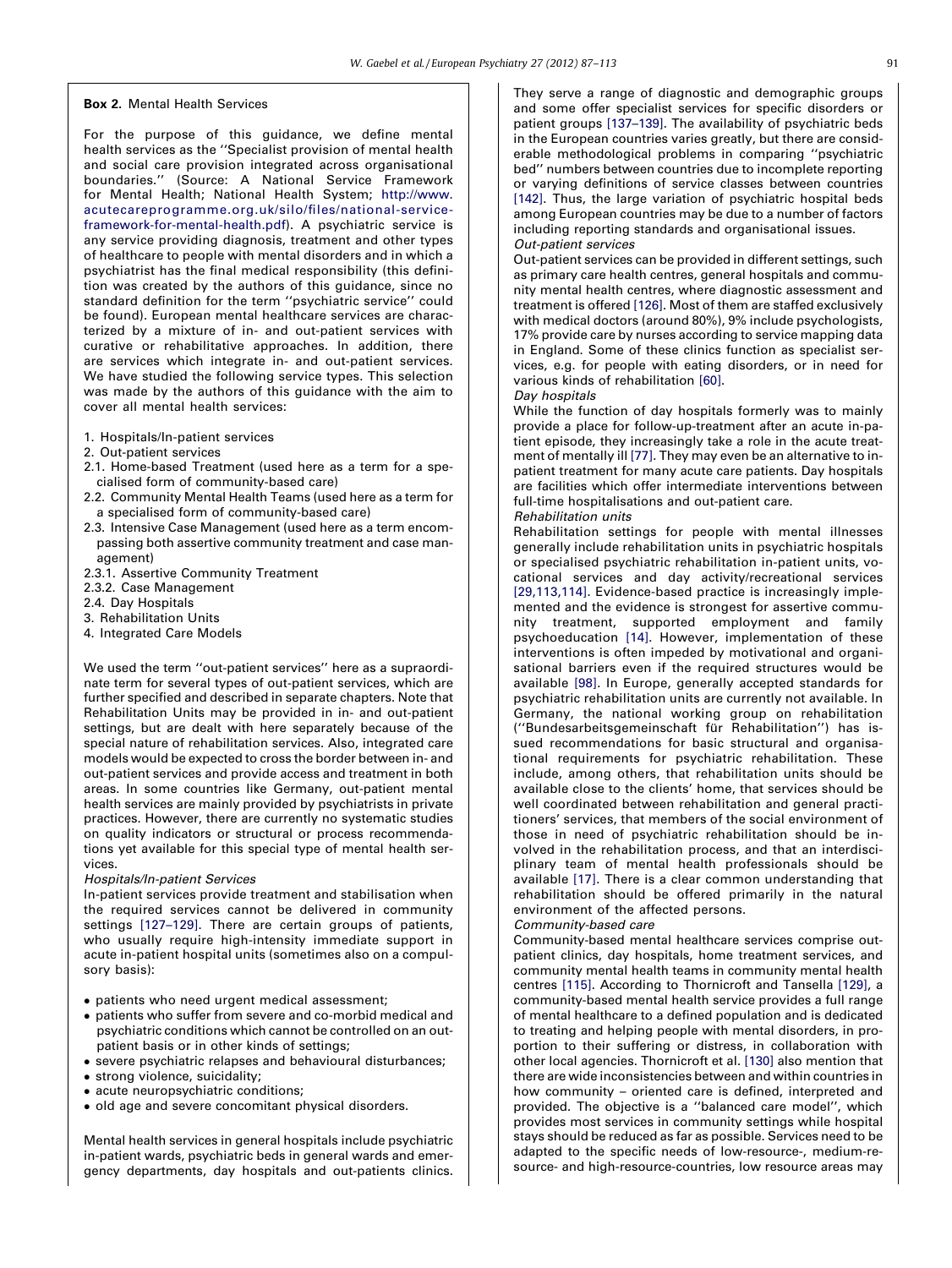need to focus on the provision of mental healthcare through primary care, while areas with medium resources should provide more differentiated services. High-resource areas should provide all specialised services (e.g. in-patient care, community care, residential and rehabilitation care, alternative occupation) [\[126,128,129\]](#page-26-0). Types of diagnoses treated in community-based services largely depend on local, regional and national availability of the respective services, traditions and the availability of alternative types of services. Communitybased treatment services usually are provided by an interdisciplinary team of mental health professionals. Treatment focuses on improving quality of life and on reducing the need for in-patient care.

#### Home treatment

Home treatment or crisis resolution teams offer mobile services and play an important role for acute and emergency treatment. Their services try to avoid in-patient care from the outset [\[9,20,21,60,132\].](#page-24-0)

## Community mental health teams

Community mental health teams (CMHTs) comprise nurses, one or more psychiatrists, social workers, psychologists, occupational therapists and possibly other professionals such as counsellors. They provide short- and long-term care. Usually, patients meet the mental health professionals at the team base [\[60\].](#page-25-0)

#### Intensive Case Management

This term now incorporates both assertive community treatment and case management [\[43,115\]](#page-25-0).

# Assertive community treatment

Assertive Treatment teams (ACT) are also called ''Assertive Outreach Teams'' (e.g., in the UK) and are widespread by now. Assertive community treatment teams comprise psychiatrists, nurses, social workers and occupational therapists and are intended to provide long-term care for rather ''difficult'' patients, e.g., patients who do not accept treatment. The functions of ACTs are medication management, monitoring the state of health and to offer help in everyday life [\[9,60\].](#page-24-0) Assertive community treatment can be viewed as a specialised form of case management, not a categorically different approach [\[18\]](#page-24-0). It is usually defined by treatment manuals and fidelity scales, and it includes special features such as daily team meetings, case sharing, 24 hour availability and doctors as full team members [\[99\]](#page-26-0).

## Case management

Case management includes the coordination of various services and aims for continuity of care and service. Case management combines the activities of linking (referring patients to all required services), monitoring and case-specific advocacy. A case manager serves a certain number of patients and has to cooperate with several mental health services [\[43,115\].](#page-25-0) Integrated care models

Kodner and Spreeuwenberg [\[83\]](#page-25-0) provided a comprehensive definition of integrated care based on a terminological clarification of the different meanings of the term ''integration'': ''Integration is a coherent set of methods and models on the funding, administrative, organisational, service delivery and clinical levels designed to create connectivity, alignment and collaboration within and between the cure and care sectors. The goal of these methods and models is to enhance quality of care and quality of life, consumer satisfaction and system efficiency for patients with complex, long-term problems cutting across multiple services, providers and settings. The result of such multi-pronged efforts to promote integration for the benefit of these special patient groups is called ''integrated care''. Integrated care models thus constitute an organisational framework in which important therapeutic modules are administered according to individual requirements especially for people with severe mental illnesses like schizophrenia. These models facilitate synergies between out-patient and in-patient care and also should ascertain continuity of care [\[134\]](#page-26-0). In Germany, some of these models have been tested but only few – mainly health economic – evaluations are available

[\[10\].](#page-24-0) As a special type of integrated care, the so-called regional budget in Germany involves the authorisation of a single provider of mental health services to finance a model of multi-sector mental healthcare services. This has been shown to have complex effects on total costs, modes of service provision, and some beneficial effects on patient outcome parameters [\[84,112\]](#page-25-0).

Integrated care is used here in a narrow sense describing specialised mental health services following a set of standardized interventions and services. For example, the integrated care pathways (ICPs) for mental health standards have four main elements:

- process standards describe the key tasks which affect how well ICPs are developed in an area;
- generic care standards describe the interactions and interventions that should be generally offered;
- condition-specific care standards describe the interactions and interventions that must be offered to people with a specific condition;
- service improvement standards measure how ICPs are implemented and how variations from planned care are recorded [\[108,109\].](#page-26-0)

the database literature searches sequentially and updated them if appropriate because of the time lag between the first search and the preparation of the final version of the manuscript. The first of our literature searches was on the quality of mental hospitals and details of the methods are given in [Fig.](#page-6-0) 2.

Fifteen documents retrieved by this search are mentioned in the text [\[1,16,24,33,42,46,47,55,62–64,68,79,86,128\].](#page-24-0) This search strategy was supplemented in a second search on controlled trials and systematic reviews on a variety of mental health service structures. The exact search terms and methods are shown in [Fig.](#page-7-0) 3.

This resulted in the additional identification of three controlled studies [\[7,32,88\]](#page-24-0) and four review articles [\[28,50,80,131\],](#page-24-0) which were used in this text.

We performed a further literature search in Medline (from 2005 on) on August 9, 2011, in order to better cover out-patient services and the details are given in [Fig.](#page-8-0) 4.

One study showing reduced hospitalisation rates after outpatient waiting time reduction was used for the guidance [\[145\],](#page-26-0) and another article dealing with in-patient mental health, which had already been identified previously [\[146\]](#page-26-0). We also screened the following papers of international and German journals, which published articles on the quality of mental healthcare in 2010, because this was the year in which most of the information retrieval work for this guidance was performed:

- International Journal for Quality in Health Care;
- Journal for Health Care Quality;
- Quality Management in Health Care;
- Quality Assurance in Health Care;
- Gesundheitsökonomie und Qualitätsmanagement;
- Deutsches Ärzteblatt;
- Psychiatrische Praxis;
- Nervenarzt;
- Die Psychiatrie.

Websites of various international and national institutes and organisations have also been screened once in early 2010 by K.S.:

- Institut für Qualität und Wirtschaftlichkeit im Gesundheitswesen;
- Institut für angewandte Qualitätsförderung u. Forschung im Gesundheitswesen;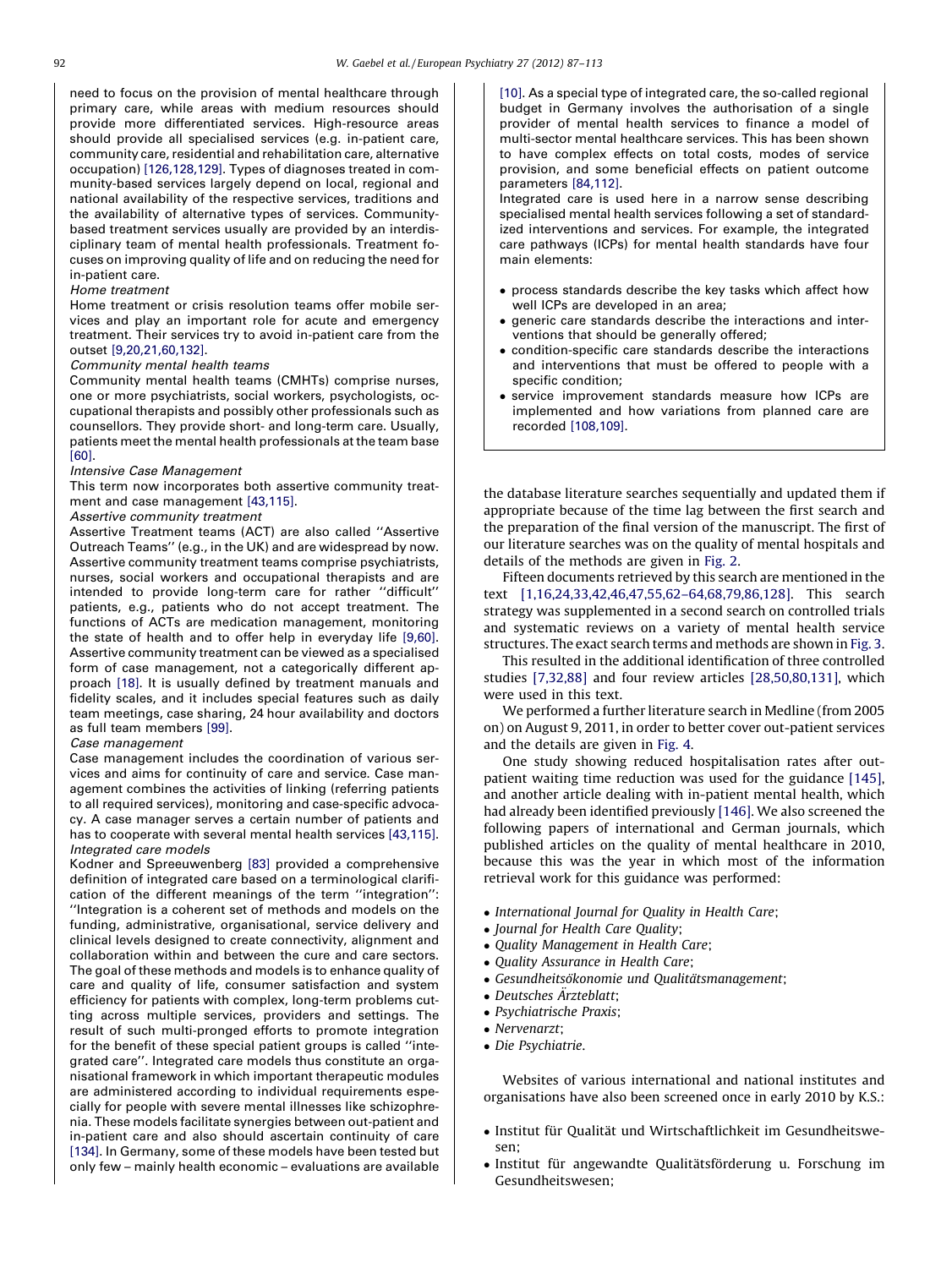<span id="page-6-0"></span>

|                                                                                                                               | EMBASE from 2005, gms, gms Meetings, Karger Verlagsdatenbank, Krause & Pachernegg Verlagsdatenbank,                 |
|-------------------------------------------------------------------------------------------------------------------------------|---------------------------------------------------------------------------------------------------------------------|
|                                                                                                                               | Search Date: April 8- June 25, 2010; updated July 5, 2011 (only the updated results are shown here)                 |
|                                                                                                                               | Time Limit: as given above for the individual databases Language Limit: English or German; Category Limit: Human    |
|                                                                                                                               |                                                                                                                     |
| Search Terms (* = truncation): Quality standard* AND psychiatr* hospital                                                      |                                                                                                                     |
| Quality improvement* AND psychiatr* hospital<br>Quality assurance* AND psychiatr* hospital                                    |                                                                                                                     |
| Quality performance* AND psychiatr* hospital                                                                                  |                                                                                                                     |
| Quality indicators* AND psychiatr* hospital                                                                                   |                                                                                                                     |
|                                                                                                                               |                                                                                                                     |
| Inclusion criteria (modified after (1)):                                                                                      |                                                                                                                     |
| Articles with focus on mental health care services                                                                            |                                                                                                                     |
| Articles refers to quality improvement tools or the implementation thereof in mental health services                          |                                                                                                                     |
| Articles dealing with quality indicators in mental health care                                                                |                                                                                                                     |
| Articles dealing with quality assurance in mental health care                                                                 |                                                                                                                     |
|                                                                                                                               |                                                                                                                     |
| Exclusion criteria:                                                                                                           |                                                                                                                     |
| Articles dealing only with single mental disorders                                                                            |                                                                                                                     |
| Articles not dealing with quality issues of mental health care                                                                |                                                                                                                     |
| Articles focussing on regional or local interests                                                                             |                                                                                                                     |
| Articles dealing with opinions or editorials only of local or regional interest<br>Articles not dealing with mental disorders |                                                                                                                     |
|                                                                                                                               |                                                                                                                     |
|                                                                                                                               |                                                                                                                     |
| 1459 articles retrieved                                                                                                       |                                                                                                                     |
|                                                                                                                               |                                                                                                                     |
| Screening of titles, authors, journal name by K. S. and J.Z. Exclusion of 1306 articles                                       |                                                                                                                     |
| 103 articles because their language was not English or German                                                                 |                                                                                                                     |
| 116 articles because their topics were not mental disorders                                                                   |                                                                                                                     |
|                                                                                                                               | 479 articles because their topics were not related to the quality of mental healthcare services                     |
|                                                                                                                               | 389 articles because the quality aspect studied in the respective studies was too specific to be of putative use    |
| treatment procedures for individual mental disorders                                                                          | for a European guidance recommendation (mainly because these studies dealt with the optimization of                 |
| 50 articles because their topics were opinion papers or editorials                                                            |                                                                                                                     |
| 135 articles because the study was only of local or regional interest                                                         |                                                                                                                     |
|                                                                                                                               |                                                                                                                     |
|                                                                                                                               |                                                                                                                     |
|                                                                                                                               |                                                                                                                     |
| 174 articles were screened in abstract form                                                                                   |                                                                                                                     |
|                                                                                                                               |                                                                                                                     |
| 115 articles excluded                                                                                                         |                                                                                                                     |
| 48 articles because the quality topic of the paper was too specific                                                           |                                                                                                                     |
| 11 articles because the topic was not related to the quality of mental healthcare<br>services                                 |                                                                                                                     |
| 12 articles because the study was only of regional significance                                                               |                                                                                                                     |
| 44 double retrievals                                                                                                          |                                                                                                                     |
|                                                                                                                               |                                                                                                                     |
|                                                                                                                               | 59 articles were obtained in full text versions (18 of these were acquired in full texts because abstracts were not |
| available and, therefore, their importance could not be assessed without knowledge of the full text)                          |                                                                                                                     |
|                                                                                                                               |                                                                                                                     |
| 44 articles excluded                                                                                                          |                                                                                                                     |
| 29 articles because their topics were too specific                                                                            |                                                                                                                     |
| 10 articles because of only regional interest                                                                                 |                                                                                                                     |
| 2 articles because they were opinion papers without European significance                                                     |                                                                                                                     |
| 3 articles could not be obtained as full text versions                                                                        |                                                                                                                     |

Fig. 2. Flow scheme of the initial literature search and the results pertaining to quality assessments in mental healthcare (see [Figs.](#page-7-0) 3-4 for further literature searches).

- Dt. Krankenhausgesellschaft;
- Agency for Health Care Research and Quality;
- Maryland Hospital Association's Quality Indicator Project;
- WHO;
- Swedish Council on Health Technology Assessment;
- National Institute of Clinical Excellence (NICE-UK).

Further articles were identified by obtaining "related documents'', which is a feature of the Medline database providing a list of publications which deal with similar publications compared to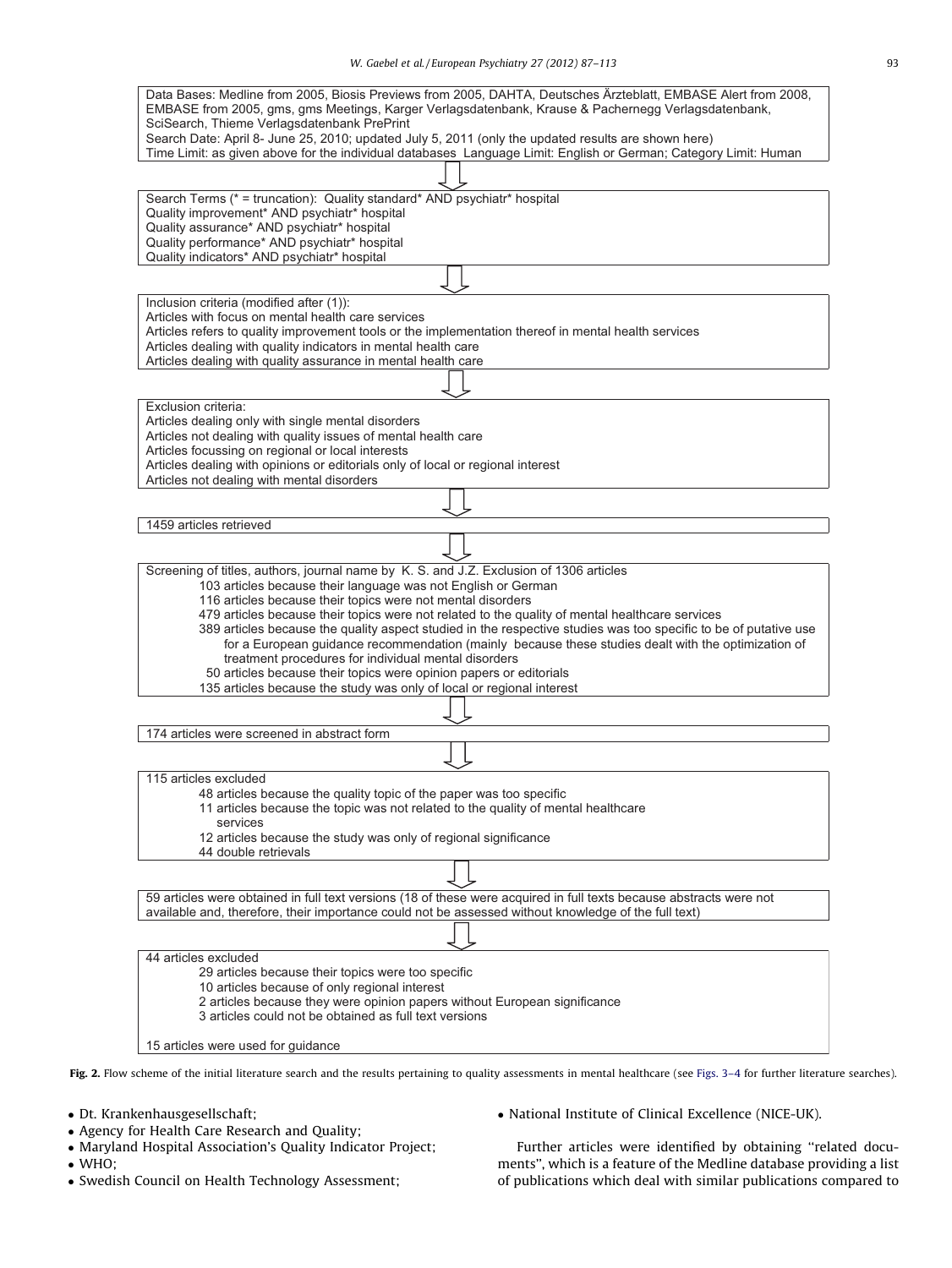<span id="page-7-0"></span>

Fig. 3. Flow scheme of literature search specified for controlled single studies and review articles on specific types of mental healthcare.

those identified in a Medline search. These were screened by one co-author (J.Z.) whereby due to the large number of ''related documents'' only the first 100 were considered if the number of related documents for a retrieved document was larger than 100. Also, articles were identified because they were known personally to the authors or because the authors became aware of them when reading the documents which we had obtained. The total number of articles obtained via colleagues, related documents information, Website visits, reading articles and the reviews of the beformentioned journal homepages was  $n = 128$ , but we did not keep track of the dates or retrieval steps of these articles.

## 2.4. Process of developing recommendations

The recommendations were subjected to peer review by the coauthors, the Steering Committee of the European Psychiatric Association European Guidance and the Executive Committee of the EPA. We structured the guidance recommendations into

structure and process as well as general and specific recommendations ([Table](#page-10-0) 1). Whereas general (or ''generic'') recommendation and quality indicators (QIs) apply to all types of mental health services, service-specific QIs are only applicable to a certain type of mental health services, but not to other types. Outcome was not used here as a separate quality category since many studies assessed the results of their investigations on structure or process quality with the help of outcome measures. However, the range of applied psychiatric outcome measures is vast and encompasses patient-based outcomes (like the subjective quality of life in single patients, individual or group-wise clinical assessments of global or disease-specific psychiatric symptom scales and function scales including assessments of employment, independent living or death rates), administrative outcomes (like contact rates in various settings, hospital readmission rates, therapy rates like medication prescription rates, costs) or combinations thereof [\[59\]](#page-25-0). It needs to be defined what would be clinically meaningful outcome measures applicable to all European countries, all mental health service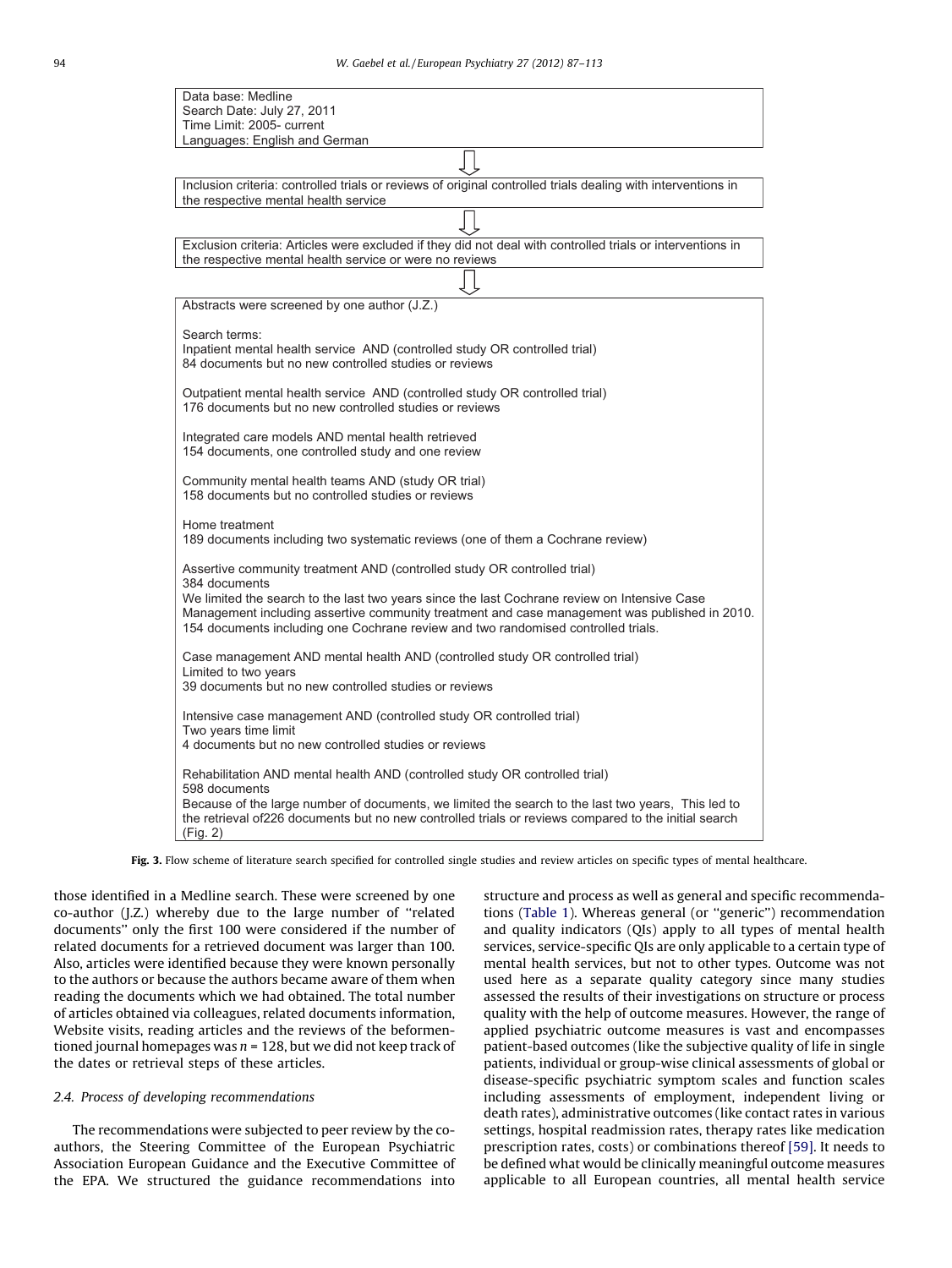<span id="page-8-0"></span>

Fig. 4. Flow scheme of literature search specified on out-patient mental healthcare quality assessment studies.

settings, and all mental disorders. This will be the subject of a separate EPA guidance recommendation. Further details about the concept of quality used here are given in Info [Box](#page-2-0) 1.

## 2.5. Grading of evidence and recommendations

Modified after a systematic review by Weightman et al. [\[133\]](#page-26-0) for the grading of evidence and recommendations for public health interventions, the evidence retrieved in the literature search was graded following a three-part evidence rating system: +: expert opinion; ++: unsystematic reviews; +++: Cochrane Review or other systematic reviews. A systematic review is a review which predefines search terms and databases, gives details about inclusion and exclusion criteria, and provides details about the number of retrieved, included, and excluded documents, plus a commented list of documents used for the purpose of the systematic review. All other types of reviews are defined here as ''unsystematic''.

In some cases, single trials were used if no systematic reviews were available and graded instead of reviews, and in these cases, the evidence was graded as follows: +: single uncontrolled study; ++: single controlled, unrandomized study; +++: single controlled, randomized study. The recommendations were graded following a three-part recommendation rating system: \*: recommendation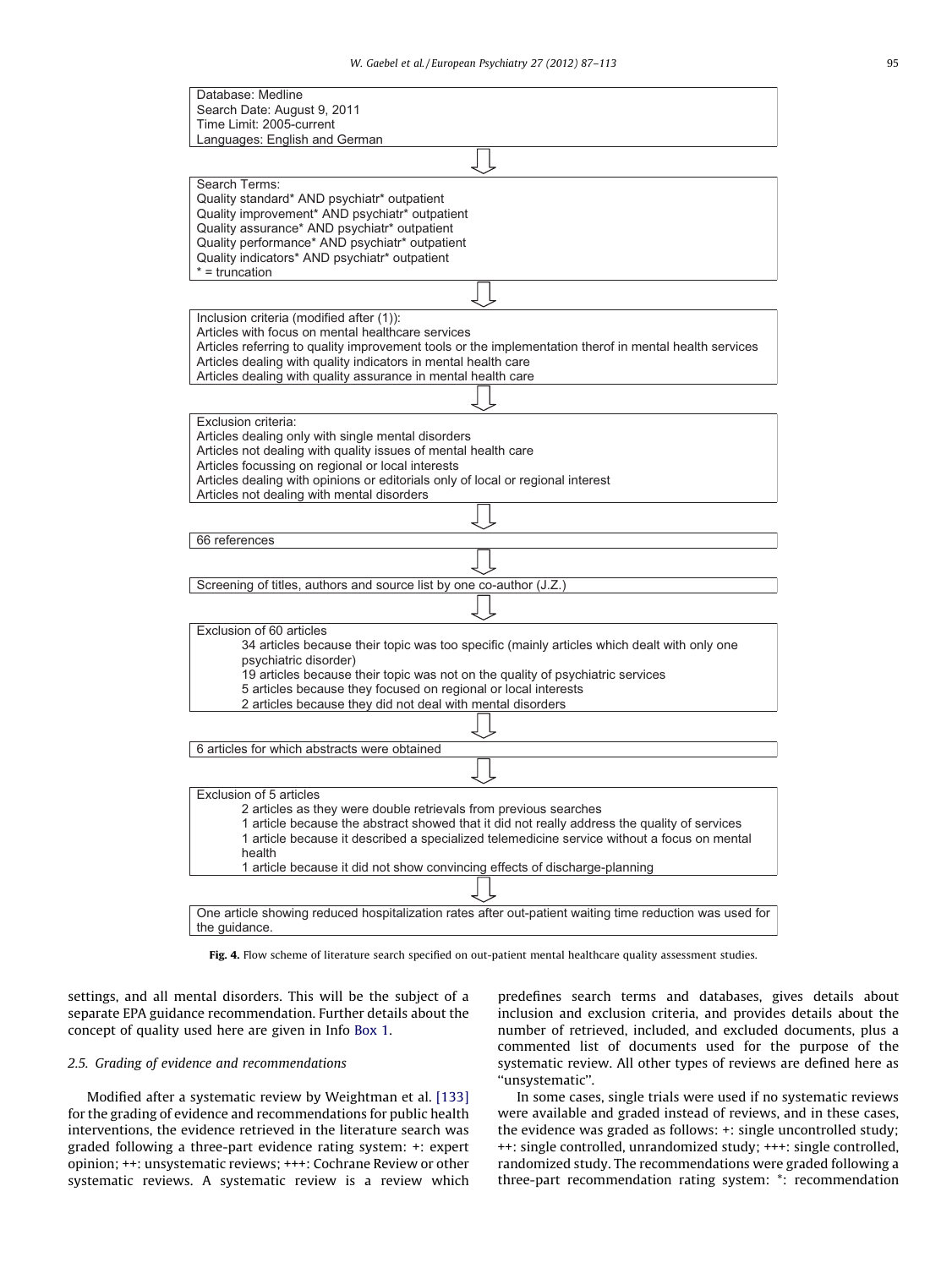<span id="page-9-0"></span>based mainly on expert opinion; \*\*: recommendation based on expert opinion and/or unsystematic reviews and/or single uncontrolled or controlled, but unrandomized studies; \*\*\*: recommendation based on Cochrane reviews or other systematic reviews or single controlled, randomized studies.

# 2.6. Development of quality indicators

To develop quality indicators is a normative process, deciding on the range of values of a consented operational ratio with explicitly defined nominators and denominators based on empirical data. They have been structured as explained in the previous chapters. Quality indicators were developed by the authors of this guidance based on the developed recommendations. Where possible, we used quality indicators provided by the sources of the recommendations. In most cases, quality indicators here are formulated as ratios of nominators and denominators. Usually, the number of services which provide a certain structural or procedural feature is divided by the total number of services. This may then be multiplied by 100, which gives the percentage of services providing a certain feature. Definitions of these quality indicators are given in [Table](#page-10-0) 1.

## 3. Results

[Table](#page-10-0) 1 summarizes the consented general and setting-specific recommendations for the assessment, assurance and optimisation of structure and process quality of mental health services in Europe, including gradings for evidence and recommendations, additional comments, and source informations.

This table should not be regarded as a ''cookbook'' for mental health services, but rather as a guide to important aspects when evaluating, developing or managing such services with respect to quality. Note that we have omitted important but rather selfexplanatory components like access to fresh air or adequate staffing from the list mainly due to the fact that such elementary quality indicators can be found in generally accessible standards like those published by the Royal College of Psychiatrists (see references in [Table](#page-10-0) 1). Based on the expert consensus and the retrieved evidence, the following 30 recommendations can be given on the following subjects. However, general structure recommendations on the microlevel and specific structure recommendations on both the macro- and mesolevel, as well as general process recommendations on the macrolevel and specific process recommendations on both the macro- and mesolevel cannot be given mainly because of a lack of studies.

## 3.1. Structure recommendations

## 3.1.1. General structure recommendations

## 3.1.1.1. Macrolevel recommendations.

3.1.1.1.1. Recommendation 1: Mental health education. Provide coordinating bodies (e.g., committees, boards, offices) that coordinate and oversee public education and awareness campaigns on mental health and mental disorders.

This recommendation is based on the WHO-AIMS Version 2.2. [\[143\]](#page-26-0) and ensures that mental health policies are coordinated, which appears to be an important aspect to the developers of this guidance given the beformentioned mix of service structures found in European countries. The second part of the recommendation ensures that public education on mental disorders becomes a topic of awareness campaigns, which is important to ascertain that the public knows about the typical signs, symptoms and treatment opportunities for mental disorders. This recommendation is expert opinion-based since we could not identify studies showing that such coordinating bodies or awareness campaigns lead to improved detection or better treatment of people with mental disorders.

3.1.1.1.2. Recommendation 2: Mental health reporting and monitoring. Install mental health information systems to monitor the epidemiology of mental disorders and data on the number of mental healthcare facilities, their regional distribution, frequency and type of use, staffing, and mental health research. The items mentioned in this recommendation are derived from the respective chapter (domain 6) in the WHO-AIMS Version 2.2. [\[143\]](#page-26-0). They are important for providing sufficient and even access to mental health services, and in order to ascertain progress in mental health research. These are the core features of mental healthcare systems–according to the opinion of the authors of this guidance – and need to be monitored and ascertained. This is an expert opinion because studies withholding such key tenets of mental healthcare in a systematized fashion would be unethical.

## 3.1.1.2. Mesolevel recommendations.

3.1.1.2.1. Recommendation 3: Structural requirements to ascertain patients' dignity and basic needs. Implement the ITHACA Toolkit items to ascertain that the structural requirements of in- and outpatient mental healthcare facilities are met for the fulfilment of patients' basic needs, and to ascertain that patients' dignity and human rights are observed at all times. This general structure recommendation uses the ITHACA Tookit [\[72\],](#page-25-0) which provides a compilation of 30 sections for monitoring human rights in mental health and socal care institutions, and which is partly overlapping with corresponding recommendations in the Royal College of Psychiatrist assessment of psychiatric wards [\[30\]](#page-24-0), and the Finnish Quality Recommendations for Mental Health Services [\[104\].](#page-26-0) Ascertaining human rights and the basic needs of people with mental disorders is of prime importance on the service structure level and was therefore chosen as the first recommendation on the mesolevel. Similar to recommendation 2, it would be unethical to withhold such basic rights in putative controlled studies on this subject matter, therefore the recommendation can only be on the expert level.

3.1.1.2.2. Recommendation 4: Multiprofessionality of services. Assemble multiprofessional teams with competences in social occupational-, work- and housing-related service provision. Multiprofessional teams caring for people with mental disorders are efficient, based on the evidence showing that community mental health teams, assertive community treatment teams and other types of intensive case management are efficient [\[reviewed](#page-25-0) by 43, 53, [97\]](#page-25-0). However, no study has formally shown that the multiprofessionality is superior to uniprofessionality, simply because such studies would ethically unfeasible and impractical. Therefore, this recommendation is based on both expert opinion and Cochrane review of international systematic studies on multiprofessional services. Following conclusions in [\[52\],](#page-25-0) such multiprofessional teams should include a psychiatrist within an interdisciplinary team comprised of medical and social professions.

3.1.1.2.3. Recommendation 5: Access to good primary mental healthcare and specialised psychiatric care. Provide access to good primary care for mental health problems by developing primary care services with the capacity to detect and treat mental health problems, and create centres of competence and promote networks in each region; ensure access to specialised psychiatric services for those in need. Primary care here is defined as a form of healthcare which is the primary contact point of help-seeking persons. ''Access'' here is defined as a timely appointment for every person with a mental disorder who is in need of specialised psychiatric services. The rationale for this recommendation is the individualisation of treatment provision in that both basic and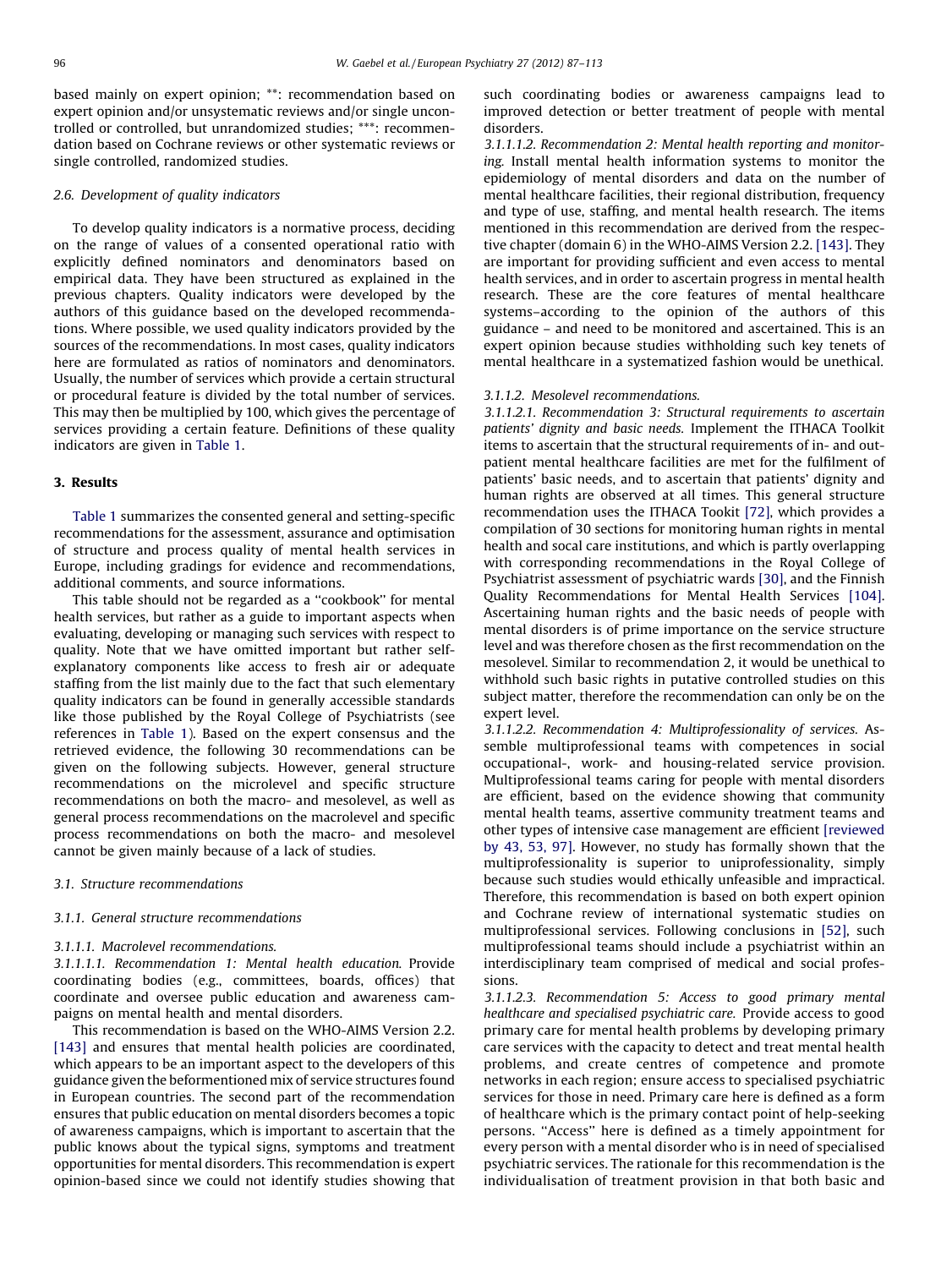## <span id="page-10-0"></span>Table 1

EPA guidance on quality of mental health services – evidence base and recommendations.

| Topic                                                                                                                          | Recommendations and<br>gradings <sup>a</sup>                                                                                                                                                                                                                                                                                              | Evidence base and<br>gradingsb                                                                             | Quality indicators<br>(proposals)                                                                                                                                                                                                                                             | Comments                                                                                                                                                                                                                                                                                                                                                                                                                                                                                                                                                                                                                                                                                                                                                                                                                            | Source                                               |
|--------------------------------------------------------------------------------------------------------------------------------|-------------------------------------------------------------------------------------------------------------------------------------------------------------------------------------------------------------------------------------------------------------------------------------------------------------------------------------------|------------------------------------------------------------------------------------------------------------|-------------------------------------------------------------------------------------------------------------------------------------------------------------------------------------------------------------------------------------------------------------------------------|-------------------------------------------------------------------------------------------------------------------------------------------------------------------------------------------------------------------------------------------------------------------------------------------------------------------------------------------------------------------------------------------------------------------------------------------------------------------------------------------------------------------------------------------------------------------------------------------------------------------------------------------------------------------------------------------------------------------------------------------------------------------------------------------------------------------------------------|------------------------------------------------------|
| <b>Structure Recommendations</b>                                                                                               |                                                                                                                                                                                                                                                                                                                                           |                                                                                                            |                                                                                                                                                                                                                                                                               |                                                                                                                                                                                                                                                                                                                                                                                                                                                                                                                                                                                                                                                                                                                                                                                                                                     |                                                      |
| General structure recommendations<br>Macrolevel recommendations                                                                |                                                                                                                                                                                                                                                                                                                                           |                                                                                                            |                                                                                                                                                                                                                                                                               |                                                                                                                                                                                                                                                                                                                                                                                                                                                                                                                                                                                                                                                                                                                                                                                                                                     |                                                      |
| Recommendation 1: Mental health<br>education                                                                                   | Provide coordinating bodies<br>(e.g., committees, boards,<br>offices) that coordinate and<br>oversee public education and<br>awareness campaigns on<br>mental health and mental<br>disorders <sup>®</sup>                                                                                                                                 | <b>WHO</b> Assessment<br>Instrument for Mental<br>Health Systems <sup>+</sup>                              | Number of coordination bodies<br>(e.g., committees, boards, offices<br>that coordinate and oversee<br>public education and awareness<br>campaigns on mental health and<br>mental disorders) per 100,000<br>population                                                         | Summarised recommendation derived from<br>Items $5.1.1$ in $[143]$ : "Existence of<br>coordinating bodies (e.g. committees,<br>boards, offices) that coordinate and oversee<br>public education and awareness campaigns<br>on mental health and mental disorders"                                                                                                                                                                                                                                                                                                                                                                                                                                                                                                                                                                   | $[143]$ (WHO-AIMS<br>Version $2.2.$ ) <sup>c*</sup>  |
| Recommendation 2: Mental health<br>reporting and monitoring                                                                    | Install mental health<br>information systems to<br>monitor the epidemiology of<br>mental disorders and data on<br>the number of mental<br>healthcare facilities, their<br>regional distribution,<br>frequency and type of use,<br>staffing, and mental health<br>research                                                                 | <b>WHO Assessment</b><br>Instrument for Mental<br>Health Systems <sup>+</sup>                              | Presence of a mental health<br>information system providing<br>annually updated information of<br>the number of mental healthcare<br>facilities, their regional<br>distribution, their staffing and<br>use (numbers of patients per<br>diagnosis per year and per<br>service) | Summarised recommendation derived from<br>Domain 6 in [143]: items include that there<br>is a formally defined list of individual data<br>items that ought to be collected, that there is<br>a proportion of mental hospitals,<br>community-based psychiatric in-patient<br>units, and mental health out-patient<br>facilities routinely collecting and compiling<br>data by type of information, that there is a<br>proportion of mental health facilities from<br>which the government health department<br>received data in the last year, that there is a<br>report covering mental health data by the<br>government health department in the last<br>year, that there is monitoring of the mental<br>health professionals working in mental<br>health services who have been involved as<br>researchers in the last five years | [143]<br>(WHO-AIMS<br>Version $2.2$ .) <sup>c*</sup> |
| Mesolevel Recommendations<br>Recommendation 3: Structural<br>requirements to ascertain<br>patients' dignity and basic<br>needs | Follow the requirements of<br>the ITHACA Toolkit items to<br>ascertain that the structural<br>requirements of in- and out-<br>patient mental healthcare<br>facilities are met for the<br>fulfilment of patients' basic<br>needs, and to ascertain that<br>patients' dignity and human<br>rights are observed at all<br>times <sup>1</sup> | Expert opinion <sup>+</sup>                                                                                | Number of mental healthcare<br>facilities following the ITHACA<br>toolkit recommendations<br>divided by the number of mental<br>healthcare facilities not<br>following the ITHACA toolkit<br>recommendations                                                                  | The Ithaca toolkit provides a compilation of<br>30 sections for monitoring human rights in<br>mental health and social care institutions<br>with many recommendations similar to the<br>recommendations by the Royal College of<br>Psychiatrists for acute psychiatric wards<br>[30]. This recommendation corresponds<br>with recommendation 1 of the Finnish<br>Quality Recommendations for Mental<br>Health Services [72]                                                                                                                                                                                                                                                                                                                                                                                                         | [72] (ITHACA<br>Toolkit) <sup>d</sup> , [104]        |
| Recommendation 4: Multipro-<br>fessionality of services                                                                        | Assemble multiprofessional<br>teams with competences in<br>social occupational-, work-<br>and housing-related service<br>provision <sup>®</sup>                                                                                                                                                                                           | Expert opinion based on a<br>metareview and Cochrane<br>reviews of international<br>studies <sup>+++</sup> | Number of multiprofessional<br>teams per 100,000 people with<br>mental disorders                                                                                                                                                                                              | Recommendation in agreement with similar<br>recommendation in the conclusion chapter<br>of [52] and evidence for the efficiency of<br>community mental health teams, assertive<br>community treatment and other types of<br>intensive case management usually<br>involving multiprofessional teams [43,97]                                                                                                                                                                                                                                                                                                                                                                                                                                                                                                                          | [43,52,97]                                           |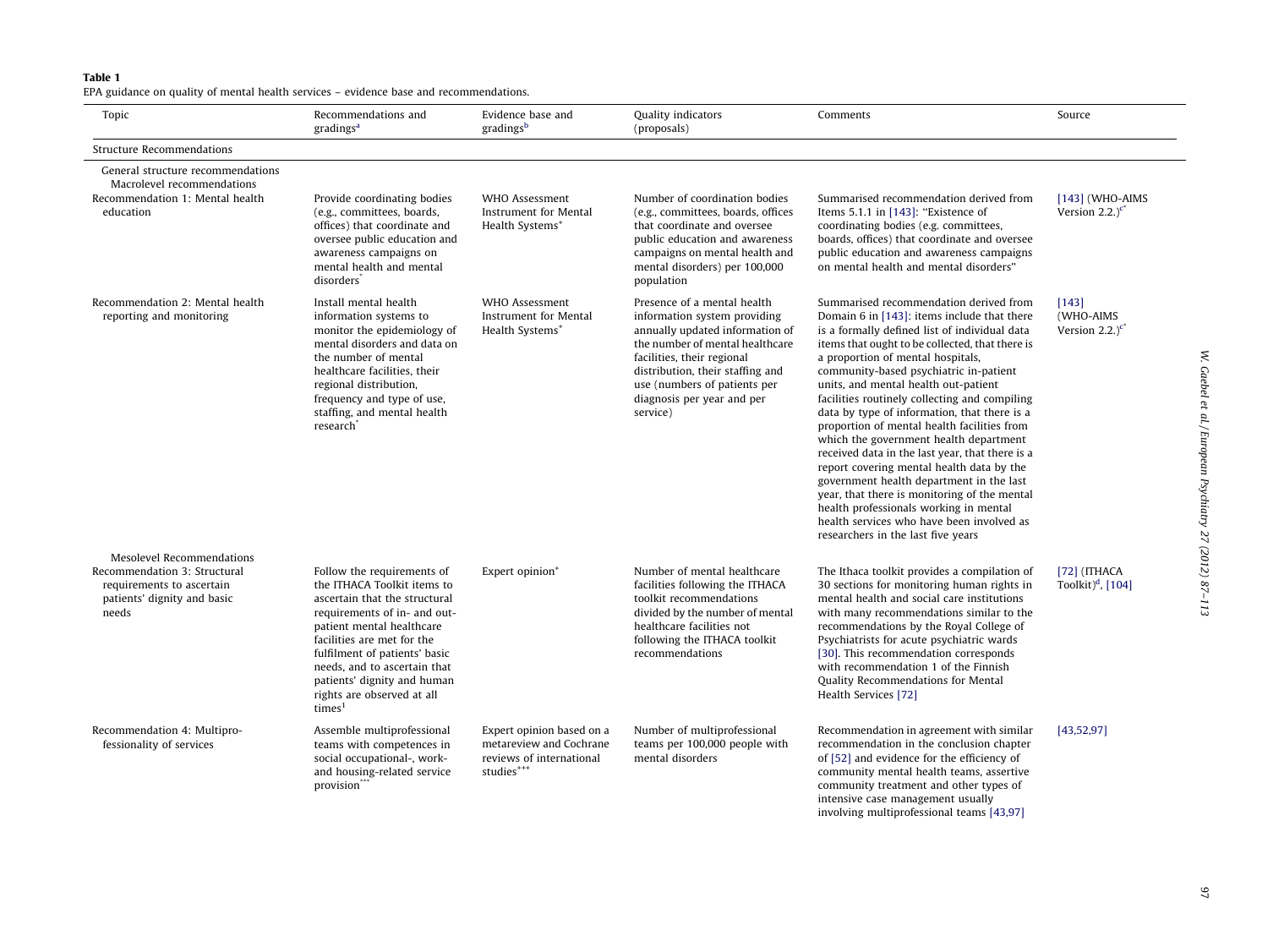# Table 1 (Continued )

| Topic                                                                                             | Recommendations and<br>gradings <sup>a</sup>                                                                                                                                                                                                                                                                                                             | Evidence base and<br>gradings <sup>b</sup>                             | Quality indicators<br>(proposals)                                                                                                                                                                                                                                                                                                                                                                                            | Comments                                                                                                                                                                                                                                                                                                                                                                                                                                                                                                                                                                                                                                                                                                                                                                                     | Source                                                                                          |
|---------------------------------------------------------------------------------------------------|----------------------------------------------------------------------------------------------------------------------------------------------------------------------------------------------------------------------------------------------------------------------------------------------------------------------------------------------------------|------------------------------------------------------------------------|------------------------------------------------------------------------------------------------------------------------------------------------------------------------------------------------------------------------------------------------------------------------------------------------------------------------------------------------------------------------------------------------------------------------------|----------------------------------------------------------------------------------------------------------------------------------------------------------------------------------------------------------------------------------------------------------------------------------------------------------------------------------------------------------------------------------------------------------------------------------------------------------------------------------------------------------------------------------------------------------------------------------------------------------------------------------------------------------------------------------------------------------------------------------------------------------------------------------------------|-------------------------------------------------------------------------------------------------|
| <b>Structure Recommendations</b>                                                                  |                                                                                                                                                                                                                                                                                                                                                          |                                                                        |                                                                                                                                                                                                                                                                                                                                                                                                                              |                                                                                                                                                                                                                                                                                                                                                                                                                                                                                                                                                                                                                                                                                                                                                                                              |                                                                                                 |
| Recommendation 5: Access to<br>good primary mental healthcare<br>and specialised psychiatric care | Provide access to good<br>primary care for mental<br>health problems by<br>developing primary care<br>services with the capacity to<br>detect and treat mental<br>health problems, and create<br>centres of competence and<br>promote networks in each<br>region; ensure access to<br>specialised psychiatric<br>services for those in need <sup>*</sup> | Expert opinion <sup>+</sup>                                            | Number of primary mental<br>health services. Korrigiert per<br>100,000 people with mental<br>disorders<br>Number of competence centres<br>for psychiatry per 100,000<br>people with mental disorders<br>Competence centers for the<br>purpose of this guidance are<br>those centers which health<br>professionals, service users,<br>carers and the media can contact<br>for advice on the management of<br>mental disorders | Structural recommendation in<br>recommendation 6 on the need for good<br>primary care for mental health problems<br>("Ensure that all people have good access to<br>mental health services in primary care<br>setting", "Create centers of competence and<br>promote networks in each region which<br>health professionals, service users, carer and<br>the media can contact for advice.", "Design<br>and implement treatment and referral<br>protocols in primary care establishing good<br>practice and clearly defining the respective<br>responsibilities in networks of primary care<br>and specialist mental health services") [140]<br>This recommendation corresponds with<br>recommendations 3 and 7 of the Finnish<br>Quality Recommendations for Mental<br>Health Services [104] | [140] (Mental Health<br>Action Plan for<br>Europe, WHO<br>Europe, 2005) <sup>e</sup> , [104]    |
| Recommendation 6: Availability<br>of technological equipment<br>for assessment and treatment      | Provide all state of the art<br>evidence-based technological<br>diagnostic and therapeutic<br>equipment and services to<br>help-seekers within 72 hours<br>for non-acute cases and<br>immediate access for acute<br>cases <sup>®</sup>                                                                                                                   | Expert opinion <sup>+</sup>                                            | Number of in- and out-patient<br>services which provide access to<br>major evidence-based diagnostic<br>and therapeutic technologies<br>within 72 hours for non-acute<br>cases and immediate access for<br>acute cases divided by the<br>number of in- and out-patient<br>services without such a<br>provision<br>ECG<br>Chest X-ray<br>Laboratory tests<br><b>EEG</b><br>MRI<br><b>CT</b><br>Electroconvulsive therapy      | Developed by authors                                                                                                                                                                                                                                                                                                                                                                                                                                                                                                                                                                                                                                                                                                                                                                         | Expert opinion                                                                                  |
| Recommendation 7: Psychiatric<br>workforce                                                        | Create a sufficient and<br>competent workforce<br>ensuring an equitable<br>distribution and develop<br>specialist training streams <sup>®</sup>                                                                                                                                                                                                          | Expert opinion <sup>+</sup>                                            | Number of psychiatrists in out-<br>patient psychiatric services per<br>100,000 people with mental<br>disorders<br>Number of psychiatrists in<br>hospitals per 100,000 people<br>with mental disorders                                                                                                                                                                                                                        | Structural recommendation in<br>recommendation 9 ("Create a sufficient and<br>competent workforce") [140]<br>This recommendation corresponds with<br>recommendations 9 and 10 of the Finnish<br>Quality Recommendations for Mental<br>Health Services [104]                                                                                                                                                                                                                                                                                                                                                                                                                                                                                                                                  | $[140]$<br>(Mental Health Action<br>Plan for Europe, WHO<br>Europe, $2005$ <sup>e</sup> , [104] |
| Recommendation 8: Catchment<br>areas                                                              | Ensure that catchment areas/<br>service areas are<br>implemented as a way to<br>organise psychiatric services<br>to communities <sup>®</sup>                                                                                                                                                                                                             | WHO Assessment<br>Instrument for Mental<br>Health Systems <sup>+</sup> | Number of people living in areas<br>in which catchment areas are<br>defined divided by the number of<br>people living in areas in which no<br>catchment areas were defined                                                                                                                                                                                                                                                   | Item 2.1.2 in $[143]$ : "Catchment areas/<br>service areas exist as a way to organize<br>mental health services to communities"                                                                                                                                                                                                                                                                                                                                                                                                                                                                                                                                                                                                                                                              | [143]<br>(WHO-AIMS<br>Version $2.2$ <sup>c</sup>                                                |

 $\frac{38}{1}$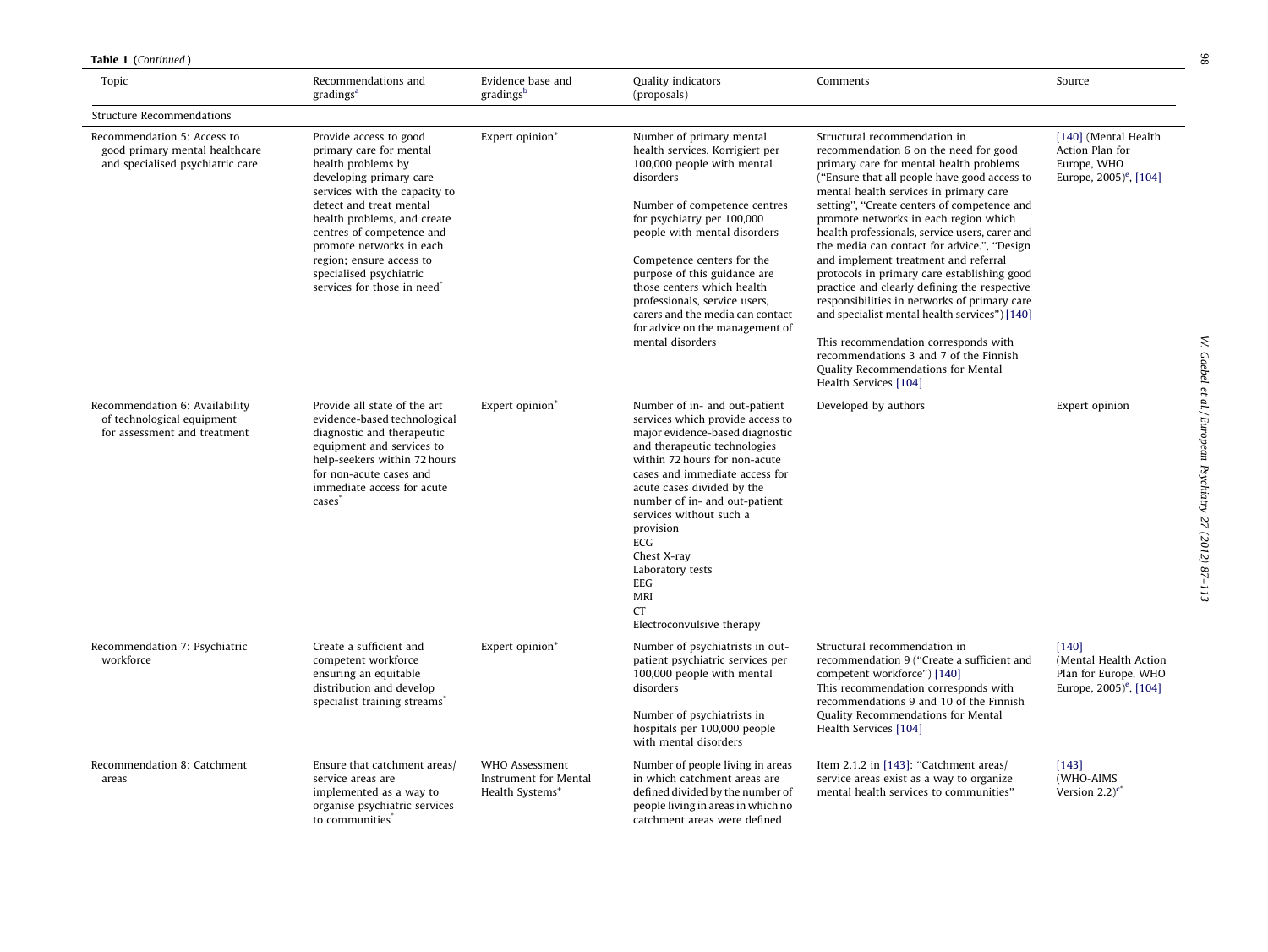Table 1 (Continued)

| Topic                                                                                                                                              | Recommendations and<br>gradings <sup>a</sup>                                                                                                                                                                                                                                         | Evidence base and<br>gradings <sup>b</sup>                                       | Quality indicators<br>(proposals)                                                                                                                                                                                                                                                                                                                                                                                                               | Comments                                                                                                                                                                                                                                                                                                                                                                                                                                                                                                                                                                                                                                                                                                                         | Source                                           |
|----------------------------------------------------------------------------------------------------------------------------------------------------|--------------------------------------------------------------------------------------------------------------------------------------------------------------------------------------------------------------------------------------------------------------------------------------|----------------------------------------------------------------------------------|-------------------------------------------------------------------------------------------------------------------------------------------------------------------------------------------------------------------------------------------------------------------------------------------------------------------------------------------------------------------------------------------------------------------------------------------------|----------------------------------------------------------------------------------------------------------------------------------------------------------------------------------------------------------------------------------------------------------------------------------------------------------------------------------------------------------------------------------------------------------------------------------------------------------------------------------------------------------------------------------------------------------------------------------------------------------------------------------------------------------------------------------------------------------------------------------|--------------------------------------------------|
| <b>Structure Recommendations</b>                                                                                                                   |                                                                                                                                                                                                                                                                                      |                                                                                  |                                                                                                                                                                                                                                                                                                                                                                                                                                                 |                                                                                                                                                                                                                                                                                                                                                                                                                                                                                                                                                                                                                                                                                                                                  |                                                  |
| Recommendation 9: Day hospitals<br>for people with acute mental<br>disorders                                                                       | Develop day hospital services<br>for people with acute mental<br>disorders**                                                                                                                                                                                                         | Cochrane review based on<br>nine randomised<br>controlled studies <sup>+++</sup> | Number of "places" in day<br>hospital services for people with<br>acute mental disorders per<br>100,000 people with acute<br>mental disorders                                                                                                                                                                                                                                                                                                   | Caring for people in acute day hospitals can<br>achieve substantial reductions in the<br>number of people needing in-patient care,<br>whilst improving patient outcome. This<br>review only considered studies with acute<br>day hospitals and patient characteristics<br>were not further described. However, the<br>definition of a "day hospital" in the sense of<br>this Cochrane review was "diagnostic and<br>treatment services for acutely ill patients<br>who would otherwise be treated on<br>traditional psychiatric in-patient units"<br>[100]. Therefore, the conclusions from the<br>Cochrane review were formulated by the<br>authors to pertain to "acute mental<br>disorders" for the purposes of this guidance | $[100]$                                          |
| Recommendation 10: Psychiatric<br>care for members of minority<br>groups                                                                           | Provide adequate psychiatric<br>care facilities for linguistic,<br>ethnic and religious minority<br>groups                                                                                                                                                                           | WHO Assessment<br>Instrument for Mental<br>Health Systems <sup>+</sup>           | Number of linguistic, ethnic and<br>religious minority groups for<br>which specialised mental<br>healthcare services are available<br>divided by the number of<br>linguistic, ethnic and religious<br>minority groups for which<br>specialised mental healthcare<br>services are not available                                                                                                                                                  | Summarised recommendation derived from<br>Items 2.11.3-5 [143]:<br>2.11.3: "Percentage of mental health out-<br>patient facilities that employ a specific<br>strategy to ensure that linguistic minorities<br>can access mental health services in a<br>language in which they are fluent"<br>2.11.4: "Proportionate use of mental health<br>services by ethnic and religious minority<br>groups in comparison to their relative<br>population size"<br>2.11.5: "Proportionate number of ethnic and<br>religious minority groups admissions to<br>mental hospitals in comparison to their<br>relative population size"                                                                                                           | [143]<br>(WHO-AIMS<br>Version $2.2$ <sup>c</sup> |
| Specific Structure Recommendations<br>Microlevel recommendations<br>Recommendation 11: Essential<br>in-patient services structural<br>requirements | Implement the essential<br>structural requirements as<br>outlined as Type 1<br>recommendation by the<br>Royal College of Psychiatrists<br>AIMS guidance (Part 2)<br>"Staffing" of Section 1<br>("General Standards") and<br>Section 4 ("Environment and<br>Facilities") <sup>*</sup> | Expert opinion <sup>+</sup>                                                      | Number of psychiatric hospitals/<br>in-patient psychiatric services<br>fulfilling the essential structural<br>requirements outlined as Type 1<br>recommendations in Part 2<br>"Staffing" of Section 1 and<br>Section 4 ("Environment and<br>Facilities") as recommender by<br>the Royal College of Psychiatrists<br>AIMS guidance divided by the<br>number of services not fulfilling<br>these requirements<br>Each psychiatric ward is counted | General recommendations on staffing and<br>structures of psychiatric wards                                                                                                                                                                                                                                                                                                                                                                                                                                                                                                                                                                                                                                                       | $[30]$                                           |

as a service unit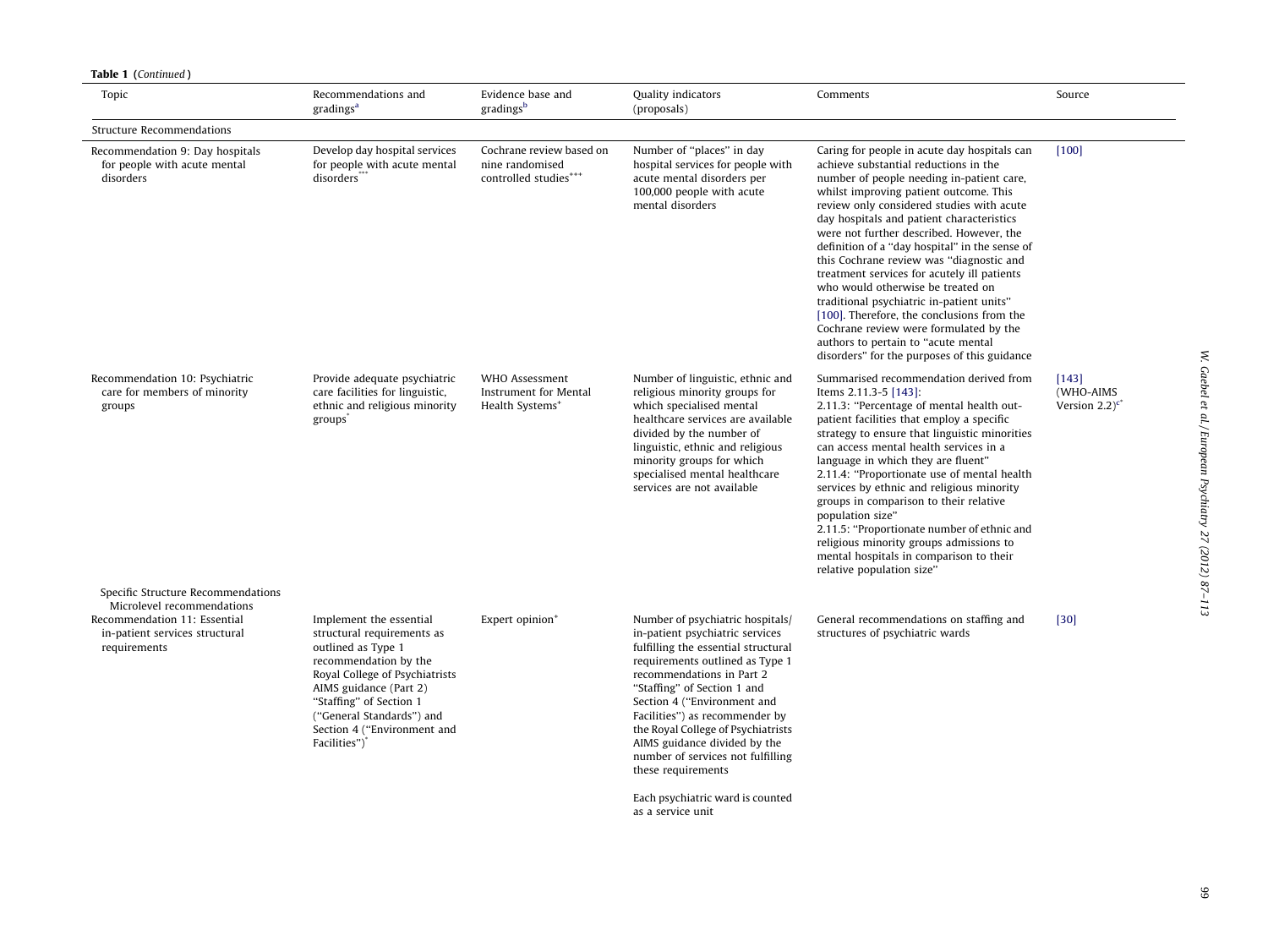Table 1 (Continued )

| Topic                                                                                          | Recommendations and<br>gradings <sup>a</sup>                                                                                                                                                                                                                                                        | Evidence base and<br>gradingsb                                                    | Quality indicators<br>(proposals)                                                                                                                                                                                                                                                                                                                                      | Comments                                                                                                                                                                                                                                                                                                                                                                                                                                                                                                                                                                                                                                                                                                                                                                                                                            | Source |
|------------------------------------------------------------------------------------------------|-----------------------------------------------------------------------------------------------------------------------------------------------------------------------------------------------------------------------------------------------------------------------------------------------------|-----------------------------------------------------------------------------------|------------------------------------------------------------------------------------------------------------------------------------------------------------------------------------------------------------------------------------------------------------------------------------------------------------------------------------------------------------------------|-------------------------------------------------------------------------------------------------------------------------------------------------------------------------------------------------------------------------------------------------------------------------------------------------------------------------------------------------------------------------------------------------------------------------------------------------------------------------------------------------------------------------------------------------------------------------------------------------------------------------------------------------------------------------------------------------------------------------------------------------------------------------------------------------------------------------------------|--------|
| Structure Recommendations                                                                      |                                                                                                                                                                                                                                                                                                     |                                                                                   |                                                                                                                                                                                                                                                                                                                                                                        |                                                                                                                                                                                                                                                                                                                                                                                                                                                                                                                                                                                                                                                                                                                                                                                                                                     |        |
| Recommendation 12: Essential<br>out-patient services structural<br>requirements                | Implement the essential<br>structural requirements as<br>outlined as Type 1<br>recommendation by the<br>Royal College of Psychiatrists<br>AIMS guidance for in-patient<br>services (Part 2) "Staffing" of<br>Section 1 ("General<br>Standards") and Section 4<br>("Environment and<br>Facilities")* | Expert opinion <sup>+</sup>                                                       | Number of out-patient services<br>fulfilling the essential structural<br>requirements outlined as Type 1<br>recommendations in Part 2<br>"Staffing" of Section 1 and<br>Section 4 ("Environment and<br>Facilities") as recommender by<br>the Royal College of Psychiatrists<br>AIMS guidance divided by the<br>number of services not fulfilling<br>these requirements | General recommendations on staffing and<br>structures of psychiatric wards which may<br>in analogy be used as best practice<br>recommendations for out-patient services                                                                                                                                                                                                                                                                                                                                                                                                                                                                                                                                                                                                                                                             | $[30]$ |
| Recommendation 13: Essential<br>rehabilitation services<br>structural requirements             | Implement the essential<br>structural requirements as<br>outlined as Type 1<br>recommendation by the<br>Royal College of Psychiatrists<br>AIMS guidance (Part 2<br>"Staffing" of Section 1<br>("General Standards") and<br>Section 4 ("Environment and<br>Facilities")*                             | Expert opinion <sup>+</sup>                                                       | Number of rehabilitation wards<br>fulfilling the structural<br>requirements as outlined as Type<br>1 recommendations by the Royal<br>College of Psychiatrists AIMS<br>guidance (Part 2 "staffing" of<br>Section 1 ("General Standards")<br>and Section 4 ("Environment and<br>Facilities") divided by the total<br>number of rehabilitation units                      | General recommendations on staffing and<br>structures of psychiatric wards, in which<br>Type 1 recommendations are the essential<br>ones                                                                                                                                                                                                                                                                                                                                                                                                                                                                                                                                                                                                                                                                                            | $[31]$ |
| Recommendation 14: Community<br>mental health teams for people<br>with severe mental illnesses | Develop a system of<br>community mental health<br>teams for people with severe<br>mental illnesses and<br>disordered personality"                                                                                                                                                                   | Cochrane review based on<br>three randomised<br>controlled studies <sup>+++</sup> | Number of community mental<br>health teams for people with<br>severe mental illnesses or<br>personality disorders per<br>100,000 people with severe<br>mental illness or personality<br>disorders                                                                                                                                                                      | Community mental health team<br>management is not inferior to non-team<br>standard care in any important respects and<br>is superior in promoting greater acceptance<br>of treatment. It may also be superior in<br>reducing hospital admission and avoiding<br>death by suicide. "Personality disorder" was<br>not closer defined in this study, but the term<br>"personality disorder" was used as a search<br>term for the identification of studies of<br>putative relevance for this Cochrane review                                                                                                                                                                                                                                                                                                                           | $[97]$ |
| Recommendation 15: Intensive<br>Case Management                                                | Implement Intensive Case<br>Management services for<br>severely mentally ill persons<br>with high hospital use"                                                                                                                                                                                     | Cochrane review of 38<br>$trials$ <sup>***</sup>                                  | Number of severely ill persons in<br>Intensive Case Management<br>divided by the total number of<br>severely ill persons                                                                                                                                                                                                                                               | This subgroup of patients benefited from<br>intensive case management (reduced<br>hospitalisations, increased retention in<br>care). "Severe mental illness" was defined<br>using the National Institute of Mental Health<br>criteria (Note by the Authors: this involves a<br>diagnosis of non-organic psychosis or<br>personality disorder, duration characterized<br>as involving "prolonged illness" and "long<br>term treatment" and operationalised as a<br>two-year or longer history of mental illness<br>or treatment, and disability, which includes<br>dangerous or disturbing social behaviour,<br>moderate impairment in work and non-<br>work activities and mild impairment in basic<br>needs), and, in the absence of these criteria,<br>an illness such as schizophrenia,<br>schizophrenia-like disorders, bipolar | $[43]$ |

W. Gaebel et al. / European Psychiatry 27 (2012) 87–113 100

disorder, depression with psychotic features or/and personality disorder [\[43\]](#page-25-0)

 $\overline{\mathtt{S}}$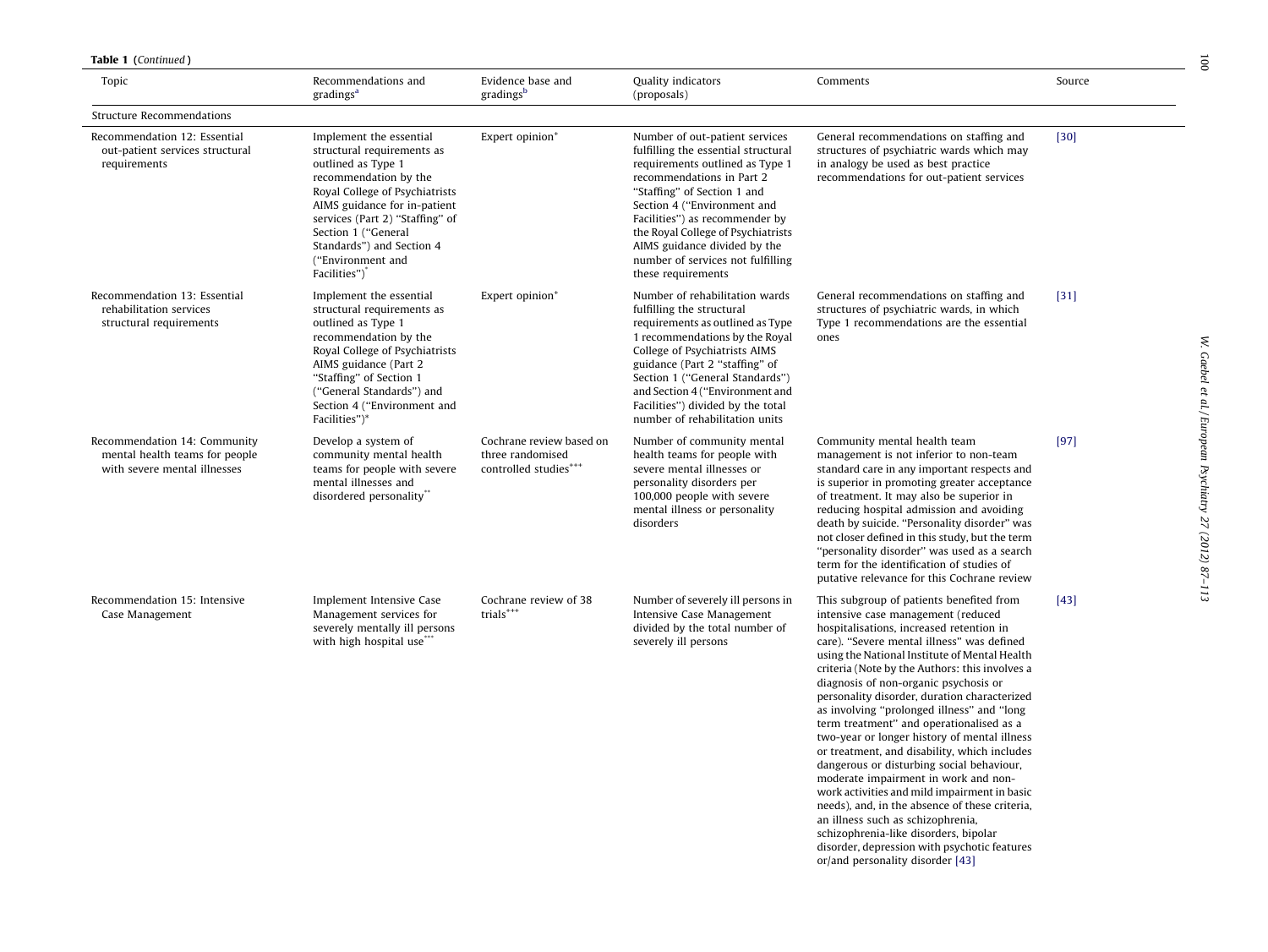# Table 1 (Continued)

| Topic                                                          | Recommendations and<br>gradings <sup>a</sup>                                                                                                                                                                     | Evidence base and<br>gradingsb                                                                                     | Quality indicators<br>(proposals)                                                                                                                                                                                                                                                                                                                                                      | Comments                                                                                                                                                                                                                                                                                                                                                                                                                                                                                               | Source                                                 |
|----------------------------------------------------------------|------------------------------------------------------------------------------------------------------------------------------------------------------------------------------------------------------------------|--------------------------------------------------------------------------------------------------------------------|----------------------------------------------------------------------------------------------------------------------------------------------------------------------------------------------------------------------------------------------------------------------------------------------------------------------------------------------------------------------------------------|--------------------------------------------------------------------------------------------------------------------------------------------------------------------------------------------------------------------------------------------------------------------------------------------------------------------------------------------------------------------------------------------------------------------------------------------------------------------------------------------------------|--------------------------------------------------------|
| <b>Structure Recommendations</b>                               |                                                                                                                                                                                                                  |                                                                                                                    |                                                                                                                                                                                                                                                                                                                                                                                        |                                                                                                                                                                                                                                                                                                                                                                                                                                                                                                        |                                                        |
| Recommendation 16: Integrated<br>Care Models                   | Develop and implement<br>integrated models of<br>cooperative community care<br>providing scientific evidence-<br>based services with joint<br>budgetary responsibility of<br>participating service<br>providers" | Expert opinion based on a<br>metareview of<br>international studies <sup>++</sup>                                  | Number of integrated models of<br>cooperative community care<br>providing evidence-based<br>services with joint budgetary<br>responsibility of participating<br>service providers divided by the<br>sum of the numbers of<br>psychiatric hospitals, psychiatric<br>departments in general<br>hospitals, out-patient mental<br>healthcare services and private<br>psychiatric practices | Recommendation derived from similar<br>recommendations in the conclusion chapter<br>of Ref. [52]                                                                                                                                                                                                                                                                                                                                                                                                       | $[52]$                                                 |
| Process recommendations                                        |                                                                                                                                                                                                                  |                                                                                                                    |                                                                                                                                                                                                                                                                                                                                                                                        |                                                                                                                                                                                                                                                                                                                                                                                                                                                                                                        |                                                        |
| General process recommendations<br>Mesolevel recommendations   |                                                                                                                                                                                                                  |                                                                                                                    |                                                                                                                                                                                                                                                                                                                                                                                        |                                                                                                                                                                                                                                                                                                                                                                                                                                                                                                        |                                                        |
| Recommendation 17: Evidence-based<br>medicine                  | Follow the rules of evidence-<br>based medicine in diagnostic<br>and therapeutic decisions"                                                                                                                      | Systematic reviews and<br>single studies <sup>++</sup>                                                             | Numbers of mental health<br>services (in- and out-patient)<br>with implemented standard<br>operating procedures<br>ascertaining obedience to the<br>rules of evidence-based<br>medicine divided by the number<br>of mental health services (in-<br>and out-patient) without such<br>implemented standard<br>operating procedures                                                       | Reviews and single studies show that<br>following evidence-based medicine<br>guidelines leads to improved outcome                                                                                                                                                                                                                                                                                                                                                                                      | [147]                                                  |
| Microlevel recommendations<br>Recommendation 18: Safety issues | Implement operational<br>policies in psychiatric<br>facilities to ascertain patient<br>and staff safety, e.g., with<br>efficient alarm systems, and<br>to manage violent patient<br>behaviour                    | Royal College of<br>Psychiatrists<br>Accreditation for Acute In-<br>patient Mental Health<br>Services <sup>+</sup> | Number of the mental health<br>services (in- and out-patient)<br>with standard operational<br>policies to ascertain patient and<br>staff safety divided by the<br>number of those without such<br>standard operational policies<br>Operational policies defined here                                                                                                                   | Recommendations in Numbers 18.1-18.5<br>(safety), $19.1-19.9$ . (management of<br>violence), 20.1-20.7 (falls), 21.1-21.3<br>(pressure ulcer care), 22.1-22.5 (infection<br>control), 23.1-23.2 (management of alcohol<br>and illicit drugs), $24.1 - 24.7$ (safety) and $25.1$<br>(alarm systems)                                                                                                                                                                                                     | [30] (Royal College)<br>of Psychiatrists) <sup>f</sup> |
|                                                                |                                                                                                                                                                                                                  |                                                                                                                    | for the purpose of this guidance as<br>predefined standard procedures<br>which are used to deal with<br>specific organisational tasks                                                                                                                                                                                                                                                  |                                                                                                                                                                                                                                                                                                                                                                                                                                                                                                        |                                                        |
| Recommendation 19: Informed<br>consent                         | Ascertain that the choice of<br>treatment is made jointly by<br>the patient and the<br>responsible clinician based<br>on an informed consent <sup>®</sup>                                                        | Royal College of<br>Psychiatrists<br>Accreditation for Acute In-<br>patient Mental Health<br>Services <sup>+</sup> | Number of patients in all mental<br>health services treated with<br>informed consent divided by the<br>number of patients in all mental<br>health services treated without<br>informed consent                                                                                                                                                                                         | Recommendation 37.1 generalized here to<br>apply to all patients in all types of mental<br>health services and not only related to<br>medication decisions: "The choice of<br>medication is made following consultation<br>with the patient and/or carer and the<br>responsible clinician based on an informed<br>discussion of: the relative benefits of the<br>medication; the side-effects; alternatives;<br>the route of administration (which may<br>include consideration of the need for covert | [30] (Royal College)<br>of Psychiatrists) <sup>f</sup> |

medicines administration if medication

refusal is an issue)''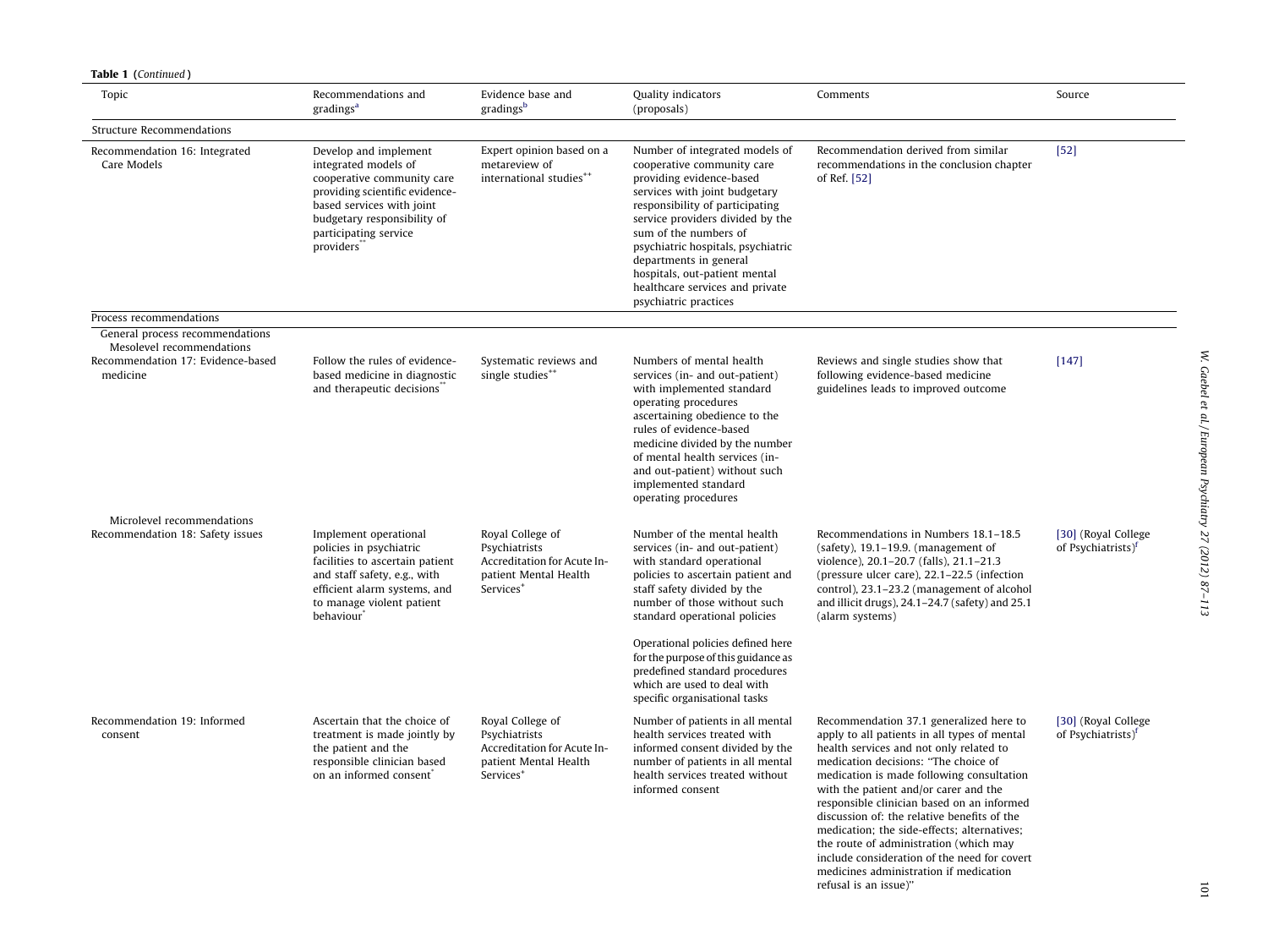# Table 1 (Continued )

| Topic                                                                                                                                         | Recommendations and<br>gradings <sup>a</sup>                                                                                                                                                                                        | Evidence base and<br>gradingsb                                                                                                                                                                                                            | Quality indicators<br>(proposals)                                                                                                                                                                                                                                                | Comments                                                                                                                                                                                                                                                                                                                                                                       | Source                                                 |
|-----------------------------------------------------------------------------------------------------------------------------------------------|-------------------------------------------------------------------------------------------------------------------------------------------------------------------------------------------------------------------------------------|-------------------------------------------------------------------------------------------------------------------------------------------------------------------------------------------------------------------------------------------|----------------------------------------------------------------------------------------------------------------------------------------------------------------------------------------------------------------------------------------------------------------------------------|--------------------------------------------------------------------------------------------------------------------------------------------------------------------------------------------------------------------------------------------------------------------------------------------------------------------------------------------------------------------------------|--------------------------------------------------------|
| <b>Structure Recommendations</b>                                                                                                              |                                                                                                                                                                                                                                     |                                                                                                                                                                                                                                           |                                                                                                                                                                                                                                                                                  |                                                                                                                                                                                                                                                                                                                                                                                |                                                        |
| Recommendation 20: Monitoring of<br>physical illness and access to<br>general and specialised medical<br>services                             | Monitor physical illness and<br>provide timely access to<br>general and specialised<br>medical services when<br>necessary**                                                                                                         | WPA recommendation on<br>physical illness in patients<br>with mental disorders and<br>EPA position statement on<br>cardiovascular disease<br>and diabetes in people<br>with severe mental illness<br>(unsystematic reviews) <sup>++</sup> | Number of patients with mental<br>illness and with physical illness<br>monitoring divided by the total<br>number of patients with mental<br>illness                                                                                                                              | In correspondence with recommendation 4 at<br>the system level (e.g., population-wide<br>recommendations as contrasted to individual<br>level actions recommended) [39], to improve<br>access to and care of physical health of people<br>with severe mental illness ("Improve access<br>and care of physical health of the SMI<br>population") SMI = severe mental illness    | [36, 38, 39]                                           |
| Specific process recommendations<br>Microlevel recommendations<br>Recommendation 21: Hospitals/<br>In-patient Services: basic<br>requirements | Implement the essential<br>process requirements as<br>outlined as Type 1<br>recommendation by the<br>Royal College of Psychiatrists<br>AIMS (Section 2 "Timely and<br>Purposeful Admission" and<br>Section 3 "Safety") <sup>*</sup> | Expert opinion <sup>+</sup>                                                                                                                                                                                                               | Number of patients admitted to<br>mental hospitals and other in-<br>patient services for which Type 1<br>recommendations of Section 2<br>("Timely and Purposeful<br>Admission") and Section 3<br>("Safety") are fulfilled divided by<br>the total number of admitted<br>patients | These Type 1 recommendations are essential<br>elements of the general recommendations<br>on staffing and structures of psychiatric<br>wards, which are here focused on timely and<br>purposeful admission and safety aspects as<br>the key elements for providing basic<br>requirements                                                                                        | [30] (Royal College<br>of Psychiatrists) <sup>f</sup>  |
| Recommendation 22: Hospitals/<br>In-patient Services: admission<br>procedures                                                                 | Ensure that on the day of<br>their admission to a<br>psychiatric ward, patients<br>receive a basic structured<br>psychiatric and medical<br>assessment <sup>®</sup>                                                                 | Royal College of<br>Psychiatrists<br>Accreditation for Acute In-<br>patient Mental Health<br>Services <sup>+</sup>                                                                                                                        | Number of patients with mental<br>illness admitted to a psychiatric<br>ward or other in-patient<br>psychiatric service with<br>psychiatric and medical<br>assessment within 24 hours of<br>admission divided by the<br>number of admitted patients<br>with mental illness        | Revised recommendation 12.8: "On the day<br>of their admission or as soon as they are well<br>enough, patients receive a basic structured<br>standard medical assessment and this is<br>documented"                                                                                                                                                                            | [30] (Royal College)<br>of Psychiatrists) <sup>f</sup> |
| Recommendation 23: Hospitals/<br>In-patient Services: access of wards<br>to special services                                                  | Implement access of<br>psychiatric wards to the<br>following services:<br>psychology, occupational<br>therapy, social work,<br>administration, pharmacy <sup>®</sup>                                                                | Royal College of<br>Psychiatrists<br>Accreditation for Acute In-<br>patient Mental Health<br>Services <sup>+</sup>                                                                                                                        | Number of the mental hospital<br>and other in-patient units with<br>access to psychology,<br>occupational therapy, social<br>work, administration and<br>pharmacy divided by the total<br>number of mental hospital<br>wards                                                     | Recommendation 2.9: "The ward has access<br>to sessional or part-sessional support from<br>the following services: psychology,<br>psychological therapies, occupational<br>therapy, social work, pharmacy, dietetics,<br>speech and language therapy"                                                                                                                          | [30] (Royal College<br>of Psychiatrists) <sup>f</sup>  |
| Recommendation 24: Hospitals/In-<br>patient Services: detained patients<br>procedures                                                         | Give detained patients<br>prompt written information<br>on their rights according to<br>national rules and<br>regulations <sup>®</sup>                                                                                              | Royal College of<br>Psychiatrists<br>Accreditation for Acute In-<br>patient Mental Health<br>Services <sup>+</sup>                                                                                                                        | Number of detained patients<br>with written information on<br>their rights within 12 hours<br>divided by the number of<br>detained patients without such<br>information                                                                                                          | Rewritten and generalised recommendation<br>12.5: "On the day of their admission or as<br>soon as they are well enough, detained<br>patients are, in accordance with section 132<br>of the MHA, given written information on<br>their rights, rights to advocacy and second<br>opinion, right to move hospital, rigt of access<br>to interpreting services, professional roles | [30] (Royal College)<br>of Psychiatrists) <sup>f</sup> |

and responsibilities, and the complaints procedures.'' MHA <sup>=</sup> mental health act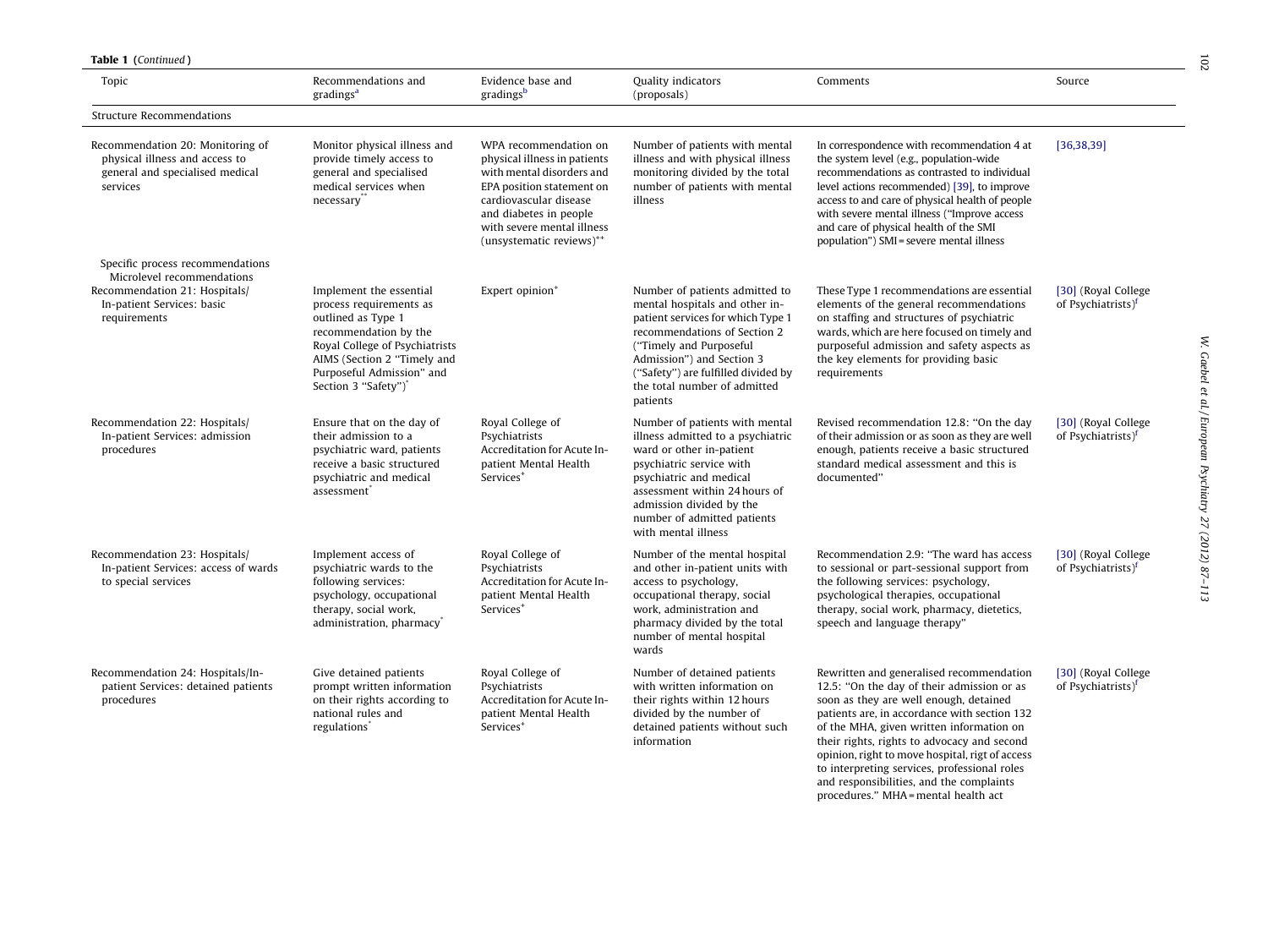| <b>Table 1 (Continued)</b>                                                                                                                                                                                                                                                              |                                                                                                                                                                                                                                                                                                                                                                                         |                                                                                                                                                                                                                                                                                                                                                                                                                                                                                                                                                                                                                                                                           |                                                                                                                                                                                                                                                                                                                                                                                                                                           |                                                                                                                                                                                                                                                                                                                                                                                                                                                 |         |  |
|-----------------------------------------------------------------------------------------------------------------------------------------------------------------------------------------------------------------------------------------------------------------------------------------|-----------------------------------------------------------------------------------------------------------------------------------------------------------------------------------------------------------------------------------------------------------------------------------------------------------------------------------------------------------------------------------------|---------------------------------------------------------------------------------------------------------------------------------------------------------------------------------------------------------------------------------------------------------------------------------------------------------------------------------------------------------------------------------------------------------------------------------------------------------------------------------------------------------------------------------------------------------------------------------------------------------------------------------------------------------------------------|-------------------------------------------------------------------------------------------------------------------------------------------------------------------------------------------------------------------------------------------------------------------------------------------------------------------------------------------------------------------------------------------------------------------------------------------|-------------------------------------------------------------------------------------------------------------------------------------------------------------------------------------------------------------------------------------------------------------------------------------------------------------------------------------------------------------------------------------------------------------------------------------------------|---------|--|
| Topic                                                                                                                                                                                                                                                                                   | Recommendations and<br>gradings <sup>a</sup>                                                                                                                                                                                                                                                                                                                                            | Evidence base and<br>gradings <sup>b</sup>                                                                                                                                                                                                                                                                                                                                                                                                                                                                                                                                                                                                                                | Quality indicators<br>(proposals)                                                                                                                                                                                                                                                                                                                                                                                                         | Comments                                                                                                                                                                                                                                                                                                                                                                                                                                        | Source  |  |
| <b>Structure Recommendations</b>                                                                                                                                                                                                                                                        |                                                                                                                                                                                                                                                                                                                                                                                         |                                                                                                                                                                                                                                                                                                                                                                                                                                                                                                                                                                                                                                                                           |                                                                                                                                                                                                                                                                                                                                                                                                                                           |                                                                                                                                                                                                                                                                                                                                                                                                                                                 |         |  |
| Recommendation 25: Elimination of<br>waiting times for out-patient<br>appointments                                                                                                                                                                                                      | Implement processes to<br>eliminate waiting times for<br>out-patient appointments <sup>®</sup>                                                                                                                                                                                                                                                                                          | Single uncontrolled<br>study <sup>+</sup>                                                                                                                                                                                                                                                                                                                                                                                                                                                                                                                                                                                                                                 | Number of patients with a waiting<br>time of 0 days divided by the<br>number of patients with a waiting<br>$time > 0$ days.                                                                                                                                                                                                                                                                                                               | Elimination of waiting times for out-patient<br>appointment reduces hospital admissions                                                                                                                                                                                                                                                                                                                                                         | $[145]$ |  |
|                                                                                                                                                                                                                                                                                         |                                                                                                                                                                                                                                                                                                                                                                                         |                                                                                                                                                                                                                                                                                                                                                                                                                                                                                                                                                                                                                                                                           | From the literature, no normative<br>standard for an acceptable<br>maximal waiting time can be<br>derived, because interindividual<br>needs vary widely. The ideal<br>target value should be zero days,<br>since this study tried to eliminate<br>waiting times                                                                                                                                                                           |                                                                                                                                                                                                                                                                                                                                                                                                                                                 |         |  |
| Recommendation 26:<br>Rehabilitation units                                                                                                                                                                                                                                              | Implement the essential<br>process requirements as<br>outlined as Type 1<br>recommendations by the Royal<br>College of Psychiatrists AIMS<br>guidance: Part 1 "Policies and<br>Protocols" of Section 1<br>("General Standards"); Part 15<br>"Initial Assessment and Care<br>Planning", of Section 4<br>("Timely and Purposeful<br>Admission"), and Section 3<br>("Safety") <sup>"</sup> | Expert opinion <sup>+</sup>                                                                                                                                                                                                                                                                                                                                                                                                                                                                                                                                                                                                                                               | Number of psychiatric<br>rehabilitation wards which fulfil<br>all Type 1 recommendations of<br>the Royal College of Psychiatrists<br>AIMS guidance in Part 1 ("Policies<br>and Protocols") of Section 1<br>("General Sandards"), Part 15<br>("Initial Assessment and Care<br>Planning"), of Section 4 ("Timely<br>and Purposeful Admission"), and<br>Section 3 ("Safety") divided by the<br>number of psychiatric<br>rehabilitation wards | General recommendations on staffing and<br>structures of rehabilitation in-patient units                                                                                                                                                                                                                                                                                                                                                        | $[31]$  |  |
| Recommendation 27: Effective<br>Implement the effective<br>components of home-based<br>process components of home<br>treatment<br>treatment teams: small case<br>load, regular visits at home,<br>high percentage of contacts at<br>home, responsibility for<br>health and social care" | Cochrane search and<br>expert opinion <sup>++</sup>                                                                                                                                                                                                                                                                                                                                     | Number of mental healthcare<br>facilities providing home<br>treatment services implement effective<br>treatment and follow a plan for<br>process components as identified in [21].<br>regularly visiting at home,<br>achieve at least a 50% rate of<br>load of 50 cases per case manager were<br>contacts at home, have<br>responsibility for health and<br>social care, and have small case<br>loads of less than 50 patients per<br>case manager, divided by those<br>numbers of cases per case manager. The<br>mental healthcare facilities<br>providing home treatment and<br>not fulfilling at least one of these<br>of contact at home and outcome.<br>requirements | This indicator assesses whether home<br>Note that the contact rate of 50% and the case<br>chosen as expert opinions since there are no<br>studies proving the efficacy or non-efficacy of<br>home treatment for services not meeting a<br>certain contact rate or with higher or lower<br>studies show associations between case load<br>and outcome and between high percentages                                                         | $[21]$                                                                                                                                                                                                                                                                                                                                                                                                                                          |         |  |
|                                                                                                                                                                                                                                                                                         |                                                                                                                                                                                                                                                                                                                                                                                         |                                                                                                                                                                                                                                                                                                                                                                                                                                                                                                                                                                                                                                                                           | Explanatory note:<br>"Responsibility for health and<br>social care" means that<br>responsibility for healthcare and<br>social care rest within the same<br>multidisciplinary team [21]                                                                                                                                                                                                                                                    | Based on an analysis of the efficiency of<br>assertive community treatment and other<br>types of home-based treatment [21], the<br>authors had shown that results varied widely<br>giving an inconclusive picture. Therefore, this<br>review set out to define the active<br>components across the different home-based<br>services and found that these two<br>components were significantly associated<br>with a reduction in hospitalization |         |  |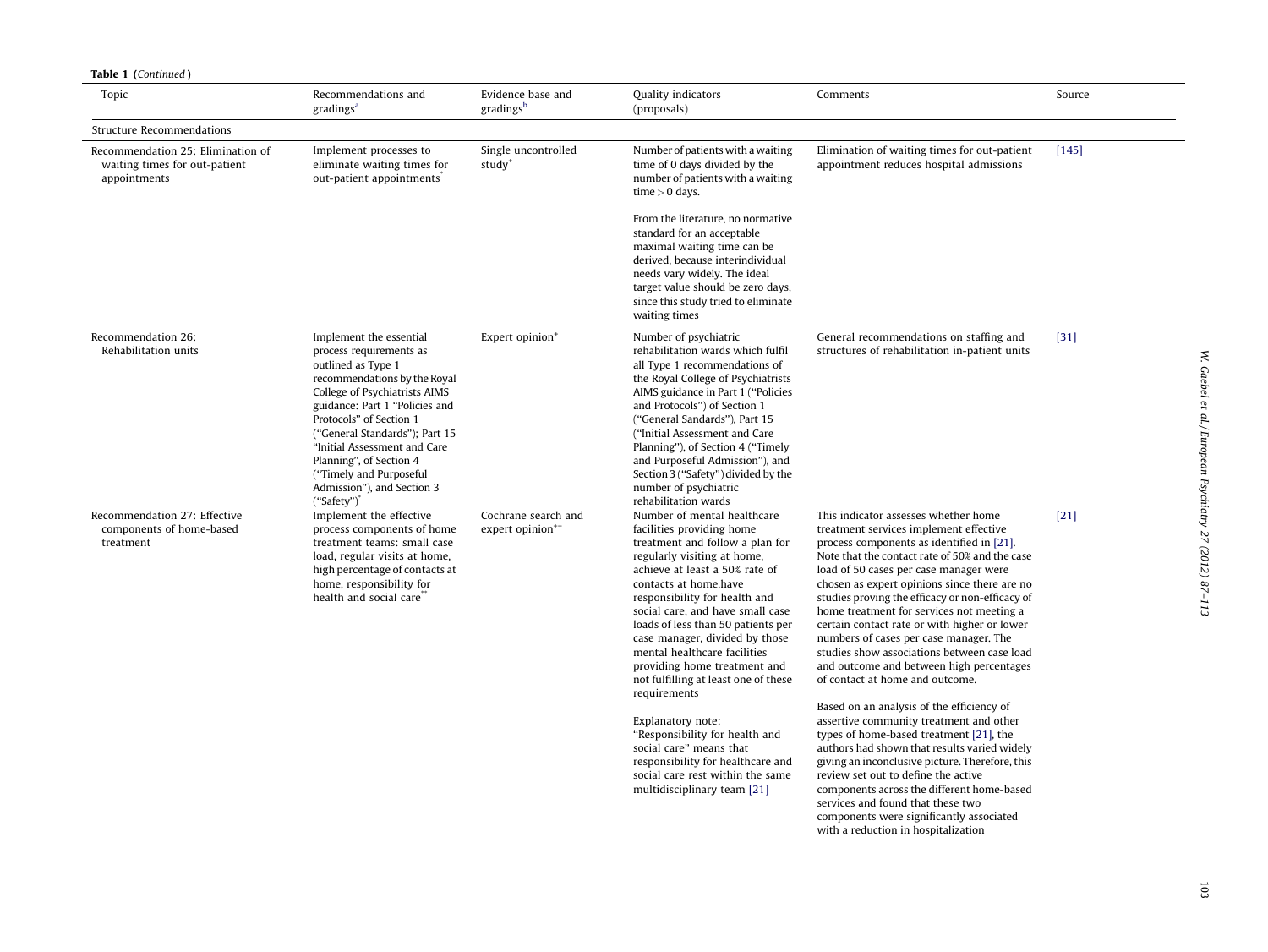<span id="page-17-0"></span>Table 1 (Continued )

| Topic                                                                                                     | Recommendations and<br>gradings <sup>a</sup>                                                                                                                                                                                                                                                                  | Evidence base and<br>gradingsb                                         | Quality indicators<br>(proposals)                                                                                                                                                                                                                                                                                                                                               | Comments                                                                                                                                                                                                                                                                                                                 | Source                                                |
|-----------------------------------------------------------------------------------------------------------|---------------------------------------------------------------------------------------------------------------------------------------------------------------------------------------------------------------------------------------------------------------------------------------------------------------|------------------------------------------------------------------------|---------------------------------------------------------------------------------------------------------------------------------------------------------------------------------------------------------------------------------------------------------------------------------------------------------------------------------------------------------------------------------|--------------------------------------------------------------------------------------------------------------------------------------------------------------------------------------------------------------------------------------------------------------------------------------------------------------------------|-------------------------------------------------------|
| <b>Structure Recommendations</b>                                                                          |                                                                                                                                                                                                                                                                                                               |                                                                        |                                                                                                                                                                                                                                                                                                                                                                                 |                                                                                                                                                                                                                                                                                                                          |                                                       |
| Recommendation 28: Essential<br>components of community<br>mental health treatment                        | Implement the essential<br>components of community<br>mental health treatment:<br>Multidisciplinary patient<br>assessment, regular team<br>reviews, monitoring and<br>prescribing medication,<br>psychological interventions,<br>focus on continuity of care                                                  | Cochrane review and<br>expert opinion <sup>++</sup>                    | Number of persons in<br>community mental healthcare<br>who receive all of the following:<br>multidisciplinary assessment,<br>regular team reviews,<br>monitoring and prescribing<br>medication, psychological<br>interventions and whose<br>management plan has a focus on<br>the continuity of care, divided by<br>the number of all persons in<br>community mental healthcare | These are the elements characteristic of<br>community mental healthcare teams.<br>Although there are no studies showing that<br>high fidelity to these elements is<br>significantly effective, the lack of studies<br>pertaining to this question makes only an<br>expert opinion available based on current<br>practice | $[97]$                                                |
| Recommendation 29: Active<br>components of intensive case<br>management                                   | Implement the known active<br>components of intensive case<br>management, if intensive<br>case management is used"                                                                                                                                                                                            | Cochrane review of 38<br>trials <sup>+++</sup>                         | Combined index of the subscales<br>"team membership" and "team<br>structure organisation" of the<br>Index of Fidelity to Assertive<br>Community Treatment. As there<br>is just a general correlation<br>between this index and outcome.<br>no cutoff can be given here                                                                                                          | Model fidelity was associated with<br>decreased hospital times                                                                                                                                                                                                                                                           | $[43]$                                                |
| Recommendation 30: Organisational<br>integration of psychiatric<br>in-patient and out-patient<br>services | Organisationally integrate<br>psychiatric hospitals or<br>psychiatric departments in<br>general hospitals with<br>psychiatric out-patient<br>facilities including out-<br>patient facilities in<br>psychiatric hospitals, private<br>practices and other<br>ambulatory mental health<br>services <sup>*</sup> | WHO Assessment<br>Instrument for Mental<br>Health Systems <sup>+</sup> | Number of mental hospitals<br>organisationally integrated with<br>mental health out-patient<br>facilities divided by the total<br>number of mental hospitals                                                                                                                                                                                                                    | Item 2.1.3: "Proportion of mental hospitals<br>organisationally integrated with mental<br>health out-patient facilities"                                                                                                                                                                                                 | [143]<br>(WHO-AIMS)<br>Version $2.2$ .) <sup>c*</sup> |

Although WHO-AIMS was mainly developed as an assessment instrument for middle- and low-income countries [\[118\]](#page-26-0), it provides a range of indicators that appear also useful for European high-income countries, and these were transposed into recommendations for the European Guidance.

<sup>a</sup> The recommendations developed by the authors of this paper were graded following a three-part recommendation rating system: \*: recommendation based mainly on expert opinion; \*\*: recommendation based on expert opinion and/or unsystematic reviews and/or single uncontrolled or controlled, but unrandomized studies; \*\*\*: recommendation based on Cochrane reviews or other systematic reviews or single controlled, randomized studies.

<sup>b</sup> The evidence retrieved in the literature search was graded following a three-part evidence rating system: +: expert opinion; ++: unsystematic reviews; +++: Cochrane Review or other systematic reviews. A systematic revi review which predefines search terms and databases, gives details about inclusion and exclusion criteria, and provides details about the number of retrieved, included, and excluded documents, plus a commented list of docum used for the purpose of the systematic review. All other types of reviews are defined here as "unsystematic". In recommendations where single trials were used as the best available evidence source, the evidence was graded follows: +: single uncontrolled study; ++: single controlled, but unrandomized study; +++: single controlled, randomized study.

c [http://www.who.int/mental\\_health/evidence/AIMS\\_WHO\\_2\\_2.pdf](http://www.who.int/mental_health/evidence/AIMS_WHO_2_2.pdf).

<sup>d</sup> <http://www.ithaca-study.eu/outlines.html>.

e [http://www.euro.who.int/\\_\\_data/assets/pdf\\_file/0008/96452/E87301.pdf](http://www.euro.who.int/__data/assets/pdf_file/0008/96452/E87301.pdf).

f <http://www.rcpsych.ac.uk/crtu/centreforqualityimprovement/aims.aspx>. Internet sources <sup>c</sup> to f, last accessed on August 24, 2010.

ÎЙ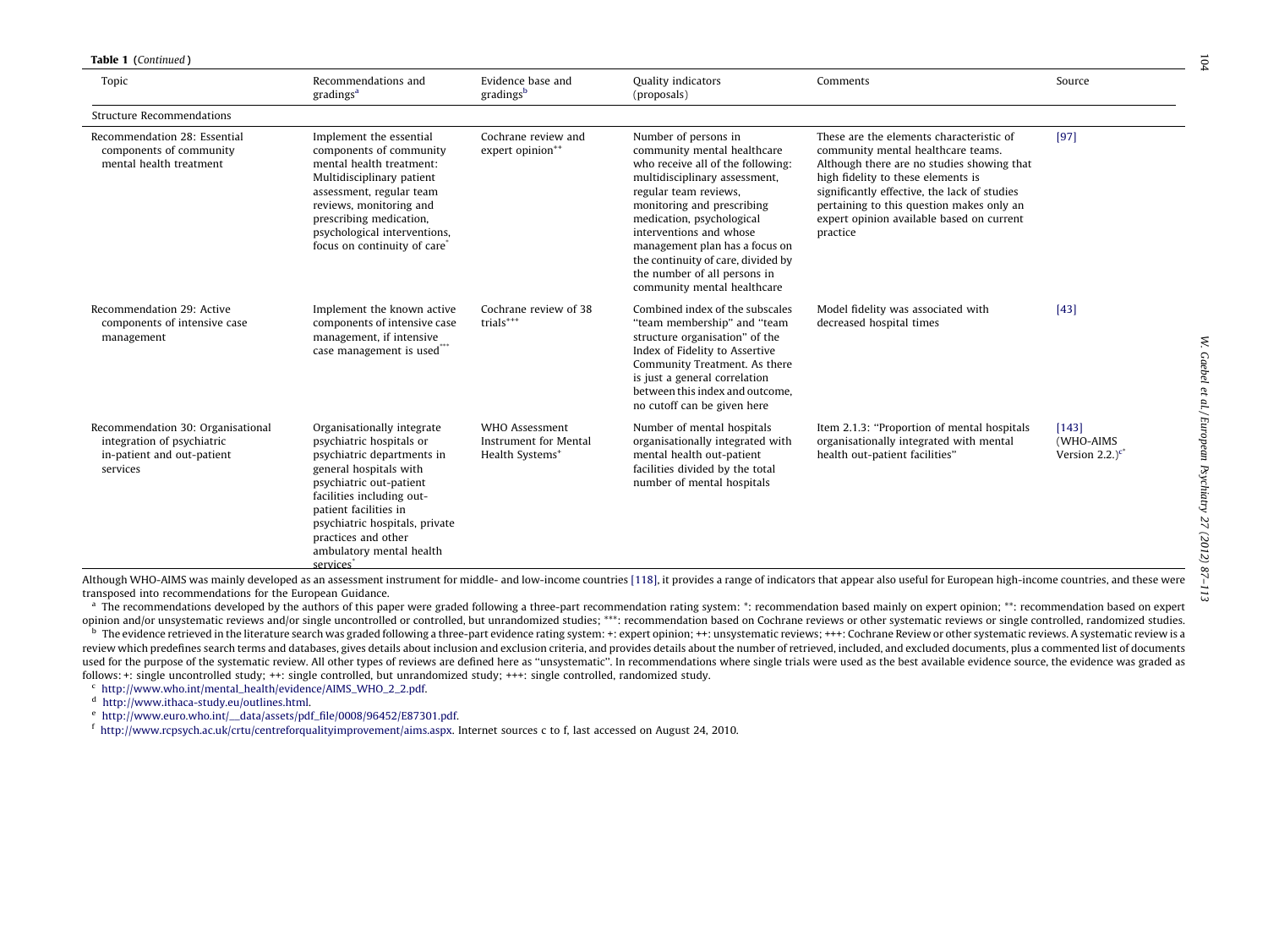specialised mental health services are necessary to cover the needs of all people with mental disorders. This cannot be studied in controlled trials, therefore this recommendation is founded on expert opinion, but it is based on recommendations from the WHO Mental Health Action Plan for Europe [\[140\]](#page-26-0) and the Finnish Quality Recommendations for Mental Health Services [\[104\]](#page-26-0).

3.1.1.2.4. Recommendation 6: Availability of technological equipment for assessment and treatment. Provide all state of the art evidencebased technological diagnostic and therapeutic equipment and services within 72 hours. This structural recommendation is based on the clinical experience that a thorough (preferably evidencebased) diagnostic workup in a person with a mental health problem may require a range of technical investigations. The time limit of 72 hours will be considered sufficient for non-acute cases. However, in acute cases, immediate referral to specialists providing these services may be required. An important aspect for the general quality of mental health services is whether they can provide access to all necessary diagnostic and therapeutic procedures in time. For instance, medical technologies like biochemical laboratory assessments including drug monitoring, electrocardiography, electroencephalography, neuroimaging (computed tomography, magnetic resonance imaging), or facilities for electroconvulsive treatment, neuropsychological testing, somatic counselling services and experimental-psychological investigations should be provided close to the help-seeking person. We could not identify any systematic studies comparing settings with and without the availability of such technology, and such research would ethically hardly be justifiable. Given the frequent mentioning of such technologies in evidence-based guidelines for the diagnosis and treatment of mental disorders, we felt it necessary to add this item to the guidance list as a prerequisite for any modern mental healthcare service.

3.1.1.2.5. Recommendation 7: Psychiatric Workforce. Create a sufficient and competent workforce ensuring an equitable distribution and develop specialist training streams. This recommendation should not only cover psychiatrists but any number of specialists necessary to supply a sufficient number of services with sufficiently qualified numbers of mental healthcare professionals with an equitable distribution over a region (see also the recommendation on the multiprofessionality of services). The ideal would be a quantitatively sufficient and qualitatively competent workforce depending on the need of the targeted region. This recommendation has an ethical background and was based on a corresponding recommendation by WHO [\[140\]](#page-26-0) and the Finnish health authorities [\[104\].](#page-26-0) A large number of quality indicators could be developed but we focused on the numbers of psychiatrists in in- and out-patient settings per 100,000 people since this guidance mainly aims at optimizing mental healthcare by psychiatrists. Similar indicators may be developed for other professions like psychologists, social workers and nurses in order to ascertain availability and training to support access to adequate multiprofessional mental healthcare (see also Recommendation 4). An important but problematic issue would be the optimal number of psychiatrists or other mental healthcare professionals, which would be expected to be highly variable due to the available mental healthcare framework, the mix of mental healthcare services, the prevalence and incidence of mental disorders and the financial resources. Therefore, we could not give any concrete figures or limits for these quality indicators, but advise to use them in order to detect trends over time which may indicate a deterioration of service qualities if the indicator declines. Other pressing questions are the definitions of ''sufficient'' and ''competent'', and we suggest that mental healthcare planners decide on these definitions individually since these are normative concepts whose operationalisations will be highly dependable on the available resources, mental healthcare traditions and societal consensus in every country.

3.1.1.2.6. Recommendation 8: Catchment areas. Ensure that catchment areas/service areas are implemented as a way to organise mental health services to communities. This recommendation is expert opinion-based and follows a corresponding WHO recommendation [\[143\].](#page-26-0) This was deemed important for inclusion in the EPA Guidance since it will help to structure and analyse mental healthcare services in a given region also clarifying responsibilities for mental healthcare provision in a given country or area.

3.1.1.2.7. Recommendation 9: Day hospitals for people with acute mental disorders. Develop day hospital services for people with acute mental disorders. This recommendation is based on a Cochrane review [\[100\]](#page-26-0) and the major sources of evidence were 9 randomized, controlled studies showing that caring for people in acute day hospitals can achieve substantial reductions in the number of people needing in-patient care, whilst improving patient outcome. This review only considered studies with acute day hospitals and patient characteristics were not further described. However, the definition of a ''day hospital'' in the sense of this Cochrane review was ''diagnostic and treatment services for acutely ill patients who would otherwise be treated on traditional psychiatric in-patient units'' [\[100\].](#page-26-0) Therefore, the conclusions from the Cochrane review were formulated by the authors to pertain to "acute mental disorders" for the purposes of this guidance. Marshall et al. analysed the effects of day hospital versus inpatient care for people with acute psychiatric disorders in their systematic Cochrane review. The conclusion was that acute day hospitals can reduce the number of patients requiring in-patient care and reduce costs. For patients who were judged suitable for day hospital care, the patient data indicated a more rapid improvement in mental state, but not in social functioning amongst people treated in the day hospital. There was no significant difference in readmission rates between day hospitals and controls and while the total hospital day numbers were unchanged, the relative distribution changed towards day hospital days [\[100\]](#page-26-0) (evidence grade: systematic Cochrane Review). Another Cochrane Review [\[119\]](#page-26-0) assessed the effects of day hospitals as an alternative to continuing out-patient care for people with schizophrenia and similar severe mental illnesses. The authors stated that day hospitals may help to avoid in-patient care, but they also point out that evidence is limited; there was a lack of some outcome parameters like ''quality of life'', ''satisfaction'', ''healthy days'' and ''costs''. Data on time spent as in-patient were poorly reported, data regarding allocation rates to hospital care were heterogeneous. There was no difference for loss to follow-up and findings on social functioning were equivocal. There was some indication for a reduction of the rate of unemployment. Different measures of mental state showed no convincing effect (evidence grade: systematic Cochrane review). No information is available as to the process components which are necessary for providing efficient day hospital services. A similar model of mental healthcare is day centre care, but the last Cochrane review found no sufficient studies to assess this type of service coming to the conclusion that pragmatic decisions should be taken if given the choice of using a day centre for mental illness [\[28\].](#page-24-0) Therefore, we have not added a recommendation for or against day centres in this guidance.

3.1.1.2.8. Recommendation 10: Psychiatric care for members of minority groups. Provide adequate psychiatric care facilities for linguistic, ethnic and religious minority groups. Given the multiethnicity of the European population and the free exchange of people between European countries, this expert opinion-based recommendation was derived from similar WHO recommendations [\[143\].](#page-26-0) It seems important to the developers of the EPA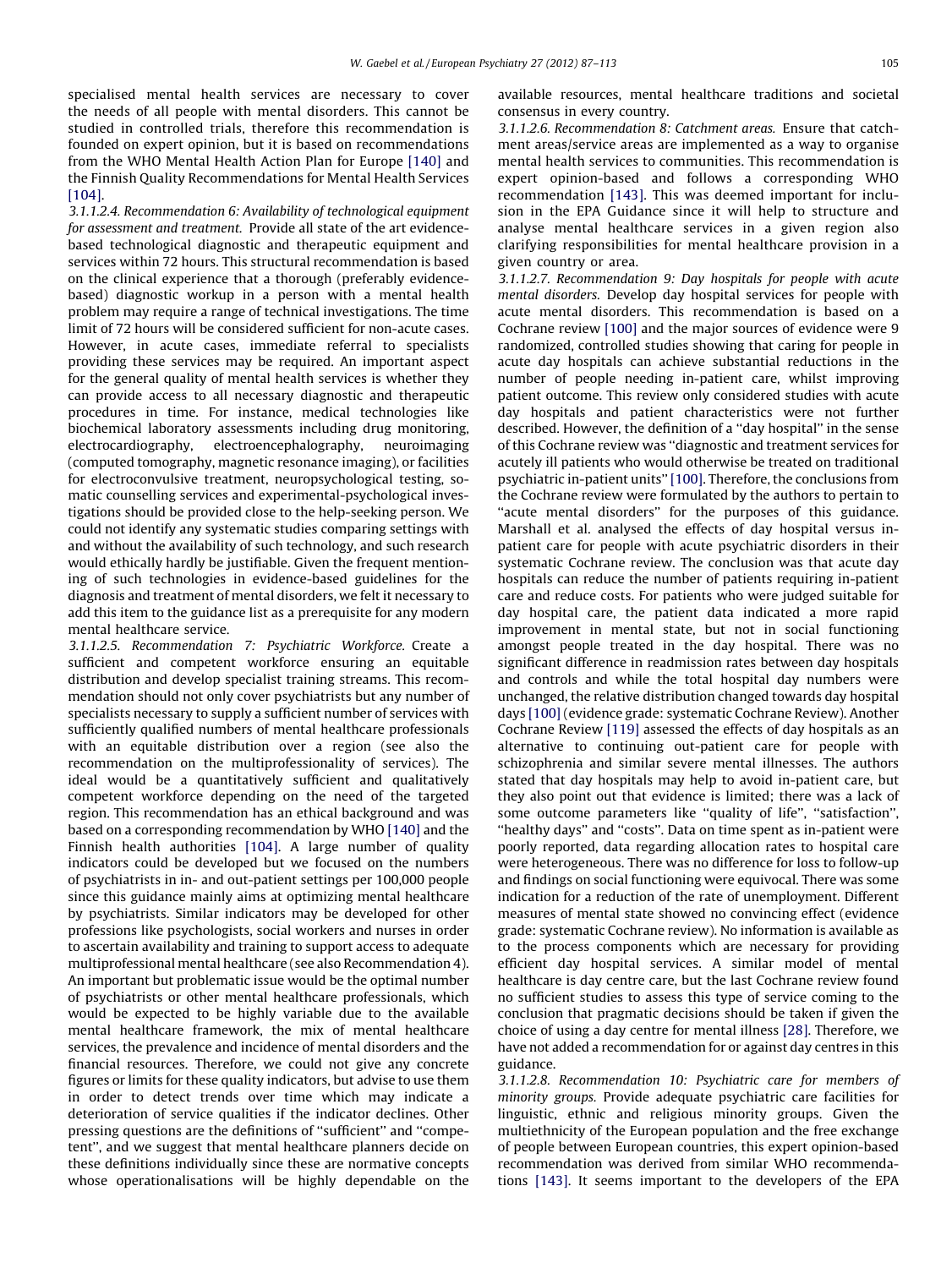Guidance since migration backgrounds are now common in a significant ratio of people in Europe and the nature of mental disorders makes it highly advisable to assure that mental healthcare is offered in the mother-tongue of any person affected by a mental disorder. In addition, individual ethnic and religious aspects of a mental disorder need to be respected, which may necessitate certain organisational provisions like special meals or time and space for religious ceremonies in in-patient settings. This, of course, may put a high organisational strain on mental healthcare service providers, but it is inevitable in order to ascertain a high service standard which meets the demands of people with mental disorders.

# 3.1.2. Specific structure recommendations

## 3.1.2.1. Microlevel recommendations.

3.1.2.1.1. Recommendation 11: Essential in-patient services structural requirements. Implement the essential structural requirements as outlined as Type 1 recommendation by the Royal College of Psychiatrists AIMS guidance (Part 2) ''Staffing'' of Section 1 (''General Standards'') and Section 4 (''Environment and Facilities''). We chose only the Type 1 recommendations, because according to the classification of recommendations in the AIMS guidance [\[30\],](#page-24-0) failure to meet these standards would result in a significant threat to patient safety, rights or dignity and/or would breach the law. Type 2 recommendations are those that an accredited ward would be expected to meet and type 3 recommendations are standards that an excellent ward should meet or standards that are not the direct responsibility of the ward. This expert opinion-based recommendation serves to ascertain a minimum structural quality in selected staffing and facility hardware-centered areas of in-patient mental healthcare. It is based on the recommendation set for psychiatric wards developed by the Royal College of Psychiatrists [\[30\].](#page-24-0) We chose the AIMS guidance as our main source because it is available in English, is rather comprehensive and has a high face value. We wanted to be as explicit as possible in our recommendations without overwhelming the EPA Guidance by too many items, therefore we selected ''staffing'' and ''environment and facilities'' as the central elements. Other aspects of in-patient treatment covered by the AIMS guidance are dealt with in other recommendations of the EPA Guidance.

International experiences are limited in defining the essential in-patient structural requirements. A working group of Swiss chief psychiatrists agreed on 9 standards for in-patient psychiatric hospitals (these standards include handling critical processes like admission, treatment contract and discharge, dealing with risky situations, involuntary treatment [fixation, isolation, medication], evidence-based treatment, patient satisfaction, interdisciplinary cooperation, handling patient data, appraisal interviews, integrating medico-economical thinking and actions) (evidence grade: expert opinion). These standards can help to build up quality projects or to fulfil external quality requirements like those from EFQM or ISO [\[135\]](#page-26-0). The Finnish Mental Health Preparation and Monitoring Group and the UK Royal College of Psychiatrists' Centre for Quality Improvement have published standards for several mental health services in various settings (evidence grade: expert opinion). The patient questionnaires mentioned above and also the standard instruments of the Royal College of Psychiatrists can be recommended for quality assessments of psychiatric hospitals. No evidence-based consensus method to determine the optimal amount of in-patient beds or treatment places could be identified, we have therefore not made any recommendation for this question, and no studies addressed the question which were the effective process components for mental health in-patient services in general. Therefore, we by and large suggested to follow the Royal College of Psychiatrists recommendations for the structure and

processes of in-patient mental health services [\[30\]](#page-24-0) supplemented by the Finnish recommendations [\[104\]](#page-26-0).

An important question when addressing the issue of structural requirements of in-patient mental health services was how to consider patients' views. A study in Germany aimed to identify aspects of care and treatment which patients considered important, and the degree of patient satisfaction with the services provided. The questionnaire developed for this study covered 22 areas of care and treatment. Patients distinguished between aspects they considered important and aspects they were satisfied with. Areas that were rated as highly important but received low satisfaction ratings included: medication, medical/psychiatric examinations and patient participation in treatment planning. Patient-staff relationships were rated as important and satisfactory. Patient-staff-relationships were also more important for patient satisfaction than the ''hotel factor'', which includes ''ward accommodation'' and ''quality of food''. The authors conclude that the patient survey can be used for quality improvement in psychiatric hospitals (evidence grade: uncontrolled study) [\[89\].](#page-25-0) The question remains open how much weight should be given to patients' perceptions and what other evidence should be considered. Gigantesco et al. [\[58\]](#page-25-0) have also developed and evaluated a self-rating questionnaire for the routine assessment of patients' opinions and experiences of the quality of care in in-patient psychiatric wards. The ROQ-PW questionnaire (Rome Opinion Questionnaire for Psychiatric Wards') includes 10 items. The overall results of the study seem to indicate that this questionnaire is an adequate tool for evaluating patients' opinions on the care provided in in-patient psychiatric wards, which could be slightly modified for use in other settings, such as day centres, residential facilities and day hospitals (evidence grade: uncontrolled study). As it does not involve observer-based assessments, it avoids observer biases.

3.1.2.1.2. Recommendation 12: Essential out-patient services structural requirements. Implement the essential structural requirements as outlined as Type 1 recommendation by the Royal College of Psychiatrists AIMS guidance for in-patient services (Part 2) ''Staffing'' of Section 1 (''General Standards'') and Section 4 (''Environment and Facilities''). This is an expert opinion-based recommendation analogous to the corresponding in-patient services recommendation (Recommendation 10). It was developed by the authors of this guidance in order to ascertain that some basic structural requirements are also supplied for the orientation and assessment of mental health out-patient services. Since there was no generic out-patient recommendation available, we suggest to use the applicable AIMS in-patient recommendations in analogy [\[30\]](#page-24-0). No comparative suggestions for essential general components of out-patient services are available in Europe. One important factor could be the number of psychiatrists in out-patient services and the number of out-patient mental healthcare facilities, but the necessary numbers depend on a large number of factors like the degree of dehospitalisation in a given country. Therefore, no specific recommendations for the number of in-patient beds and out-patient treatment places, or the optimal mix between these two areas of mental healthcare in a given mental healthcare system, are given here.

3.1.2.1.3. Recommendation 13: Essential rehabilitation services structural requirements. Implement the essential structural requirements as outlined as Type 1 recommendation by the Royal College of Psychiatrists AIMS guidance (Part 2) ''Staffing'' of Section 1 (''General Standards'') and Section 4 (''Environment and Facilities''). This is a recommendation analogous to recommendations 11 and 12, but now with a more specific reference to the AIMS guidance developed for in-patient rehabilitation units [\[31\]](#page-24-0). The developers of the EPA Guidance think that the same standards used for psychiatric in- and out-patient services should also be applied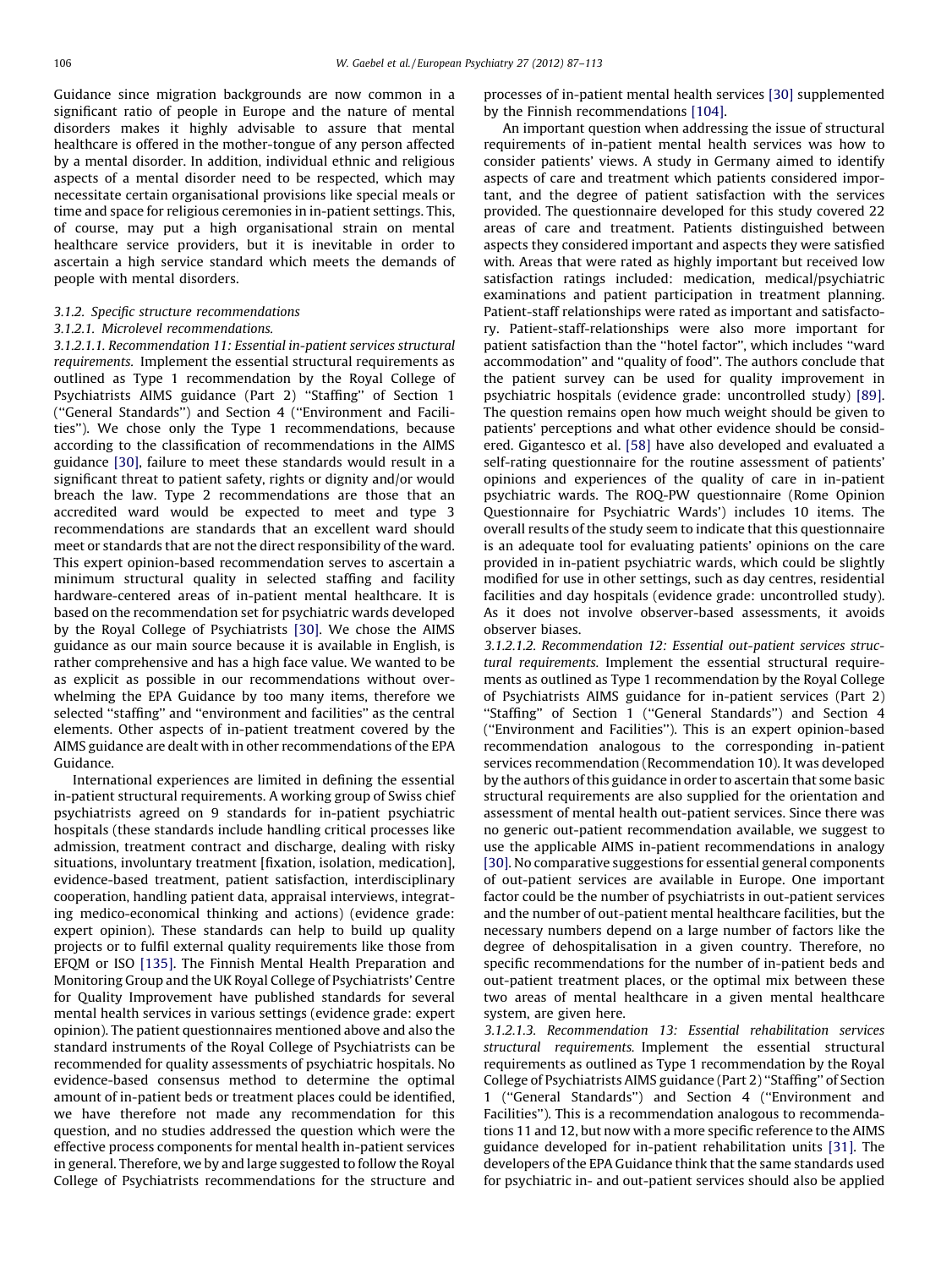to special rehabilitation units and although the AIMS guideline was developed for in-patient rehabilitation units, it may be used in analogy for out-patient rehabilitation units as well. Thus, the rationale for its inclusion is similar as for recommendations 11 and 12. We could not identify specific studies on comparative analyses of different service structures or specific processes in rehabilitation mental healthcare. Certain measures like supported employment or cognitive training are effective in improving rehabilitation outcome especially in schizophrenia and other severe mental illnesses (evidence grade: controlled studies) [\[15,23,27,44,102\].](#page-24-0) The components of such complex interventions like supported employment which are most important for therapeutic effects are manifold, but model fidelity appears to play a role and the mental healthcare setting in which these measures are applied is a major factor (evidence grade: systematic review) [\[15\]](#page-24-0). The beneficial effects of supported employment are partly dependent on the country in which the method is applied and the generalisability of the beneficial effects of cognitive training to diverse settings and countries remains to be determined. Thus, while it appears reasonable to assume that the structural measures for providing supported employment and cognitive training in mental health rehabilitation should be provided, it appears premature to suggest this as an EPA Guidance. Considering the lack of studies on structure or process effectivity components, we chose to recommend to implement the Royal College of Psychiatrists standards for psychiatric wards (expert opinion recommendations) also for rehabilitation services. These were designed for in-patient rehabilitation units and we could not identify any similarly systematic specific structure or process recommendations for outpatient rehabilitation services.

3.1.2.1.4. Recommendation 14: Community mental health teams for people with severe mental illnesses. Develop a system of community mental health teams for people with severe mental illnesses and disordered personality. This recommendation is based on a Cochrane Review with three randomised controlled studies [\[97\].](#page-26-0) Community mental health team management is not inferior to non-team standard care in any important respects and is superior in promoting greater acceptance of treatment. It may also be superior in reducing hospital admission and avoiding death by suicide. ''Personality disorder'' was not closer defined in this study, but the term ''personality disorder'' was used as a search term for the identification of studies of putative relevance for this Cochrane review. Especially the Italian experience has provided a wealth of data regarding the efficiency of community-based mental healthcare [\[6,125\].](#page-24-0) While substantial reductions in the numbers of hospital care patients have been achieved, community mental health services were established and more frequently used (evidence grade: systematic review) [\[6\]](#page-24-0). While residential facilities have been established more or less completely, general hospital psychiatric units are still being added [\[95\].](#page-26-0) The spectrum of patients treated in the different facilities and the range of facilities offered shows considerable regional variation even thirty years after the start of the Italian reforms with shortages of public inpatient beds in some regions [\[35,95\].](#page-24-0) While the public in-patient sector declined, the private sector remained at the pre-reform level so that the number of private in-patient beds per 10,000 population now exceeds the number of public beds [\[35\].](#page-24-0) A major lesson here was that de-institutionalisation can only succeed when the appropriate community mental health services are simultaneously scaled up. From a more general view, the ways of implementing community-based mental health services vary widely between countries prohibiting premature generalisations. A systematic review of community-based care services came to the conclusion that the psychiatric workforce plays a decisive role when outcome variance was to be explained. The presence of a psychiatrist, for example, was considered to be essential for the

success of assertive community treatment (ACT) teams. The same applied to staffing levels, the availability of a minimum number of psychiatric beds and the compliance with elementary principles of the ACT service model (''model fidelity'') [\[52\]](#page-25-0) (evidence base: systematic review). The World Psychiatric Association has recently summarized the global experiences of de-institutionalisation in mental healthcare and provided a guidance on steps, obstacles and mistakes to avoid in the implementation of community mental healthcare [\[130\]](#page-26-0). Besides financial and organisational aspects, not neglecting mental disorders other than schizophrenia in community mental healthcare and paying due attention to patients' physical health appear as important additional factors to be considered. A new trend is the introduction of compulsory community treatment and involuntary out-patient treatment for people with severe mental disorders. A recent Cochrane review showed that only few studies were available and that this results in no significant difference in service use, social functioning or quality of life compared with standard care, but that people receiving compulsory community treatment were less likely to be victims of crime [\[80\].](#page-25-0) Given this small evidence base, we have not formulated guidance recommendations for this special type of out-patient mental health service.

3.1.2.1.5. Recommendation 15: Intensive case management. Implement Intensive Case Management services for severely mentally ill persons with high hospital use. This recommendation is based on a Cochrane review of 38 studies and although the intervention effects seemed weak, the subgroup of severely mentally ill persons benefited from intensive case management (reduced hospitalisations, increased retention in care).

3.1.2.1.6. Recommendation 16: Integrated care models. Develop and implement integrated models of cooperative community care providing scientific evidence-based services with joint budgetary responsibility of participating service providers. This recommendation is derived from the conclusions of a review [\[52\]](#page-25-0) and based on results from studies and expert opinion.

#### 3.2. Process recommendations

### 3.2.1. General process recommendations

## 3.2.1.1. Mesolevel recommendations.

3.2.1.1.1. Recommendation 17: Implementation of evidence-based medicine. Follow the rules of evidence-based medicine in diagnostic and therapeutic decisions. This recommendation was derived from a review and single studies (summarized in [\[147\]\)](#page-26-0). This summary was focused on guideline implementation and although the evidence base is small, this is the best evidence that is available and therefore this recommendation can be made in general.

## 3.2.1.2. Microlevel recommendations.

3.2.1.2.1. Recommendation 18: Safety procedures. Implement operational policies in mental health facilities to ascertain patient and staff safety, e.g., with efficient alarm systems, and to manage violent patient behaviour. This recommendation is based on expert opinion following the Royal College of Psychiatrists AIMS recommendation [\[30\].](#page-24-0) It was included because it addresses an important issue in mental healthcare and although no studies are available, active management of such problematic situations seems the best evidence-based practice. The prevention of deep vein thrombosis, for example, is important for secluded or restrained patients with mental illnesses and it is essential to establish a detailed management plan on seclusion and fixation taking into account the medical risks of physical restraint [\[37\].](#page-24-0) The AIMS recommendation also includes suggestions on how to deal with critical situations like the necessity for restraint, with a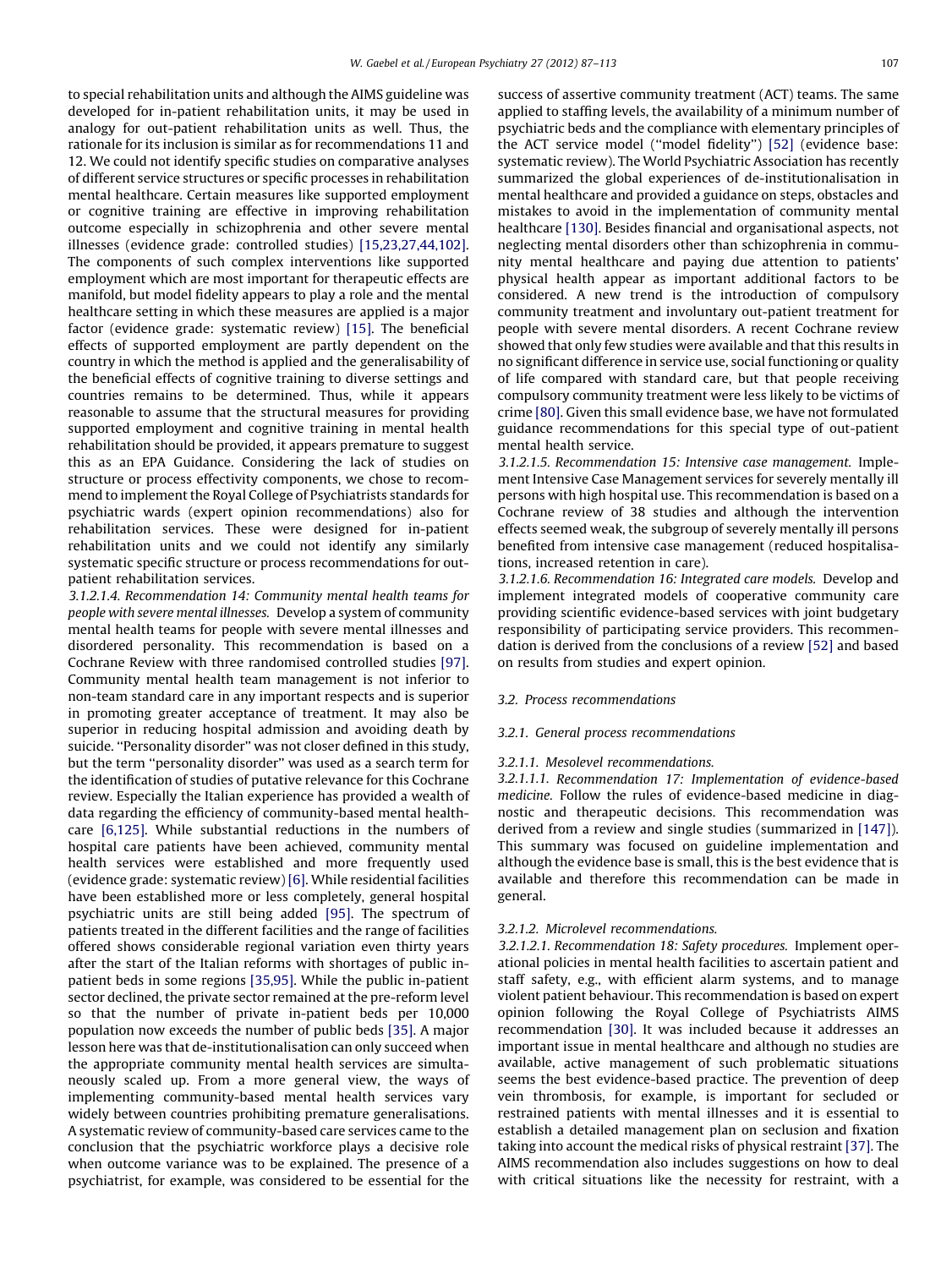special emphasis on those persons with medical conditions which may increase the likelihood of injury during periods of restraint (recommendations 12.10 and 20.6 in [\[30\]\)](#page-24-0).

3.2.1.2.2. Recommendation 19: Informed consent. Ascertain that the choice of treatment is made jointly by the patient and the responsible clinician based on an informed consent. This expert opinion-based recommendation was derived from a medicationrelated AIMS recommendation [\[30\]](#page-24-0) and generalized to include all treatment decisions – not just medication decisions.

3.2.1.2.3. Recommendation 20: Monitoring of physical illness and access to general and specialised medical services. Monitor physical illness and provide timely access to general and specialised medical services when necessary. This recommendation is based on expert opinion and on studies indicating the high prevalence of physical illness in persons with mental disorders [\[36,38,39\].](#page-24-0)

## 3.2.2. Specific process recommendations

## 3.2.2.1. Microlevel recommendations.

3.2.2.1.1. Recommendation 21: Hospitals/in-patient services: basic requirements. Implement the essential process requirements as outlined as Type 1 recommendation by the Royal College of Psychiatrists AIMS (Section [2](#page-1-0) ''Timely and Purposeful Admission'' and Section [3](#page-9-0) ''Safety'') [\[30\]](#page-24-0). This expert opinion-based recommendation serves to ascertain that in two essential elements of inpatient processes, namely admission procedures and safety, basic requirements are met.

3.2.2.1.2. Recommendation 22: Hospitals/in-patient services: admission procedures. Ensure that on the day of their admission to a psychiatric ward, patients receive a basic structured psychiatric and medical assessment. This recommendation follows a similar recommendation in the AIMS guidance [\[30\]](#page-24-0) and is based on expert opinion. It has a high face validity and its fulfilment needs to be ascertained since it is essential to in-patient services quality. A question that we also addressed was the necessary length of hospital stays. A Cochrane review by Alwan et al. [\[5\]](#page-24-0) had identified six randomized trials comparing the effects of long vs. short stays and that the persons with short stays were more likely to be employed. However, given the lack of systematic studies and the large intra- and interindividual variability of the presumed optimal length of stay, we did not include any recommendation as to the necessary duration.

3.2.2.1.3. Recommendation 23: Hospitals/in-patient services: access of wards to special services. Implement access of psychiatric wards to the following services: psychology, occupational therapy, social work, administration, pharmacy. This expert opinion-based recommendation was developed following a similar AIMS recommendation [\[30\]](#page-24-0) and reflects the necessity of multiprofessional service provision of people with mental disorders.

3.2.2.1.4. Recommendation 24: Hospitals/in-patient services: detained patients procedures. Give detained patients prompt-written information on their rights according to national rules and regulations. This expert opinion-based recommendation was developed following a similar AIMS recommendation [\[30\]](#page-24-0) and shall assure that in this very sensitive therapeutic setting, essential legal standards are adhered to.

3.2.2.1.5. Recommendation 25: Elimination of waiting times for outpatient appointments. Implement processes to eliminate waiting times for out-patient appointments. Although this recommendation is evidence based from only a single uncontrolled study [\[145\],](#page-26-0) it provides quality assurance for a very important field dealing with the continuity and accessability of mental healthcare.

3.2.2.1.6. Recommendation 26: Rehabilitation units. Implement the essential process requirements as outlined as Type 1 recommendations by the Royal College of Psychiatrists AIMS guidance: Part 1 ''Policies and Protocols'' of Section 1 (''General Standards''); Part 15 ''Initial Assessment and Care Planning'' of Section 4 (''Timely and Purposeful Admission") and Section [3](#page-9-0) ("Safety"). This is a recommendation serving to ascertain that basic process requirements are met in rehabilitation service units. It is expert opinionbased [\[31\]](#page-24-0) and provides a selection of essential requirements out of a larger and more comprehensive list.

3.2.2.1.7. Recommendation 27: Effective components of home-based treatment. Implementation of the effective process components of home treatment teams are included: small case load, regular visits at home, high percentage of contacts at home, responsibility for health and social care. This indicator assesses whether hometreatment services implement effective process components as identified in [\[21\]](#page-24-0). The studies show associations between case load and outcome and between high percentages of contact at home and outcome. Based on an analysis of the efficiency of assertive community treatment and other types of home-based treatment, it was shown that results varied widely giving an inconclusive picture. A recent Cochrane review dealing with home crisis intervention came to the conclusion that home care leads to a reduction of repeated hospital admissions, reduces loss to followup and reduces family burden, and increases patient and relatives satisfaction, but that more evaluative studies were needed [\[76\]](#page-25-0). No effects on mental state or mortality were found. For older people with mental health problems, a systematic review by Toot et al. [\[131\]](#page-26-0) came to the conclusion that crisis resolution/home treatment teams were effective in reducing the number of hospital admissions, but that evidence was inadequate for drawing conclusions about length of hospital stay and maintenance of community residence. A randomized controlled trial concluded that mobile crisis team intervention to enhance linkage of suicidal emergency department patients to out-patient psychiatric services had no positive effects on patient-relevant outcomes although it increased the contact rate [\[35\].](#page-24-0) The evaluation of home-based mental healthcare services is made difficult due to the large variation of the kinds of services provided [\[20\].](#page-24-0) Burns et al., however, identified the following six components as the effective ingredients of home-based care for mental illness based on a Cochrane search: smaller case loads, regularly visiting at home, a high percentage of contacts at home, responsibility for health and social care, multidisciplinary teams and a psychiatrist integrated in the team [\[21\].](#page-24-0) These were chosen as structural or process recommendations as appropriate.

3.2.2.1.8. Recommendation 28: Essential components of community mental health treatment. Implement the essential components of community mental health treatment. If implemented, community mental health treatment should include effective elements. This includes the following process elements: multidisciplinary patient assessment, regular team reviews, monitoring and prescribing medication, psychological interventions, focus on continuity of care. As a conclusion of 6 controlled studies from England, Australia and Canada, community mental health teams had no added effect on psychiatric symptoms. Admissions to hospitals were possibly lower. Social adjustment and patient satisfaction levels were better [\[52\].](#page-25-0) Malone et al. [\[97\]](#page-26-0) evaluated the effects of community mental health teams for people with serious mental illnesses versus non-team standard care (evidence base: systematic Cochrane review). They concluded that community mental health teams were superior in promoting greater acceptance of treatment and may be superior in reducing hospital admission and avoiding death by suicide. As aforementioned, the WPA guidance discusses this issue in more detail [\[96,130\].](#page-26-0) For the EPA guidance recommendation, the positive effects on treatment acceptance suggest the usefulness of implementing CMHT services and to include the following process elements: multidisciplinary patient assessment, regular team reviews, monitoring and prescribing medication, psychological interventions, focus on continuity of care. These are the elements characteristic of CMT teams. Although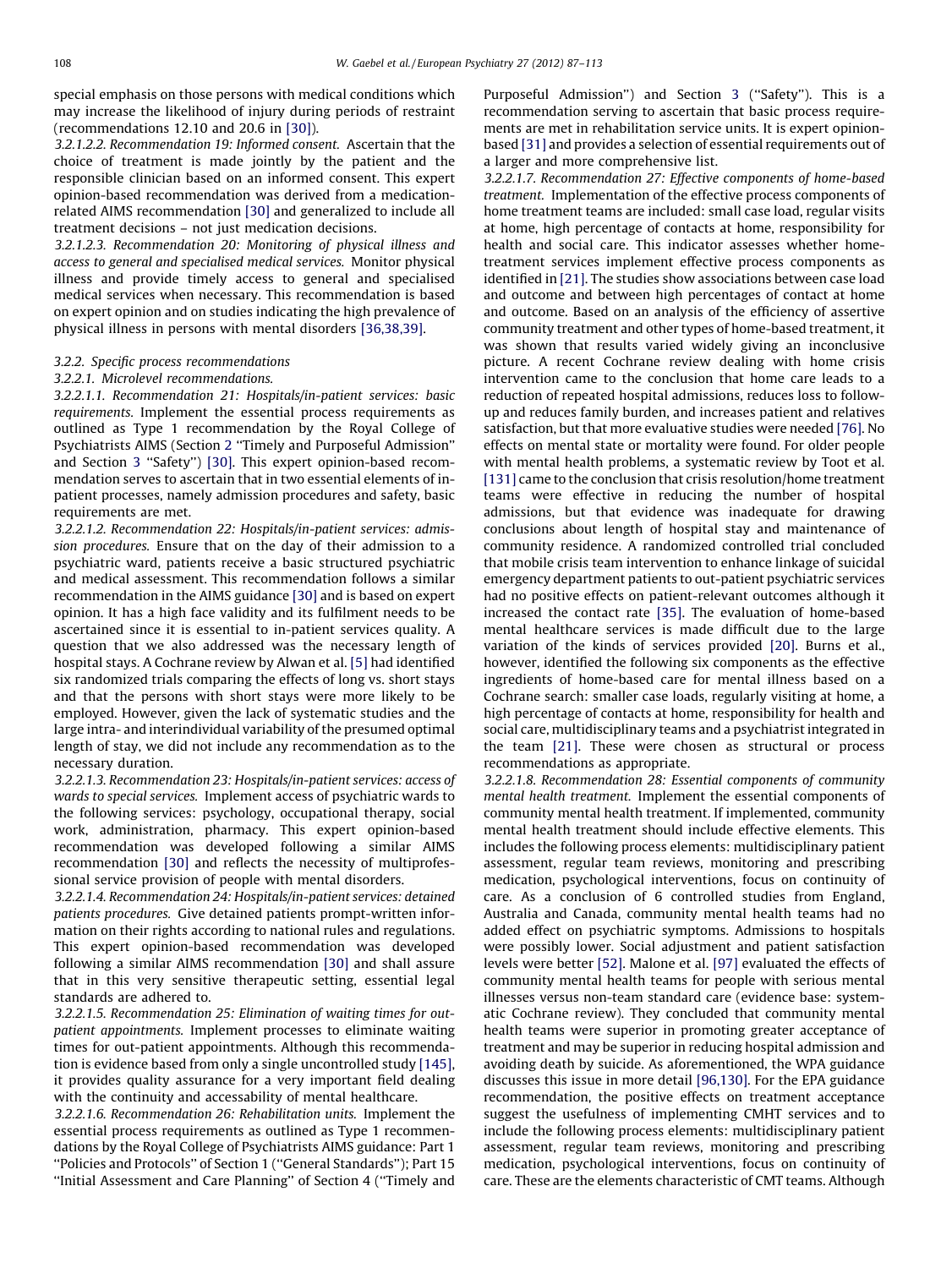there are no studies showing that high fidelity to these elements is significantly effective, the lack of studies pertaining to this question makes only an expert opinion available based on current practice [\[100\]](#page-26-0).

3.2.2.1.9. Recommendation 29: Active components of intensive case management. Implement the known active components of intensive case management, if intensive case management is used. If implemented, intensive case management should follow the rules outlined by assertive community treatment procedures. This recommendation is based on a Cochrane review of 38 studies showing that model fidelity was associated with reduced hospital times [\[43\]](#page-25-0). The available evidence suggests that intensive case management is most effective to reduce the numbers of days in psychiatric hospitals in the most severely affected people with mental illness with high-frequency use of mental health services [\[23\]](#page-24-0) (evidence base: systematic review). There was a global positive effect on social functioning. The effects on mental state and quality of life, however, remained uncertain. Intensive Case Management seems to be most effective in those with a severe mental illness with high levels of hospitalisation rates and in those who receive this service in a setting with high fidelity to the original service construct. Marshall identified several critical issues in that terminology in this field was often confusing and that the adherence to the definitions of complex interventions was of central importance. Also, the choice of control group was very decisive for the net effect of such complex interventions, a problem which makes meta-analyses inherently difficult. Similarly, Burns et al. reported that European studies on intensive case management failed to replicate the highly significant advantages over standard care demonstrated in early American and Australian work [\[19\].](#page-24-0) In the EPA guidance, intensive case management is therefore only recommended for those with severe mental illness and high hospital use (structure recommendation), and a high degree of model fidelity to standardised model constructs like assertive community treatment or case management is necessary. A recent controlled trial concluded that assertive community treatment was effective for improving one-year outcome in schizophrenia patients [\[88\]](#page-25-0) (evidence base: controlled study). Interventions in this class of mental health services were assessed in a recent Cochrane review by Dieterich et al. [\[43\]](#page-25-0) with the main result that such services reduced hospitalisations compared to standard care, increased retention in care and reduced loss to follow-up. The results on mental state outcomes were considered equivocal. Mortality or suicidality were not changed compared to standard care. Social functioning results varied and data for quality of life were weak and inconclusive. A close adherence to the assertive community treatment model appeared to benefit the outcome ''decreasing times in hospital'', which was most pronounced in services with a high baseline hospital use rate in the population. In summary, Dieterich et al. [\[43\]](#page-25-0) concluded that intensive case management was effective in improving process variables, but less so – if any – outcome variables. The conclusion for this guidance is to suggest the implementation of such services only for severely ill persons with high hospital use (structure recommendation) and to suggest to use model fidelity as a process recommendation.

While preadmission out-patient care appears to lead to reduce hospital stay times [\[33\]](#page-24-0) (evidence base: observational study in different settings with and without preadmission out-patient care) and seems to be a quality indicator which may be dealt with by a case manager, it is questionable in how far the number of readmissions is a quality indicator for the mental healthcare system as a whole, but readmission frequency appears to be a quality indicator of the previous hospitalisation [\[24\]](#page-24-0) (evidence base: naturalistic retrospective analysis) and there is only limited information on how to prevent readmissions [\[47\].](#page-25-0) Meta-analyses

came to similar, but in some parts contradictory results (especially regarding the efficacy of case management to reduce symptom scores) [\[23,122,150\]](#page-24-0).

3.2.2.1.10. Recommendation 30: Organisational integration of psychiatric in-patient and out-patient services. Develop and implement integrated models of cooperative community care providing scientific evidence-based services with joint budgetary responsibility of participating service providers. This recommendation is based on a conclusion from a review, which, however, also implied expert consensus [\[52\]](#page-25-0). Generally, the integration of mental health services is considered to be important [\[52\],](#page-25-0) and a recent review came to the conclusion that integrated care models could improve outcome compared with conventional services [\[50\]](#page-25-0) (evidence base: systematic review). However, only improving access does not automatically improve outcomes in integrated care models as shown in a randomized controlled study for mental healthcare in older patients from minority groups [\[7\]](#page-24-0). Regarding care pathways, there is relatively little published in relation to mental health [\[49\].](#page-25-0) Mainly based on recommendations in [\[52\]](#page-25-0) (evidence base: systematic review), we here suggest to develop and implement integrated models of cooperative community care providing scientific evidence-based services with joint budgetary responsibility of participating service providers (structure recommendation) and to organisationally integrate mental health hospitals with mental health out-patient facilities (based on an expert opinion-based WHO-AIMS recommendation).

## 4. Conclusions and perspectives

The main intention of this guidance is to promote the optimisation of mental healthcare service structures in Europe. There is a need to investigate the relationship between particular components and contents of mental health services and outcome, in order to increase the knowledge of what is effective in improving mental health and to provide cost-effective measures in mental health services [\[64\]](#page-25-0).

When reviewing the available studies, we noticed that some areas like ''acute day hospitals'' were much researched, but are not very common across Europe, while essential questions like whether electroconvulsive treatment as one of the ''state of the art'' treatments is available have only begun to become the object of systematic studies. Thus, there is a certain discrepancy between the large diversity of mental health service structures that have evolved in Europe and the objects of mental healthcare research, which – as we strived to develop evidence-based recommendations – is also reflected in our recommendations. The recommendations may therefore unjustly privilege mental healthcare structures like home-based treatment, assertive community treatment or day hospitals although an immediate transfer to European countries other than those in which these services have been studied may neither be feasible nor warranted. This limitation clearly underscores our point that these recommendations are not cookbook prescriptions for mental healthcare planning, but rather a reflection of the current state of the art, which needs to be critically assessed for every European country. Pan-European studies comparing different models of mental healthcare services are necessary to further develop European recommendations for mental healthcare. These recommendations cannot be a master plan for mental health services planning, but may provide an initial panel of recommendations, which will now need to be tested in the European countries. As quality indicators are also given here, we recommend to establish a European study group which will assess whether the implementation of these recommendations leads to optimized mental healthcare. Another aspect was that for some essential structural components like the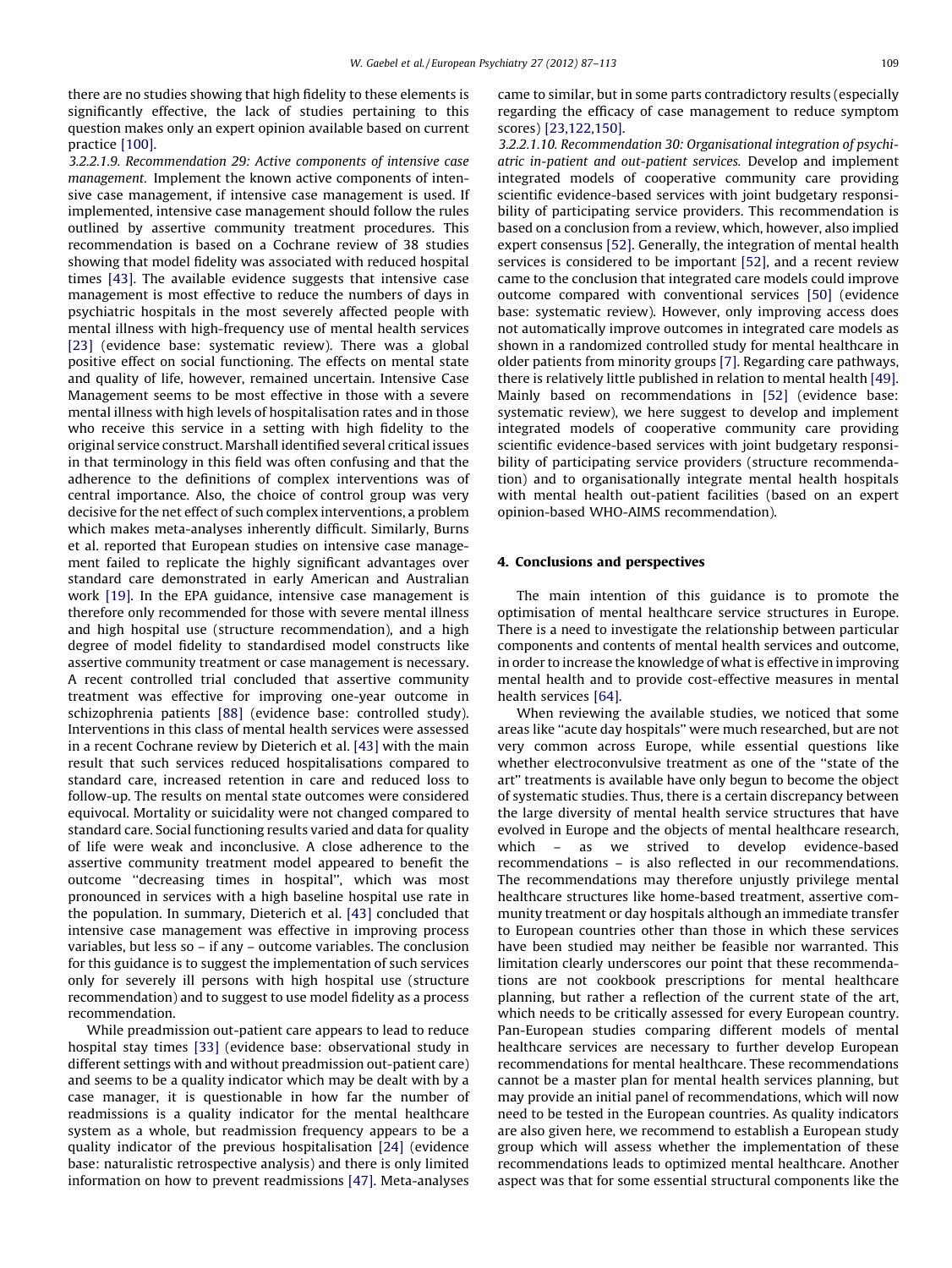necessary number of psychiatric beds in a certain region, no evidence-based figures are available. In Germany, for example, this number is determined by the Hill-Burton formula, which is based on the US-American Hill Burton Act of 1946. This Act set standards for the number of hospital beds if federal funding was to be allocated to a certain provider. Later, it became useful to determine the number of beds in psychiatric hospitals. However, it is more of a guidance for political decisions in the mental healthcare market rather than an evidence-based guideline, and does not help individual psychiatric hospitals to determine the number of beds needed. Its formulation according to the German Hospital Association [\[57\]](#page-25-0) is:

$$
HBF = \frac{E \times KH \times VD \times 100}{BN \times 1000 \times 365}
$$

HBF (''Hill Burton Formula'') is the number of beds needed for a given population with E as the population number. KH is the number of hospital cases multiplied with 1000 and divided by E, VD is the average number of hospital days per case and BN is the degree of bed occupancy in percent.The complexity and diversity of the mental healthcare systems and structures in European countries makes it difficult to compare them. We tried to overcome this problem by formulating general principles but avoiding too specific recommendations. Some mental healthcare service structure analyses are only published in the local language, which limits access in other countries. They also often lack strict methodological criteria. We focussed on English and German language papers which introduces language bias to our study, but reviewing all European mental healthcare systems was beyond the scope of this project. It now appears necessary to also review the current mental healthcare systems and identify studies which may have been published in local languages only with a view to adapt additional recommendations. Furthermore, such a study should identify areas of mental healthcare research which would be feasible in the pan-European setting and could become a task of the EPA. Attitudes in society at large towards mental ill-health need to be taken into consideration when assessing mental healthcare structures [\[117\]](#page-26-0). These will influence policy makers and therefore an EPA-guided survey of these attitudes would additionally be necessary. One also needs to take into consideration that there are new trends in some European countries away from the allencompassing, transsectoral community social psychiatric models introducing a new focus on expert psychiatric clinics like clinics for affective disorders, suicide prevention clinics, clinics for treatment refractory schizophrenia etc., linked to both psychiatric intensive beds in wards of general hospitals and outreach teams for chronic patients, with less participation of psychiatrists in assertive community treatment teams [\[108\]](#page-26-0). While there is some evidence suggesting a link between the numbers of treated patients and the achievable quality of mental healthcare, these interrelationships are not yet clear and are in need of further study [\[46\].](#page-25-0) These developments will make timely updates of the EPA guidance necessary warranting a continuous updating process to be initiated by EPA. Measures should be developed to provide standard tools to assess the efficacy and efficiency of mental health services. Currently, measures of the ''content of care'' are being developed, e.g., measures to assess whether a person affected by a mental disorder receives the needed social, psychological and physical/ pharmaceutical interventions, and if general care organisation is adequate [\[97,99\]](#page-26-0). Future updates of this recommendation may need to include such measures once more data on their use become available.There is a pressing need for high-quality, multinational mental healthcare research studies to identify the most effective components of mental healthcare and the EPA is strongly advised to initiate such European research initiatives. The EPA guidance project can be an important step in this direction by providing an overview over the – quantitatively and qualitatively somewhat limited – evidence. International studies are needed which address the issue of the most effective components of mental health service structures and processes with a view to obtain a more solid evidence base for any recommendations about mental health services in Europe. There are only few studies which analyse the impact of mental healthcare structural parameters on patient outcomes. Also, patient outcome is inevitably influenced both by structure quality and process quality. While processes and structures are generally taken as important areas of quality assurance, assessing the outcome of mental healthcare is a third important area and is often used as a readout of the effects of implementing quality assurance measures in mental healthcare structures and processes [\[42\]](#page-25-0). However, there is a scarcity of studies relating outcome to structures, while there is a large number of studies assessing the outcomes of specific therapeutic processes. The latter, however, have only limited usefulness for general guidance recommendation pertinent to all European countries and all psychiatric disorders. Still, improving the structures of mental health services may have ''downward'' effects on processes and outcome [\[63\].](#page-25-0) We addressed this complex interrelationship by structuring the recommendations accordingly hoping to clarify which parts of the mental healthcare system are addressed by every individual recommendation.The interventions relevant to mental healthcare structures and processes reviewed in this guidance are mainly of the psychosocial type and do not deal with isolated interventions, with some notable exceptions like the EQOLISE study to assess the efficacy of supported employment [\[22\]](#page-24-0). We were challenged by the fact that no standardized assessment procedure was available for interventions like reducing waiting times in out-patient settings or introducing complex service structures or service processes like day hospitals or community mental health teams. We regard the suggestions on the grading of evidence of public health interventions published by a NICE committee as a good starting point for the development of our recommendation grading and evidence rating system [\[133\],](#page-26-0) and attempt to solve this problem by devising a rating/grading system adapted to the purposes of the EPA guidance recommendations. The generalisability of some recommendations may be highly questionable and will have to be assessed for every European country. The EQOLISE study on supported employment was one of the European multinational mental healthcare studies identified here and showed clear differences of the results in different European countries, which seem to be dependent on the baseline unemployment rate and the social services available besides the intervention method [\[22\].](#page-24-0) An important aspect is the comparator in any studies dealing with the effects of novel mental healthcare methods. If "care as usual" is used, context-dependent factors will severely limit the generalisability of any research results. Large-scale international studies are warranted to provide evidence that can be used for developing European recommendations. Therefore, critically assessing the transferability of any study results and resulting recommendations to individual countries must become the task for a future update and the truly pan-European expert panel to be included then. Psychiatry as a medical specialty is constantly undergoing changes following scientific progress which bears upon psychiatric diagnostic or therapeutic procedures. An important current trend that follows from the progress in neurobiology and psychology is to centre psychiatric diagnosis and treatment on the assessment of brain-behavioural functions and their disturbances in mental disorders (''modular psychiatry''; [\[54\]](#page-25-0)). Neurobiological and psychological models inform psychiatric treatment and recent progress in the psychotherapy of psychotic symptoms is based on such information from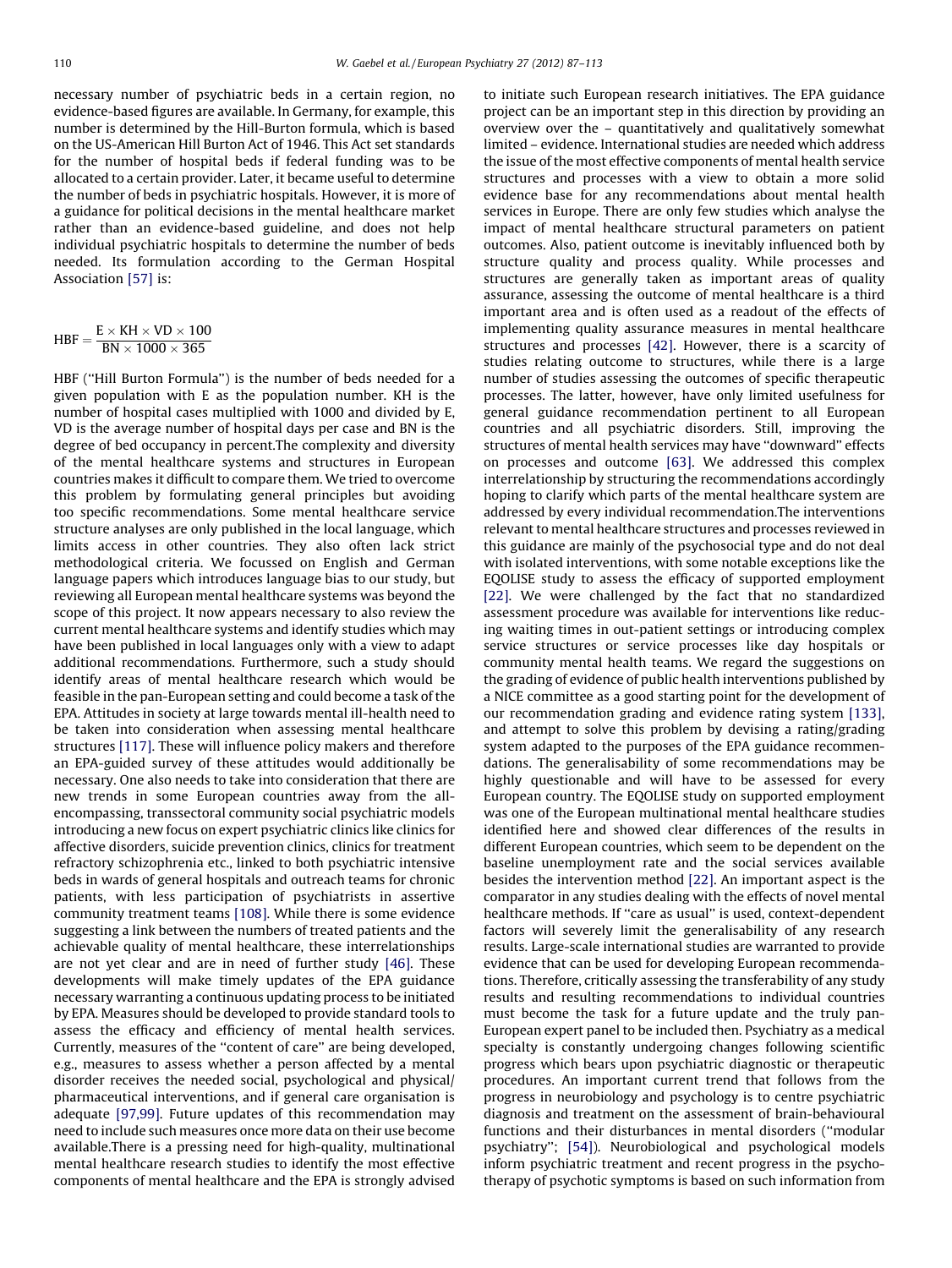<span id="page-24-0"></span>neurobiology and psychology [\[56\].](#page-25-0) Such processes will make more sophisticated diagnostic and therapeutic procedures possible. Introducing sub-specialisations may lead to differentiated training programs for those medical students and residents who are more interested in the social psychiatric community-based approach, and more specialised training programs for those becoming highlevel psychiatric specialists working in psychiatric expertise medical centers. This could also be a way to attract more medical students into psychiatry as a medical specialty and a medical career. The World Psychiatric Association recently compiled a review on the stigmatisation of psychiatry and psychiatrists, and ways to overcome them [\[117\].](#page-26-0) Sharpening the profile of psychiatry as a medical specialty and implementing structures of mental healthcare that foster a medical approach may be important to recruit more highly motivated medical students into the field [\[108\].](#page-26-0) Continuous updates of the EPA Guidance will be useful to consider future demographic changes and neuroscientific advances pertinent to mental healthcare. In conclusion, we suggest 30 recommendations for the quality of mental healthcare services accompanied by a corresponding set of quality indicators to assess the degree of implementation of these recommendations. In perspective, with the support of continuous updates, the recommendations will hopefully advance the development of optimal mental healthcare services in Europe in the short and longterm future.

## Disclosure of interest

W.G.: Symposia support to the department from Janssen-Cilag GmbH, Neuss; Lilly Deutschland GmbH, Bad Homburg; Servier Deutschland GmbH, Munich. Member of the Faculty, Lundbeck International Neuroscience Foundation, Denmark.

T.B.: Research funding to the department (unrestricted research grants) from AstraZeneca (Wedel), GlaxoSmithKline (Munich), Pfizer (Karlsruhe), Affectis Pharmaceuticals AG (Martinsried) and AOK Bundesverband (Berlin) for clinical trials and investigatorinitiated trials.

B.J.: No conflict of interest.

P.M.-J.: Unrestricted financial contribution and/or small honoraria from H. Lundbeck A/S, AstraZeneca, Eli Lilly, Janssen-Cilag A/S and Bristol-Myers Squibb.

M.M.: No conflict of interest.

W.R.: No conflict of interest.

K.S.: No conflict of interest.

M.T.: No conflict of interest.

G.T.: No conflict of interest.

J.Z.: No conflict of interest.

#### References

- [1] Addington D, Kyle T, Desai S, Wang J. Facilitators and barriers to implementing quality measurement in primary mental health care: systematic review. Can Fam Physician 2010;56:1322–31.
- [2] Aktion Psychisch Kranke. 25 Jahre Psychiatrie-Enquete. Band 2 [Internet]. 2001 [cited 2010 Jun 24]. Available from: [http://www.apk-ev.de/publikationen/](http://www.apk-ev.de/publikationen/apk_band_27_2.pdf) [apk\\_band\\_27\\_2.pdf.](http://www.apk-ev.de/publikationen/apk_band_27_2.pdf)
- [3] Alonso J, Lépine JP. ESEMeD/MHEDEA 2000 Scientific Committee. Overview of key data from the European Study of the Epidemiology of Mental Disorders (ESEMeD). J Clin Psychiatry 2007;68:3–9.
- Alonso J, Codony M, Kovess V, Angermeyer MC, Katz SJ, Hargo JM, et al. Population level of unmet need for mental healthcare in Europe. Br J Psychiatr 2007;190:299–306.
- [5] Alwan NA, Johnstone P, Zolese G. Length of hospitalization for people with severe mental illness. Cochrane Database Syst Rev 2008;CD000384.
- [6] Amaddeo F, Burti L, Ruggeri M, Tansella M. Long-term monitoring and evaluation of a new system of community-based psychiatric care. Integrating research, teaching and practice at the University of Verona. Ann Ist Super Sanita´ 2009;45:43–53.
- [7] Areán PA, Ayalon L, Jin C, McCulloch CE, Linkins K, Chen H, et al. Integrated specialty mental health care among older minorities improves access but not

outcomes: results of the PRISMe study. Int J Geriatr Psychiatry 2008; 23:1086–92.

- [8] ASQ. Glossary. 2010 [cited 2010 Apr 16]. Available from: [http://asq.org/](http://asq.org/glossary/index.html) [glossary/index.html.](http://asq.org/glossary/index.html)
- [9] Becker T, Hoffmann H, Puschner B, Weinmann S. Versorgungsmodelle in Psychiatrie und Psychotherapie. In: Diagnostik und Therapie psychischer Störungen. Gaebel W, Mueller-Spahn F, editors. Stuttgart: Kohlhammer Verlag; 2008.
- [10] Becker T. Mental health care quo vadis? Die Psychiatrie 2010;7:81–6.
- [11] Becker T, Kilian R. Psychiatric services for people with severe mental illness across western Europe: what can be generalized from current knowledge about differences in provision, costs and outcomes of mental health care? Acta Psychiatr Scand 2006;113:9–16.
- [12] Becker T, Vázquez-Barquero JL. The European perspective of psychiatric reform. Acta Psychiatr Scand 2001;104:8–14.
- [13] Bitter D, Entenfellner A, Matschnig T, Frottier P, Frühwald S. At home in a home? Did de-hospitalisation mean de-institutionalisation? Psychiatr Prax 2009;36:261–9.
- [14] Bond GR, Campbell K. Evidence-based practices for individuals with severe mental illness. J Rehab 2008;74:33–44.
- [15] Bond GR, Drake RE. Predictors of competitive employment among patients with schizophrenia. Curr Opin Psychiatry 2008;21:362–9.
- [16] Bowers L, Flood C. Nurse staffing, bed numbers and the cost of acute psychiatric inpatient care in England. J Psychiatr Ment Health Nurs 2008;15:630–7.
- [17] Bundesarbeitsgemeinschaft für Rehabilitation. Arbeitshilfe für die Rehabilitation und Teilhabe psychisch kranker und behinderter Menschen [Internet]. 2003 [cited 2010 Jul 16]. Available from: [http://www.bar-frankfurt.de/up](http://www.bar-frankfurt.de/upload/Arbeitshilfe_Psychisch_169.pdf)[load/Arbeitshilfe\\_Psychisch\\_169.pdf.](http://www.bar-frankfurt.de/upload/Arbeitshilfe_Psychisch_169.pdf)
- [18] Burns T. Case management and assertive community treatment. What is the difference? Epidemiol Psichiatr Soc 2008;17:99–105.
- [19] Burns T, Fiander M, Kent A, Ukoumunne OC, Byford S, Fahy T, et al. Effects of case-load size on the process of care of patients with severe psychotic illness. Report from the UK700 trial. Br J Psychiatry 2000;177:427-33.
- [20] Burns T, Catty J, Watt H, Wright C, Knapp M, Henderson J. International differences in home treatment for mental health problems. Br J Psychiatr 2002;181:375–82.
- [21] Burns T, Catty J, Wright C. Deconstructing home-based care for mental illness: can one identify the effective ingredients? Acta Psychiatr Scand 2006;113:33–5.
- [22] Burns T, Catty J, Becker T, Drake RE, Fioritti A, Knapp M, et al. The effectiveness of supported employment for people with severe mental illness: a randomised controlled trial. Lancet 2007;370:1146–52.
- [23] Burns T, Catty J, Dash M, Roberts C, Lockwood A, Marshall M. Use of intensive case management to reduce time in hospital in people with severe mental illness: systematic review and meta-regression. BMJ 2007;335:336.
- [24] Byrne SL, Hooke GR, Page AC. Readmission: a useful indicator of the quality of inpatient psychiatric care. J Affect Disord 2010;126:206–13.
- [25] Campbell SM, Roland MO, Buetow SA. Defining quality of care. Soc Sci Med 2000;51:1611–25.
- [26] Campbell SM, Braspenning J, Hutchinson A, Marshall M. Research methods used in developing and applying quality indicators in primary care. Qual Saf Health Care 2002;11:353–64.
- [27] Campbell K, Bond GR, Drake RE. Who benefits from supported employment: a meta-analytic study. Schizophr Bull 2011;37:370–80.
- [28] Catty JS, Bunstead Z, Burns T, Comas A. Day centres for severe mental illness. Cochrane Database Syst Rev 2007;(1):CD001710.
- [29] Corrigan PW. Towards an integrated, structural model of psychiatric rehabilitation. Psychiatr Rehab | 2003;26:346-58.
- [30] Creswell J, Beavon M, editors. Standards for inpatient wards working age adults. London: Royal College of Psychiatrists; 2011 [Publication No. CCQI107].
- [31] Creswell J, Beavon M, Kamayah S, editors. Standards for Inpatient Rehabilitation Units – 1st Edition.. London: Royal College of Psychiatrists; 2010 [Publication No. CRTU040].
- [32] Currier GW, Fisher SG, Caine ED. Mobile crisis team intervention to enhance linkage of discharged suicidal emergency department patients to outpatient psychiatric services: a randomized controlled trial. Acad Emerg Med 2010;17:36–43.
- [33] Dausey DJ, Rosenheck RA, Lehman AF. Preadmission care as a new mental health performance indicator. Psychiatr Serv 2002;53:1451–5.
- [34] De Girolamo G, Neri G. Mental health in Europe: a long road ahead. Eur Arch Psychiatr Clin Neurosci 2007;257:63.
- [35] De Girolamo G, Bassi M, Neri G, Ruggeri M, Santone G, Picardi A. The current state of mental healthcare in Italy: problems, perspectives, and lessons to learn. Eur Arch Psychiatr Clin Neurosci 2007;257:83–91.
- [36] De Hert M, Dekker JM, Wood D, Kahl KG, Holt RIG, Möller HJ. Cardiovascular disease and diabetes in people with severe mental illness position statement from the European Psychiatric Association (EPA), supported by the European Association for the Study of Diabetes (EASD) and the European Society of Cardiology (ESC). Eur Psychiatry 2009;24:412–24.
- [37] De Hert M, Einfinger G, Scherpenberg E, Wampers M, Peuskens J. The prevention of deep venous thrombosis in physically restrained patients with schizophrenia. Int J Clin Pract 2010;64:1109–15.
- [38] De Hert M, Correll CU, Bobes J, Cetkovich-Bakmas M, Cohen D, Asai I, et al. Physical illness in patients with severe mental disorders I. Prevalence, impact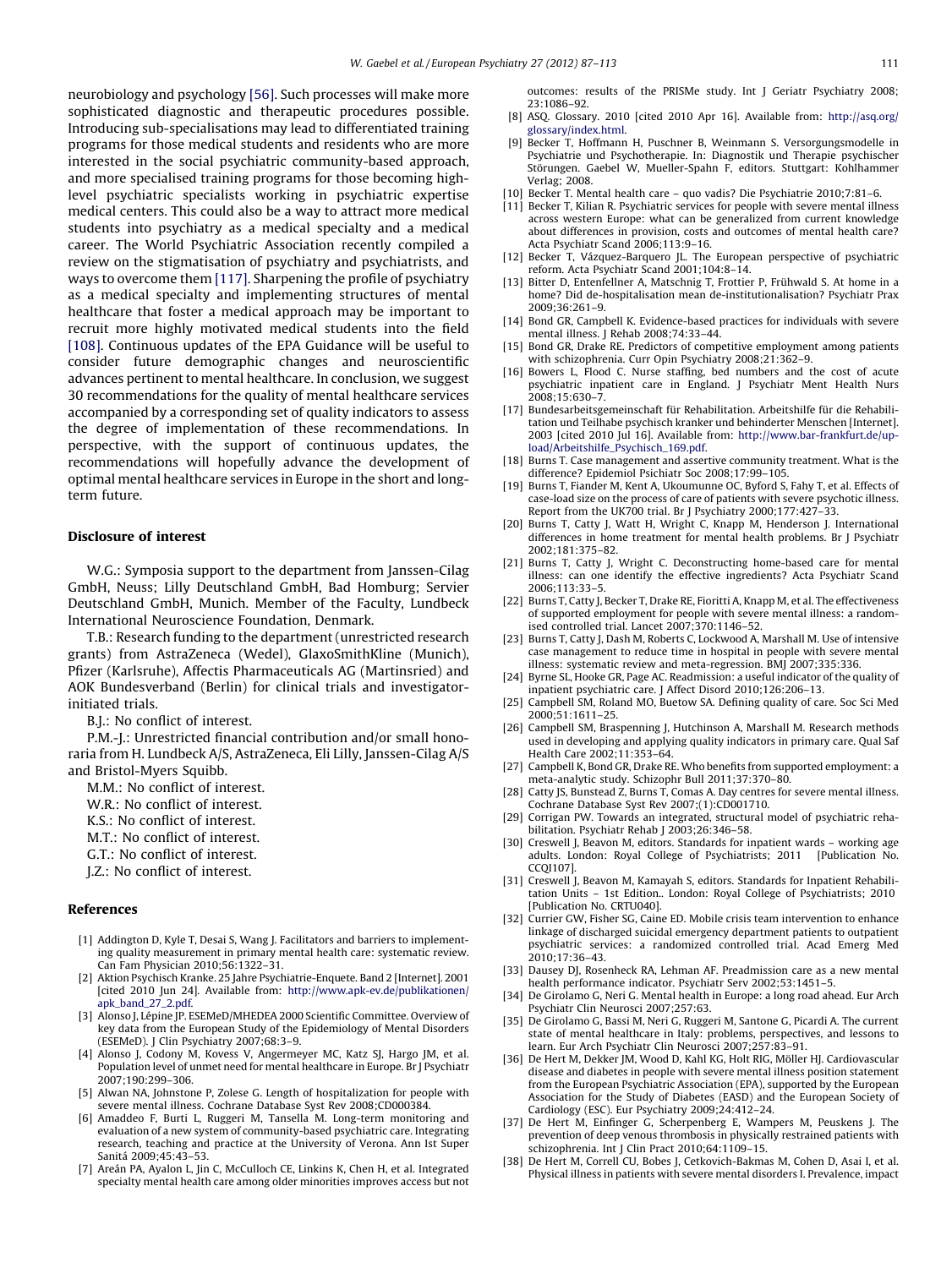<span id="page-25-0"></span>of medications and disparities in health care. World Psychiatry 2011;10:52– 77.

- [39] De Hert M, Cohen D, Bobes J, Cetkovich-Bakmas M, Leucht S, Ndetei DM, et al. Physical illness in patients with severe mental disorders II. Barriers to care, monitoring and treatment guidelines, plus recommendations at the system and individual level. World Psychiatry 2011;10:138–51.
- [40] Dernovsek MZ, Sprah L. Assessment of mental health services in Slovenia with The European Service Mapping Schedule. Psychiatr Danub 2008;20:439–42.
- [41] DGPPN Deutsche Gesellschaft für Psychiatrie und Nervenheilkunde. Die Behandlung psychischer Erkrankungen in Deutschland. Positionspapier zur aktuellen Lage und zukünftigen Entwicklung. Heidelberg: Springer; 1997.
- [42] Dickey B, Hermann RC, Eisen SV. Assessing the quality of psychiatric care: research methods and application in clinical practice. Harv Rev Psychiatry 1998;6:88–96.
- [43] Dieterich M, Irving CB, Park B, Marshall M. Intensive case management for severe mental illness. Cochrane Database Syst Rev 2010;6:CD007906.
- [44] Dixon LB, Dickerson F, Bellack AS, Bennett M, Dickinson D, Goldberg RW, et al. The 2009 schizophrenia PORT psychosocial treatment recommendations and summary statements. Schizophr Bull 2010;36:48–70.
- [45] Donabedian A. The quality of care. How can it be assessed? JAMA 1988;260:1743–8.
- [46] Druss BG, Miller CL, Pincus HA, Shih S. The volume-quality relationship of mental health care: does practice make perfect? Am J Psychiatry 2004;161:2282–6.
- [47] Durbin J, Lin E, Layne C, Teed M. Is readmission a valid indicator of the quality of inpatient psychiatric care? J Behav Health Serv Res 2007;34:137–50.
- [48] European Community. The state of mental health in the European Union. 2004 (cited 2010 Nov 11]. [http://ec.europa.eu/health/ph\\_projects/2001/monitoring/](http://ec.europa.eu/health/ph_projects/2001/monitoring/fp_monitoring_2001_frep_06_en.pdf) [fp\\_monitoring\\_2001\\_frep\\_06\\_en.pdf.](http://ec.europa.eu/health/ph_projects/2001/monitoring/fp_monitoring_2001_frep_06_en.pdf)
- [49] Evans-Lacko S, Jarrett M, McCrone P, Thornicroft G. Facilitators and barriers to implementing clinical care pathways. BMC Health Serv Res 2010;10: 182.
- [50] Franx G, Kroon H, Grimshaw J, Drake R, Grol R, Wensing M. Organizational change to transfer knowledge and improve quality and outcomes of care for patients with severe mental illness: a systematic overview of reviews. Can J .<br>Psychiatry 2008;53:294–305.
- [51] Funk M, Lund C, Freeman M, Drew N. Improving the quality of mental health care. Int J Qual Health Care 2009;21:415–20.
- [52] Gaebel W, Weinmann S. Versorgungserfordernisse bei schweren psychischen Erkrankungen. Nervenarzt 2005;76:809–21.
- [53] Gaebel W, Janssen B, Zielasek J. Mental health quality, outcome measurement, and improvement in Germany. Curr Opin Psychiatry 2009;22:636–42.
- [54] Gaebel W, Zielasek J, Cleveland HR. Psychiatry as a medical specialty: challenges and opportunities. World Psychiatry 2010;9:36–8.
- [55] Ganeshalingam Y, Chang D, Dunn N. The evidence for effective psychiatric admissions as measured by an audit of Health of the Nation Outcome Scales recording. J Eval Clin Pract 2010;16:196–8.
- [56] Garety PA, Bebbington P, Fowler D, Freeman D, Kuipers E. Implications for neurobiological research of cognitive models of psychosis: a theoretical paper. Psychol Med 2007;37:1377–91.
- [57] German Hospital Association. Bestandsaufnahme zur Krankenhausplanung und Investitionsfinanzierung in den Bundesländern. Attachment to Newsletter 275/2010 <http://www.dkgev.de/pdf/1717.pdf> [last accessed Oct 8, 2011].
- [58] Gigantesco A, Morosini P, Bazzoni A. Quality of psychiatric care: validation of an instrument for measuring inpatient opinion. Int J Qual Health Care 2003;15:73–8.
- [59] Gilbody SM, House AO, Sheldon TA. Outcomes measurement in psychiatry. A critical review of outcomes measurement in psychiatric research and practice. NHS Centre for Review and Dissemination, University of York, 2003. [http://www.york.ac.uk/inst/crd/CRD-Reports/crdreport](http://www.york.ac.uk/inst/crd/CRD-Reports/crdreport%2024.pdf) 24.pdf. Last accessed [August](http://www.york.ac.uk/inst/crd/CRD-Reports/crdreport%2024.pdf) 17, 2011.
- [60] Glover G. Adult mental health care in England. Eur Arch Psychiatry Clin Neurosci 2007;257:71–82.
- [61] Goldman HH, Thelander S, Westrin CG. Organizing mental health services: an evidence- based approach. J Ment Health Policy Econ 2000;3:69–75.
- [62] Grantham D. Psych hospitals adopt core measures. Behav Healthc 2010;30:26–9.
- [63] Greenberg MD, Pincus HA, Ghinassi FA. Of treatment systems and depression: an overview of quality-improvement opportunities in hospital-based psychiatric care. Harv Rev Psychiatry 2006;14:195–203.
- [64] Hansson L. Outcome assessment in psychiatric service evaluation. Soc Psychiatry Psychiatr Epidemiol 2001;36:244–8.
- [65] Harteloh PPM. The meaning of quality in health care: a conceptual analysis. Health Care Anal 2003;11:259–67.
- [66] Hermann RC, Leff HS, Lagodmos G. Selecting process Measures for quality improvement in mental healthcare [Internet]. 2002 [cited 2010 Apr 19]. Available from: [http://www.hsri.org/docs/pn47.PDF.](http://www.hsri.org/docs/pn47.PDF)
- [67] Hermann RC, Mattke S, members of the OECD mental health care panel. Selecting indicators for the quality of mental health care at the health systems level in OECD countries. Paris: OECD Health Technical Papers; 2004 [cited 2010 Jul 5]. Available from: [http://www.oecd.org/dataoecd/28/32/33865630.pdf.](http://www.oecd.org/dataoecd/28/32/33865630.pdf)
- [68] Hermann RC, Palmer RH. Common ground: a framework for selecting core quality measures for mental health and substance abuse care. Psychiatr Serv 2002;53:281–7.
- [69] Hermann RC, Mattke S, Somekh D, Silfverhielm H, Goldner E, Glover G, et al. Quality indicators for international benchmarking of mental health care. Int J Qual Health Care 2006;18:31–8.
- [70] Hoffmann H. Bevölkerungsbezogene Indikatoren psychiatrischer Versorgung–Phänomene der Transinstitutionalisierung. In: Becker T, Hoffmann H, Puschner B, Weinmann S, editors. Versorgungsmodelle in Psychiatrie und Psychotherapie. Stuttgart: Kohlhammer; 2007. p. 45–72.
- [71] ISO (International Organization for Standardization). Quality management principles. 2010 [cited 2010 Jun 3]. Available from: [http://www.iso.org/iso/](http://www.iso.org/iso/qmp) [qmp.](http://www.iso.org/iso/qmp)
- [72] ITHACA Toolkit Outline; Institute of Psychiatry, King's College London; Mental Disability Advocacy Center, Hungary; National Institute for Health and Welfare; Ludwig Bolzman Institute; University of Verona; World Health Organization. Outline of Toolkit for Monitoring Human Rights and General Health Care in Mental Health and Social Care Institutions. Draft Version 1.0. 2009 May 28 [cited 2010 Jul 5]. Available from: [http://groups.stakes.fi/NR/](http://groups.stakes.fi/NR/rdonlyres/D28A37A8-61C1-414A-A7F1-93F51324AA17/0/ITHACA_Toolkit_outline_document_280509.pdf) [rdonlyres/D28A37A8-61C1-414A-A7F1-93F51324AA17/0/ITHACA\\_Toolkit\\_](http://groups.stakes.fi/NR/rdonlyres/D28A37A8-61C1-414A-A7F1-93F51324AA17/0/ITHACA_Toolkit_outline_document_280509.pdf) [outline\\_document\\_280509.pdf.](http://groups.stakes.fi/NR/rdonlyres/D28A37A8-61C1-414A-A7F1-93F51324AA17/0/ITHACA_Toolkit_outline_document_280509.pdf)
- [73] Jackson GL, Yano EM, Edelman D, Krein SL, Ibrahim MA, Carey TS, et al. Veterans affairs primary care organizational characteristics associated with better diabetes control. Am J Manag Care 2005;11:225–37.
- [74] Johnson S, Kuhlmann R, EPCAT Group, European Psychiatric Assessment Team. The European Service Mapping Schedule (ESMS): development of an instrument for the description and classification of mental health services. Acta Psychiatr Scand 2000;405:14–23.
- [75] Johnson S, Gilburt H, Lloyd-Evans B, Osborn DPJ, Boardman J, Leese M, et al. In-patient and residential alternatives to standard acute psychiatric wards in England. Br J Psychiatry 2009;194:456–63.
- [76] Joy CB, Adams CE, Rice K. Crisis intervention for people with severe mental illnesses. Cochrane Database Syst Rev 2006;4:CD001087.
- [77] Kallert TW, Priebe S, McCabe R, Kiejna A, Rymaszewska J, Nawka P, et al. Are day hospitals effective for acutely ill psychiatric patients? A European multicenter randomized controlled trial. J Clin Psychiatry 2007;68:278–87.
- [78] Kilbourne AM, Fullerton C, Dausey D, Pincus HA, Hermann RC. A framework for measuring quality and promoting accountability across silos: the case of mental disorder and co-occurring conditions. Qual Saf Health Care 2010;19:113–6.
- [79] Killaspy H, King M, Wright C, White S, McCrone P, Kallert T, et al. Study protocol for the development of a European measure of best practice for people with long-term mental health problems in institutional care (DEMo-Binc). BMC Psychiatry 2009;9:36.
- [80] Kisely SR, Campbell LA, Preston NJ. Compulsory community and involuntary outpatient treatment for people with severe mental disorders. Cochrane Database Syst Rev 2011;2:CD004408.
- [81] Kliche T, Töppich J, Kawski S, Brunecker L, Önel J, Ullrich A, et al. Professional<br>expectations about quality assurance: a review-based taxonomy of usability criteria in prevention, health promotion and education. J Publ Health 2007;15:11–9.
- [82] Knapp D, McDaid D, Mossialos E, Thornicroft G, editors. Mental Health Policy and Practice across Europe. The future direction of mental health care. Maidenhead, U: McGraw Hill Open University Press; 2007 [cited 2010 Sep 28]. Available from: [http://www.euro.who.int/\\_\\_data/assets/pdf\\_file/0007/](http://www.euro.who.int/__data/assets/pdf_file/0007/96451/E89814.pdf) [96451/E89814.pdf.](http://www.euro.who.int/__data/assets/pdf_file/0007/96451/E89814.pdf)
- [83] Kodner DL, Spreeuwenberg C. Integrated care: meaning, logic, applications, and implications – a discussion paper. Int J Integr Care 2002;2:1–6.
- [84] König HH, Heinrich S, Heider D, Deister A, Zeichner D, Birker T, et al. The regional psychiatry budget (RPB): a model for a new payment system of hospital-based mental health care services. Psychiatr Prax 2010;37:34–42.
- [85] Kunkel S, Rosenqvist U, Westerling R. The structure of quality systems is important to the process and outcome, an empirical study of 386 hospital departments in Sweden. BMC Health Serv Res 2007;7:104.
- [86] Kunze H, Priebe S. Assessing the quality of psychiatric hospital care: a German approach. Psychiatr Serv 1998;49:794–6.
- [87] Kurland D. A review of quality evaluation systems for mental health services. Am J Med Qual 1995;10:141–8.
- [88] Lambert M, Bock T, Schöttle D, Golks D, Meister K, Rietschel L, et al. Assertive community treatment as part of integrated care versus standard care: a 12 month trial in patients with first- and multiple-episode schizophrenia spectrum disorders treated with quetiapine immediate release (ACCESS trial). J Clin Psychiatry 2010;71:1313–23.
- [89] Längle G, Baum W, Wollinger A, Renner G, Uren R, Schwärzler F, et al. Indicators of quality of in-patient psychiatric treatment: the patients' view. Int J Qual Health Care 2003;15:213–21.
- [90] Lantis K, Green CP, Joyce S. Providers and quality of care. New perspectives on quality of care. 2002 [cited 2010 Apr 19]. Available from: [http://](http://www.prb.org/pdf/New%20PerspQOC-Provdrs.pdf) www.prb.org/pdf/New [PerspQOC-Provdrs.pdf.](http://www.prb.org/pdf/New%20PerspQOC-Provdrs.pdf)
- [91] Legido-Quigley H, McKee M, Nolte E, Glinos IA. Assuring the quality of health care in the European Union. A case for action. European Observatory on Health Systems and Policies; 2008 [cited 2010 Apr 19]. Available from: [http://](http://www.euro.who.int/document/e91397.pdf) [www.euro.who.int/document/e91397.pdf.](http://www.euro.who.int/document/e91397.pdf)
- [92] Lehman AF. The role of mental health service research in promoting effective treatment for adults with schizophrenia. J Ment Health Policy Econ 1998;1:199–204.
- [93] Lelliott P, Bennett H, McGeorge M, Turner T. Accreditation of acute in-patient mental health services. Psychiatric Bulletin 2006;30:361–3.